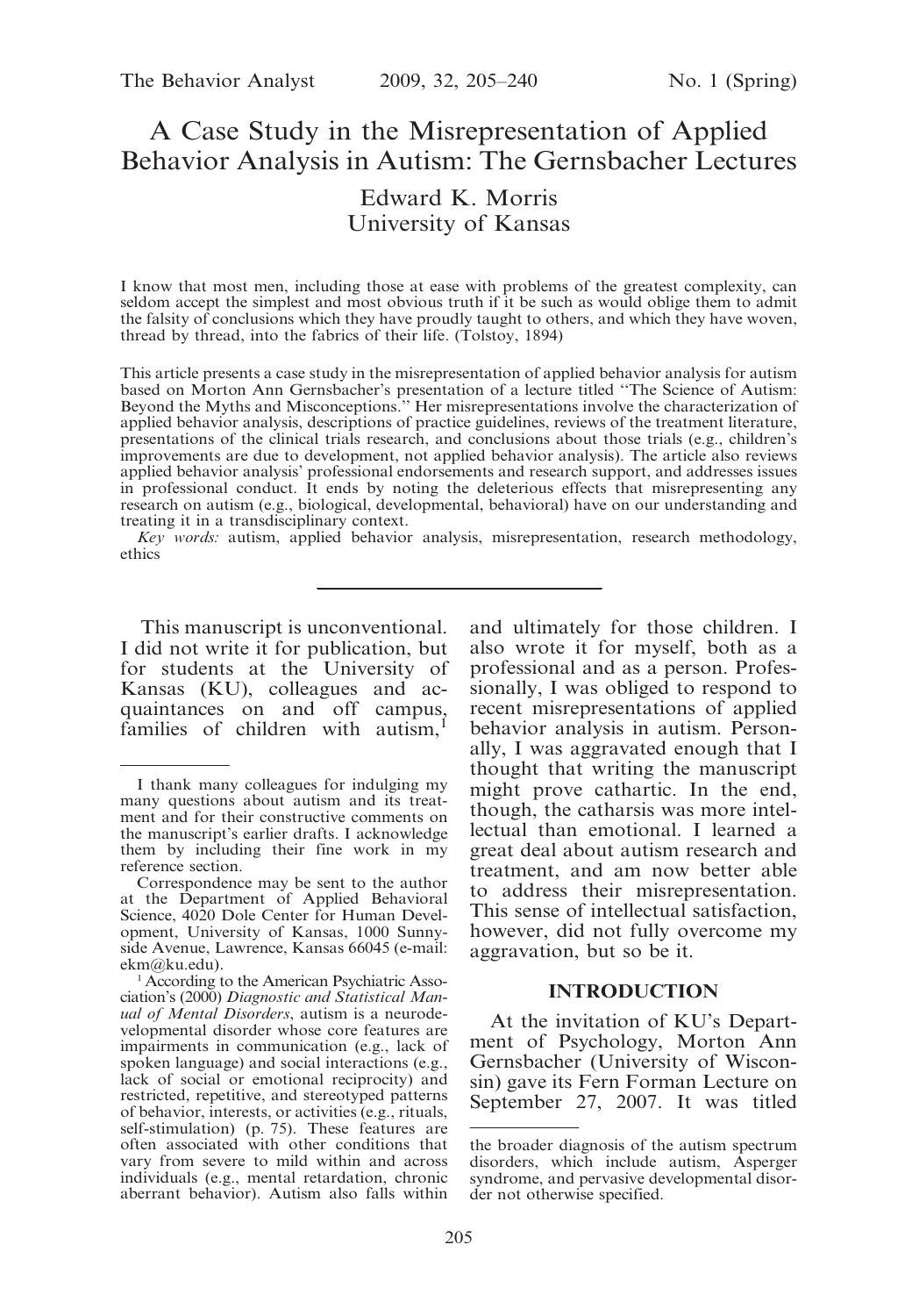''The Science of Autism: Beyond the Myths and Misconceptions.'' Gernsbacher is an award-winning educator, well-funded and well-published researcher, and the 2006–2007 president of the Association for Psychological Science (APS). Her research is on cognitive mechanisms hypothesized to underlie language comprehension (e.g., Traxler & Gernsbacher, 2006). When her son, Drew, was diagnosed with autism at the age of 2 years in the spring of 1998, she became ''motivated by personal passion'' to address autism, too, in particular, why children with autism do not speak (www.Gernsbacherlab. org). Since then, she has become an active researcher and professional speaker in this and related areas, as well as a public advocate for the rights of individuals with autism (e.g., Dawson, Mottron, & Gernsbacher, 2008; Gernsbacher, 2007a, 2007b; Gernsbacher, Sauer, Geye, Schweigert, & Goldsmith, 2008). At KU, her lecture (a paid public lecture) filled a 990-seat on-campus auditorium largely, it appeared, with students earning course credit. In addition, it was simulcast to 200 more students and community members at KU's Edwards Campus in Kansas City. For the record, Gernsbacher had given four previous invited lectures by the same title at (a) a September, 2005, colloquium at Washington University, (b) the August, 2006, conference on Brain Development and Learning: Making Sense of the Science (Vancouver, British Columbia, Canada), (c) the February, 2007, meeting of the Southeastern Psychological Association, as a William James Distinguished Lecturer (New Orleans), and (d) the April, 2007, John S. Kendall Lecture Series at Gustavus Adolphus College (St. Peter, Minnesota).

In her lecture, Gernsbacher addressed several assumptions about autism's diagnosis and etiology, for instance, that it is epidemic (Maugh, 1999); that it was once caused by emotionally cold ''refrigerator mothers'' (Bettleheim, 1967); and that it is today caused by childhood measlesmumps-rubella vaccinations (Kirby, 2005). Emphasizing the importance of rigorous research methods and experimental designs, she concluded from her review of the literature, some of it her own research, that these assumptions were myths and misconceptions (see, e.g., Gernsbacher, Dawson, & Goldsmith, 2005; Gernsbacher, Dissanayake, et al., 2005). In the final section of her lecture, she addressed autism intervention and therapy, specifically the assumption that applied behavior analysis is an effective treatment. Before addressing her review of this literature and her conclusions, though, I put applied behavior analysis in a broader disciplinary framework and then in a local and historical context. This material is intended, in part, as a scholarly resource, so it is a tad academic.

### Applied Behavior Analysis

Applied behavior analysis is more than intervention and therapy. It is a subdiscipline of the field of behavior analysis (J. Moore & Cooper, 2003; see The Behavior Analyst; www. abaintenational.org; www.behavior. org). The field comprises (a) a natural science of behavior (i.e., basic behavioral principles and processes; e.g., reinforcement, shaping; see Catania, 2007; Journal of the Experimental Analysis of Behavior), (b) related conceptual commitments (i.e., philosophy of science; e.g., naturalism, empiricism; see J. Moore, 2008; The Behavior Analyst), and (c) applied research on problems of societal importance and means for ameliorating them (Cooper, Heron, & Heward, 2007; Journal of Applied Behavior Analysis [JABA]; Behavior Analysis in Practice). For concise overviews, see Michael (1985) and Reese (1986).

Although applied behavior analysis arose at several U.S. and Canadian sites in the late 1950s and early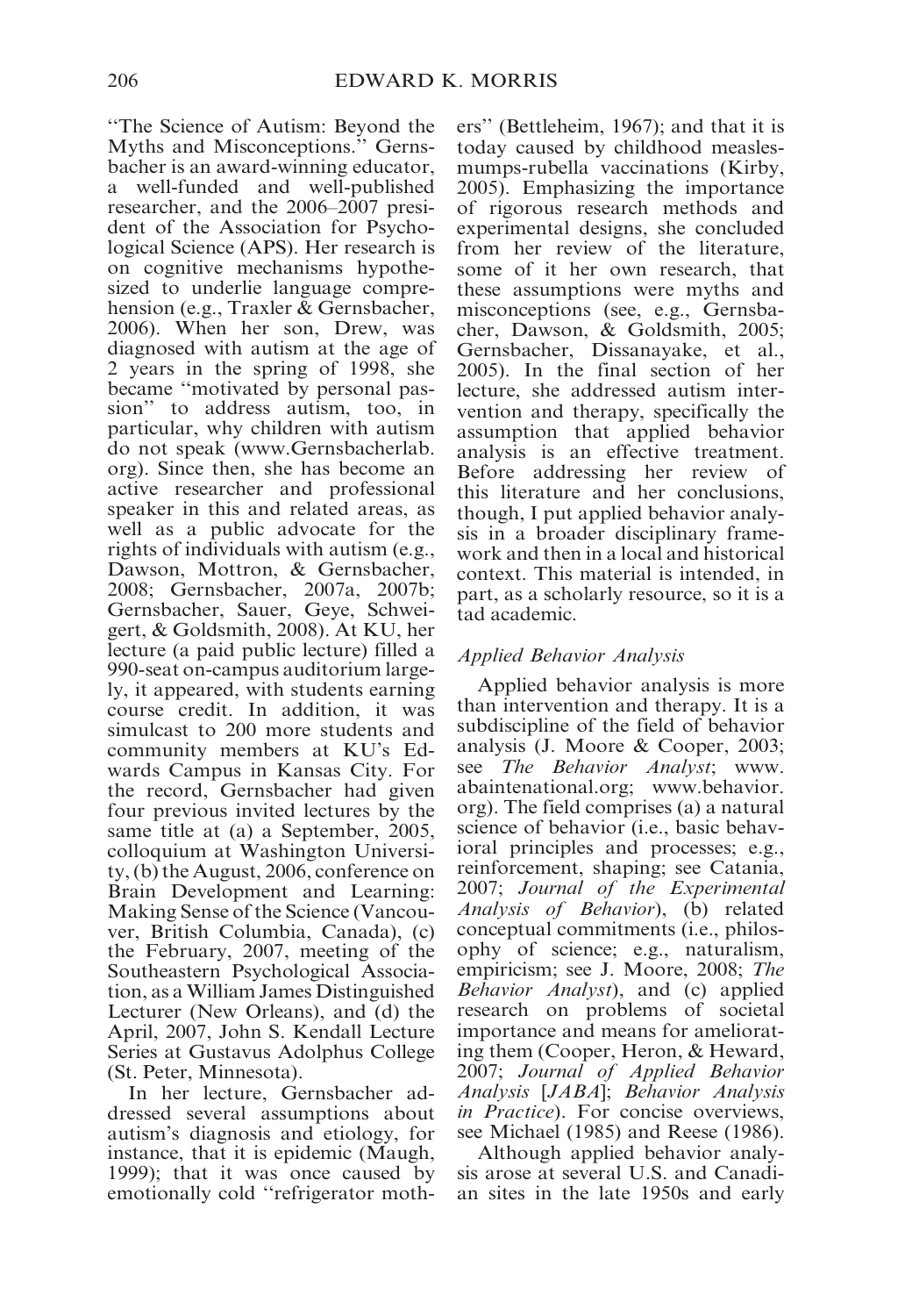1960s (Kazdin, 1978), its first institutional base was KU's Department of Human Development and Family Life (established 1965), now the Department of Applied Behavioral Science (ABS; established 2004). This is where ABA's flagship journal  $(JABA)$  was founded (Wolf, 1993), the subdiscipline's basic dimensions were first articulated (Baer, Wolf, & Risley, 1968), and some of its earliest innovative programs of research were undertaken. These include the Juniper Gardens Children's Project for youth, school, and community development (Hall, Schiefelbusch, Greenwood, & Hoyt, 2006) and Achievement Place for juvenile offenders (i.e., the Teaching Family Model; Wolf, Kirigin, Fixsen, Blase, & Braukmann, 1995), both of them in collaboration with the Bureau of Child Research, now the Schiefelbusch Institute for Life Span Studies (Schiefelbsuch & Schroeder, 2006; see Baer, 1993a; Goodall, 1972).<sup>2</sup>

Applied behavior analysis involves an integration of research and application, including use-inspired basic research (i.e., basic research in the interests of application; e.g., stimulus control of stereotyped behavior; Doughty, Anderson, Doughty, Williams, & Saunders, 2007), discovery research (i.e., research on unplanned findings; e.g., on the overjustification effect; Roane, Fisher, & McDonough, 2003), and translational research (i.e., the translation of basic research into practice; e.g., reinforcer magnitude and delay; Lerman, Addison, & Kodak, 2006). In the main, however, ABA addresses atypical behavior (e.g., stereotypy; Reeve, Reeve, Townsend, & Poulson, 2007), methods for its assessment and analysis (e.g., functional assessment and analysis; R. H. Thompson & Iwata, 2007), behavior-change procedures (e.g., desensitization for phobias; Ricciardi, Luiselli, & Camare, 2006), packages of behavior-change procedures (e.g., self-management; peer-mediated treatments; Stahmer & Schreibman, 1992), and comprehensive programs of treatment (e.g., early intensive behavioral interventions; T. Smith, Groen, & Wynn, 2000).

Applied behavior analysis also ranges across several domains (Luiselli, Russo, Christian, & Wilczynski, 2008), for instance, (a) from individual procedures for specific behavior to comprehensive programs for problems in daily living (e.g., Iwata, Zarcone, Vollmer, & Smith, 1994; McClannahan & Krantz, 1994), (b) from inpatient to on-site service delivery (e.g., Hagopian, Fisher, Sullivan, Acquisto, & LeBlanc, 1998; Nordquist & Wahler, 1973), and (c) from staff training to organizational behavioral management (e.g., Mc-Clannahan & Krantz, 1993; J. W. Moore & Fisher, 2007; Sturmey, 2008; see Cuvo & Vallelunga, 2007). Finally, the field's interventions are, ideally, research, too, in that clinical decisions are data based (e.g., when to alter or amend them). In fact, the ethical guidelines of the Behavior Analysis Certification Board<sup>®</sup> (BACB) require data-based decision making (see Bailey & Burch, 2005, pp. 104–106, 212–214).

### Gernsbacher's Review and Conclusions

Gernsbacher did not review all the applied behavior-analytic research in autism. That would have been too great a task. Over 750 articles were published between 1960 and 1995 (DeMyer, Hingtgen, &

<sup>2</sup>As for my potential conflicts of interest, I am the ABS department chairperson. However, although I have published applied research and reviews (e.g., Altus & Morris, 2004; Atwater & Morris, 1988; Morris & Braukmann, 1987) and am a Board-Certified Behavior Analyst, I am not an applied behavior analyst. My interests lie largely in history and theory (e.g., Morris, 1992, 2003; Morris, Altus, & Smith, 2005). As a result, I am not deeply attuned to applied behavior analysis's every nuance in science and practice, especially in autism, so I apologize to my applied colleagues if I am clumsy or insensitive in representing their field.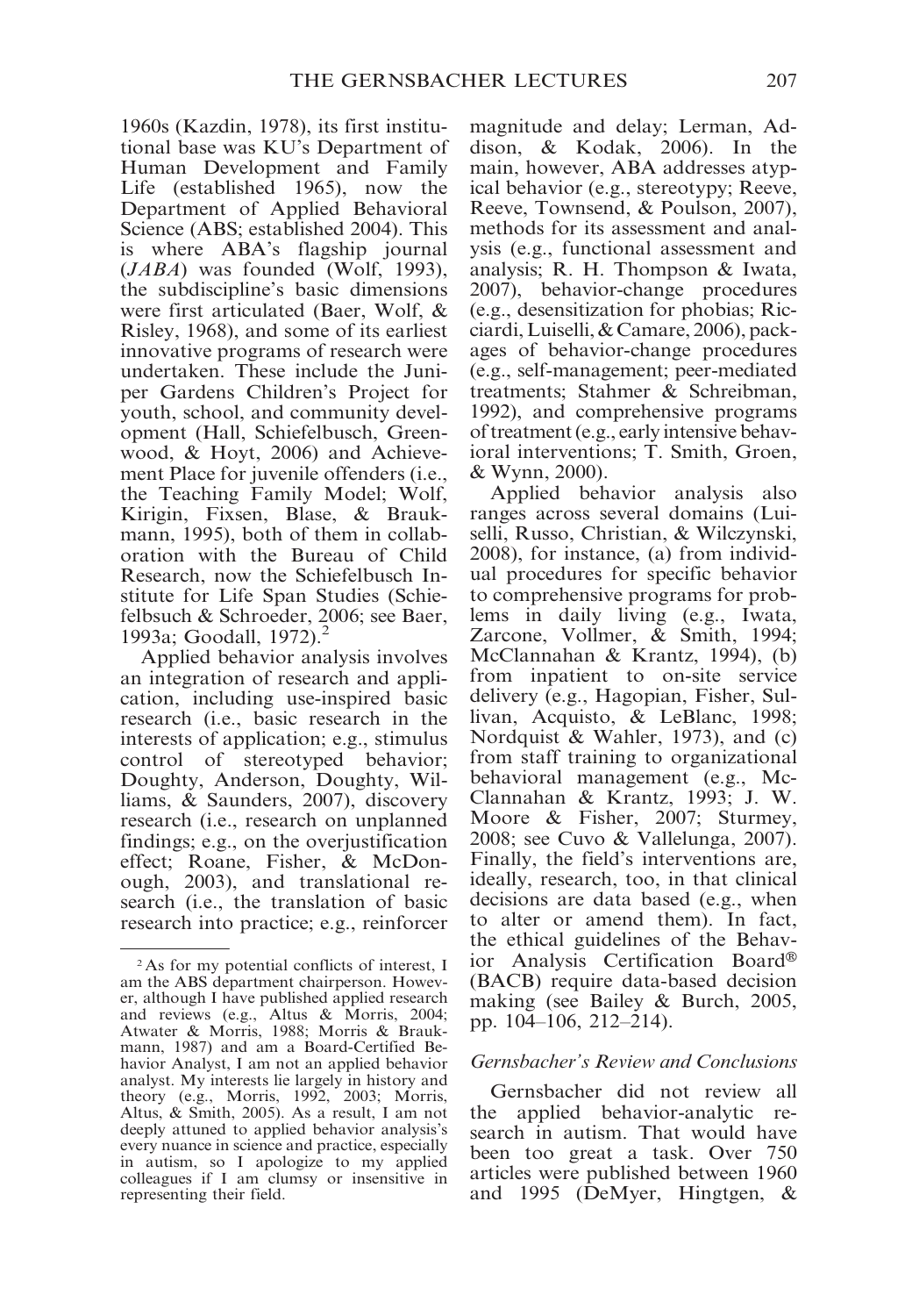Jackson, 1981; Matson, Benavidez, Compton, Paclawskyj, & Baglio, 1996) and hundreds more since then. They appear in *JABA*, other applied behavioral science journals (e.g., Behavioral Interventions), and journals in related fields (e.g., American Journal on Mental Retardation, Journal of Consulting and Clinical Psychology). What Gernsbacher reviewed was a subset of the comprehensive programs for early intensive behavioral interventions (ABA-EIBI) that she referred to as ''the Lovaas-style of behavioral treatment."<sup>3</sup> Based on her review, she concluded that the effectiveness of applied behavior analysis for autism was another myth and misconception and that the gains made during treatment were due to the children's ''development,'' not to ABA-EIBI.

These conclusions upset some audience members. A parent of an adolescent with autism, for whom applied behavior analysis had dramatically improved their lives, asked me what he should use instead. An ABS major bemoaned that her course of study was apparently for naught. A faculty member criticized Gerns-

bacher for overlooking the extensive literature on which Lovaas-style ABA-EIBI is based. This criticism, though, was not fully justified. Gernsbacher had to be selective in her review, given the size of the literature, the breadth of her audience, and the interests of time.

As for my reaction to her conclusions, I was stunned. However, I was stunned not so much by her conclusions per se. I had heard them before in antiscience rhetoric about autism's etiology and treatment, as well as in sentiment against applied behavior analysis in general (e.g., Meyer & Evans, 1993; www.AutCom.org; www. autistics.org; see ''Is ABA the Only Way?'' at http://www.autismnz. org.  $nz/articlesDetail.php?id=23;$  contra. Baer, 2005: Eikeseth, 2001; Green, 1999; J. E. Jacobson, Foxx, & Mulick, 2004; Leaf, McEachin, & Taubman, 2008; Lovaas, 2002, pp. 287–407; T. Thompson, 2007a, pp. 187–203; in general, see Offit, 2008).

Sentiment against applied behavior analysis is not, of course, necessarily antiscience. No matter what Gernsbacher's sentiments may be, her achievements are anything but antiscience. What stunned me, then, was how she reached her conclusions: She inaccurately represented research reviews, wrongly characterized applied behavior-analytic interventions, misleadingly appealed to history, inaccurately conveyed research designs, selectively omitted research results, and incorrectly interpreted intervention outcomes. Although misrepresentations are often only a minor nuisance in science, they can have harmful consequences, which I believe hers did (and do), both locally and more broadly.

The local consequences included misinforming KU's community members about ABA-EIBI; hundreds of KU students about a science of behavior and its application; current and prospective ABS majors about a course of study at KU (and careers); and KU staff, faculty, and adminis-

<sup>3</sup>Equating applied behavior analysis with any one intervention, for example, with Lovaas-style ABA-EIBI or, more narrowly, with discrete-trial training (DTT), is a conceptual error. Lovaas's is just one of several ABA-EIBI programs, of applied behavioranalytic programs in general, and of programs based in the science of behavior (Luiselli et al., 2008; T. Thompson, 2007a, pp. 43–46; see, e.g., Koegel & Koegel, 2006; Schreibman, 2000; Strain, McGee, & Kohler, 2001). In fact, the number of applied behavior-analytic programs is huge, limited only by the permutations on the number of basic behavioral principles (e.g., reinforcement, stimulus control), behavioral processes (e.g., chaining, shaping), behavior-change procedures (e.g., activity schedules), and packages of behaviorchange procedures (e.g., verbal behavior interventions), all constrained, of course, by ethical considerations (see Green, 1999; Hayes, Hayes, Moore, & Ghezzi, 1994). Finally, although Lovaas-style ABA-EIBI is today's best evidence-based treatment for autism, it may not be the best treatment. That remains an empirical question. It is also not likely the last best treatment. Science, both basic and applied, is a process; it evolves (see T. Thompson, 2008).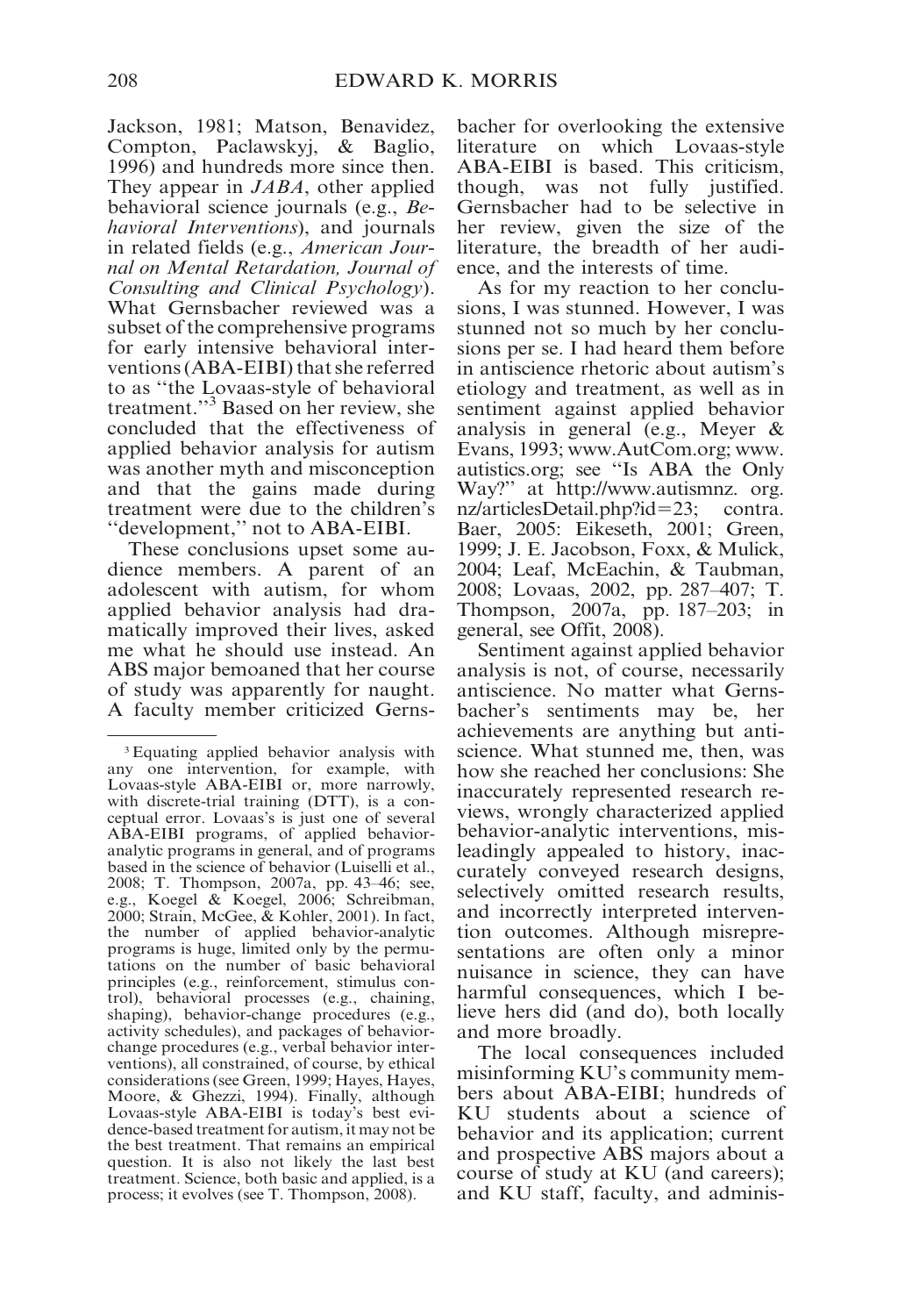trators about scholarship in a department renowned for its research in applied behavior analysis. The broader consequences include Gernsbacher's probable influence on behavioral, social, and cognitive scientists who teach, conduct research, and provide services in autism; funding agencies and foundations who set priorities and allocate resources for autism research and applications; and state and federal agencies that set standards for autism services and funding. She has standing and stature in most, if not all, of these venues: in APS, of course, but also in the American Association for the Advancement of Science (AAAS), where she is a psychology section member at large, and in the National Science Foundation (NSF), where she is on the Advisory Committee for the Social, Behavioral, and Economic Sciences. Although Gernsbacher surely gained these highly respected positions by conducting first-rate science, the hallmarks of her science were largely absent in this section of her lecture.

#### In Response

In what follows, I respond to Gernsbacher's misrepresentations, but remain agnostic, yet curious, about their source or sources. No matter what, though, misrepresentations remain misrepresentations. In addressing them, I reproduce this section of her lecture below,<sup>4</sup> inserting bracketed

material to provide context and continuity. Then, where they occur, I address the misrepresentations. For the sake of brevity, such as it is, I restrict my comments to her lecture and note her ABA-EIBI-related publications only in passing (e.g., M. Dawson et al., 2008; Gernsbacher, 2003). As a result, I do not address important issues in autism research and application that she did not cover, for instance, the incomplete reporting of treatment variables in research (Lechago & Carr, in press; see Kazdin & Nock, 2003), among them, therapist competence (Shook  $\&$  Favell, 1996), treatment intensity (Graff, Green, & Libby, 1998), and treatment fidelity or integrity (Wolery & Garfinkle, 2002). I also set aside the literatures on treatment effects on brain structure (G. Dawson, 2008; T. Thompson, 2007b), autism recovery and its mechanisms (Helt et al., 2008), and ABA-EIBI's long-term costs and benefits (Chasson, Harris, & Neely, 2007; J. W. Jacobson & Mulick, 2000).

My response may give offense to Gernsbacher, but none is intended. I am concerned about scientific communication and reasoning, not about a person or persons. Indeed, my comments are made in the spirit of the behavior-analytic maxim: ''The organism is always right.'' It is not always right, of course, in a moral or factual sense, but it is "right" in the sense that behavior is a lawful subject matter for a science unto its own. In that science, behavior is a function of the organism's biology, its environment, and the history of their transactions in which organisms become

<sup>4</sup>The text was transcribed from KU's Instructional Development and Support's digital recording of Gernsbacher's lecture for KU's Department of Psychology. The section on applied behavior analysis runs from about the 48- to the 55-min mark. I acquired a URL of it from David S. Holmes, a KU professor of psychology, who introduced Gernsbacher. When I asked him if I could forward it to students and friends, he responded, ''You can distribute the URL to anyone who is interested. In fact, I want to encourage you to do that as widely as possible'' (D. S. Holmes, personal e-mail communication, November 27, 2007). The URL is http://merlin.cc.ku.edu:8080/ asxgen/ids/holmes/autismlecture.wmv. As for

Holmes's perspective on ABA-EIBI, his introductory psychology review of it is dated (Holmes, 2008, pp. 368–370); it associates ABA-EIBI with aversive control that has not been used in decades; and it is not supported by any citations to any literature. Given its content, though, it is seemingly based on Lovaas et al. (1973), Lovaas (1987), and articles on the late 1980s aversives controversy in behavior analysis (e.g., Johnston, 1991; Sherman, 1991).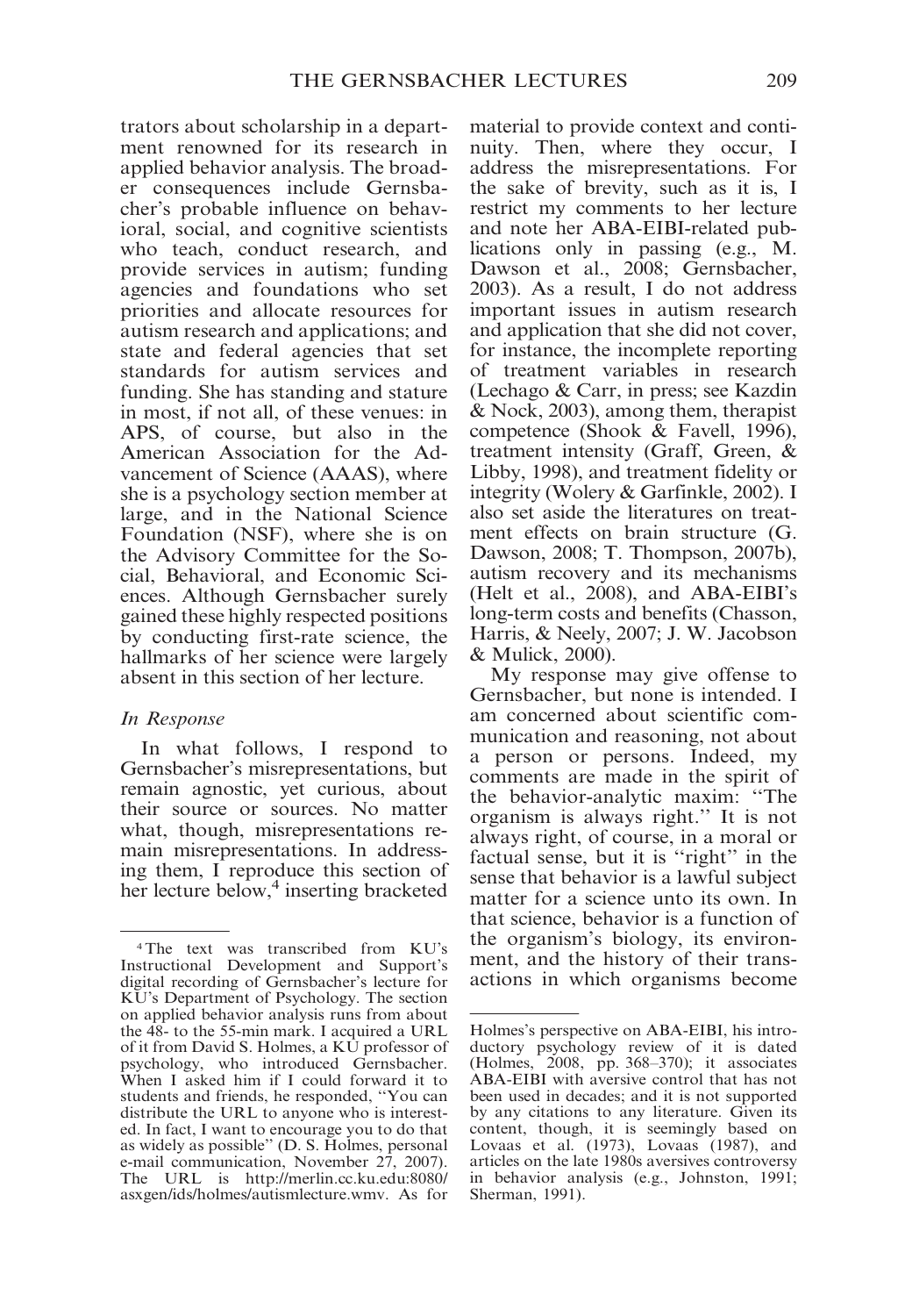individuals.<sup>5</sup> Unfortunately, English grammar is not neutral in this matter. Its agent-action syntax implicates organisms as the agents of their actions (Hineline, 1980, 2003). As a result, in acquiring English, we acquire a philosophy of mind woven thread-by-thread unconsciously into the fabric of our lives. This philosophy is both inimical to a science of behavior qua behavior (e.g., mind– body dualism; Koestler, 1967; C. R. Rogers & Skinner, 1956) and a basis for counter-Enlightenment, postmodern critiques of it (e.g., humanistic, revelatory; Krutch, 1954; Rand, 1982). Its press (that science's press) is worse than that for evolution in Kansas (Frank, 2004). This syntax may also make my comments appear ad hominem and bereft of compassion for Gernsbacher as a parent of a child with autism. Where this occurs, I apologize (see Skinner, 1972, 1975). ABA-EIBI's critics are always right, too.

### AUTISM INTERVENTION AND THERAPY

I now turn to Gernbacher's lecture. I begin where she began on autism intervention and therapy:

Finally, since I'm starting to talk about intervention and therapy, I am going to go to the last section of my talk and that is the empirical evidence for claims such as this: ''There is little doubt that early intervention based on the principles and practices of applied behavior analysis can produce large, comprehensive, lasting, and meaningful improvements in many important domains for a large proportion of children with autism.'' As you might know, the author is referring to what is known as the Lovaas-style of behavioral treatment for autistic children.

At this point, I offer a seemingly trivial observation, for which I beg the reader's indulgence. As I noted, I am curious about the sources of Gernsbacher's misrepresentations. One means of discerning them is to address them all, no matter how seemingly innocuous, to see if any patterns emerge. I begin with first instances.

#### Improvements in Children with Autism

The quotation above about ''improvements … for a large proportion of children'' was taken out of context. Its author, Gina Green (1996), qualified it in her next sentence: ''For some, those improvements can amount to … completely normal intellectual, social, academic, communicative, and adaptive functioning'' (p. 38). ''Some'' children is not ''a large proportion of children.'' Quoting material out of context is not inherently misleading, of course. Moreover, Gernsbacher could not quote ad infinitum; she had to be selective. In any event, the consequence was probably negligible because ABA-EIBI's effectiveness has been overstated by some of its advocates, too (Green, 1999; Herbert, Sharp, & Gaudiano, 2002). Many critics of these overstatements, however, also support ABA, as in, ''ABA is one of the most—if not the most promising interventions for childhood autism'' (Herbert & Brandsma, 2001, p. 49). For an overview of applied behavior analysis in autism, see Harris and Weiss (2007).

### Lovaas-Style ABA-EIBI Treatment for Autistic Children

The first ABA research on children with autism was published in 1964 by Wolf, Risley, and Mees.<sup>6</sup> The first systematic report of Lovaas-style

<sup>&</sup>lt;sup>5</sup>I do not mean to perpetuate the nature– nurture dichotomy, that is, the false dichotomy between nature and nurture as independent variables, even if they putatively interact. Among the best contemporary alternatives to the dichotomy is developmental systems theory (Gottlieb, 1998; D. S. Moore, 2001; Oyama, 2000; see Midgley & Morris, 1992; Schneider, 2003, 2007).

<sup>6</sup> DeMyer and Ferster (1962) were arguably the first to apply the principles of operant conditioning to the socially important behav-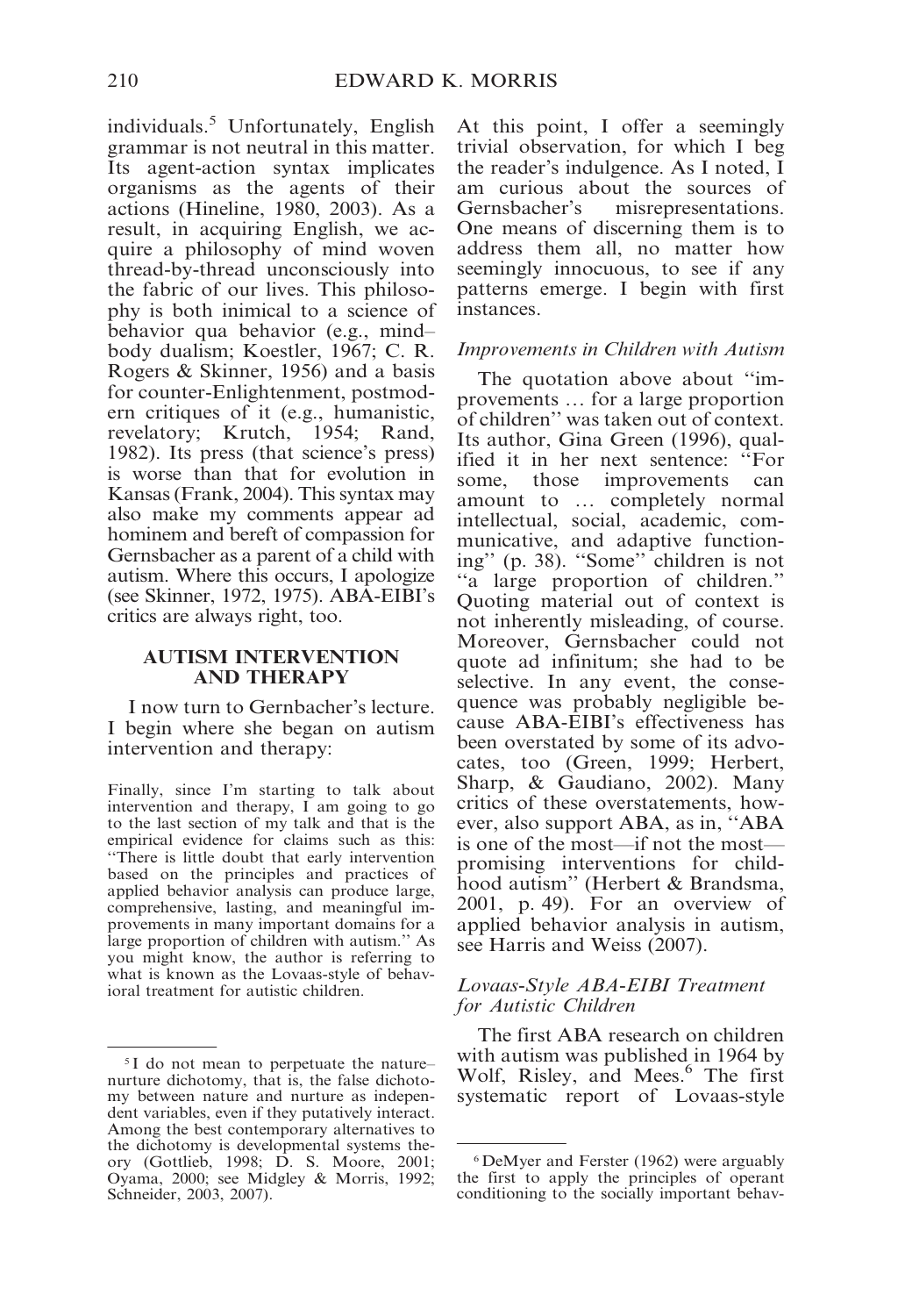ABA-EIBI was published in 1973 by Lovaas, Koegel, Simmons, and Long. The first report of a comprehensive ABA-EIBI program was published in 1985 by Fenske, Zalenski, Krantz, and McClannahan. And, the first clinical trial of Lovaasstyle ABA-EIBI was published in 1987 by Lovaas (see also Celiberti, Alessandri, Fong, & Weiss, 1993; Maurice, Green, & Luce, 1996).

In that trial, the experimental group ( $n = 19$ ; chronological age  $=$ 2 years 11 months) received 2 years of 40 hr per week of one-on-one inhome ABA-EIBI from their parents and staff members from the UCLA Young Autism Project. The primary control group was a treatment comparison control group  $(n = 19)$ ; chronological age  $= 3$  years 5 months) that received fewer than 10 hr per week of ABA-EIBI plus community treatment (e.g., special education). This controlled for maturational effects—or what Gernsbacher called ''development''—over the course of the study; any such effects would presumably have been the same in both groups. A matched secondary control group  $(n = 21)$ ; chronological age  $= 3$  years 6 months) was drawn largely from the same population and received community treatment. This controlled for selection bias and permitted a comparison between ABA-EIBI and treatment as usual (Freeman, Ritvo, Needleman, & Yokota, 1985).

Lovaas (1987) did not randomly assign his participants to the experimental and control groups, as he had planned, because of ''parent protest and ethical considerations'' (p. 4; Lovaas, 2002, pp. 388–389). Instead, he assigned them on the basis of staff

availability for the experimental group. This is an accepted practice in clinical research, especially if the treatment and control groups can be matched a priori or are equivalent on pretreatment measures (Baer, 1993b; Eikeseth, 2001; Kazdin, 1992). In Lovaas's case, his groups were statistically equivalent on 19 of 20 pretreatment measures, among them, their IQs, which were 53 and 46, respectively (McEachin, Smith, & Lovaas, 1993). After treatment, the experimental group had significantly higher IQs than the control groups (83 vs. 52 and 58) and a significantly higher probability of passing first grade in regular education classrooms (9 of 19 vs. 1 of 40). The 9 participants who passed first grade had a mean IQ of 107 and were considered to be ''recovered.'' In a follow-up study, the experimental group was found to have maintained these and other gains (e.g., in adaptive behavior; McEachin et al.).

In describing Lovaas-style ABA-EIBI, Gernsbacher continued, ''as illustrated in the intro to this 1980s film." The film was Behavioral Treatment of Autistic Children (E. Anderson, Aller, & Lovaas, 1988), which reviewed and followed up on Lovaas et al. (1973) and Lovaas (1987). Its 15-s introduction showed a therapist and a child sitting at a table across from each other engaged in DTT. DTT is one of many technologies that has evolved from ABA research (T. Smith, 2001; Tarbox & Najdowski, 2008), but none of them is meant to be applied in a cookiecutter fashion. Ideally, applications are individualized, taking into account developmental and individual differences (Schreibman, 2000), as well as differences in families and settings (on values, see e.g., Wolf, 1978).

DTT ranges along a continuum from more to less structured trials and from massed to distributed trials. Highly structured and massed DTT may consist of a therapist's request or

ior of children with autism, but they failed to address so many of the defining dimensions of applied behavior analysis (e.g., behavioral, analytic, and technological; see Baer et al., 1968) that it probably does not warrant being called applied behavior analysis.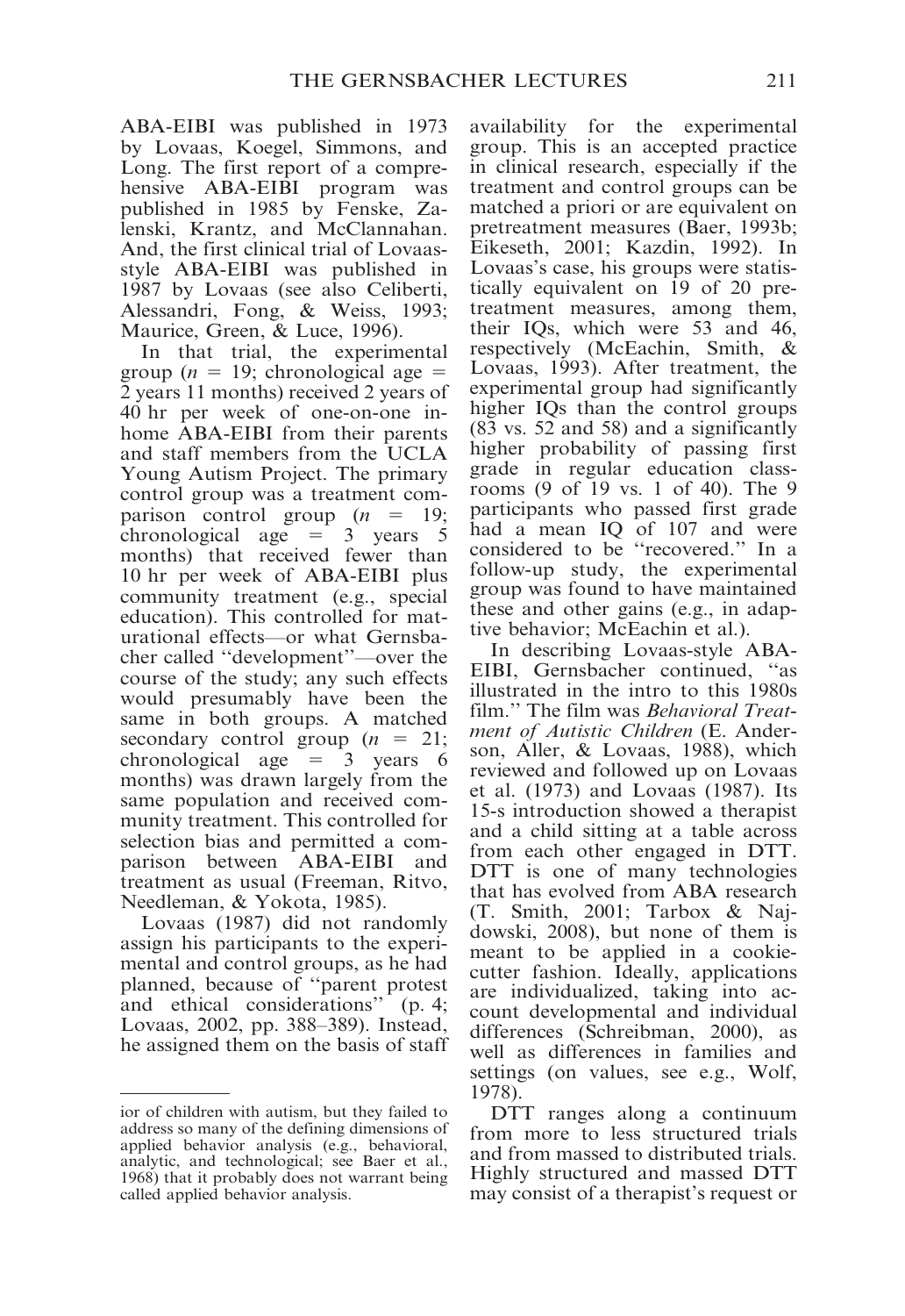instruction (e.g., to imitate a vocal or nonvocal model), a child's response (e.g., imitation), and a therapist's consequence (e.g., "yes," "no," hugs). The film's introduction shows the end of one such trial, in which the therapist says, ''Oh, good boy; that's good'' and leans in for a kiss. In the next trial, the therapist says ''Sit up; get doll a drink,'' the child gives the doll a drink, and the therapist says the child's name and ''very nice.'' In the next trial, the therapist says ''Kiss doll,'' but the child again gives the doll a drink, and the therapist says ''No, kiss doll,'' which ends that trial and begins another.

When possible, DTT moves from more to less structure and from massed to distributed trials, that is, to those that are more naturalistic (e.g., incidental teaching; see Allen & Cowan, 2008). Incidental teaching is also an applied behavior-analytic technology (Hart & Risley, 1975; see McGee, Krantz, & McClannahan, 1985), as well as DTT: Therapists set toys aside, children request them, and therapists provide them if requested correctly (or else are prompted). Structured and massed DTT is used to build the basic linguistic, social, and academic repertoires necessary for moving to less structured, more distributed DTT, which then builds repertoires necessary for functioning more fully in everyday life (e.g., functional communication, social reciprocity, and self-guidance; Leaf & McEachin, 1999; Lovaas, 1981, 2002; T. Smith, 2001). Where ABA-EIBI begins on this continuum and how quickly it moves toward more naturalistic procedures depend on children's developmental and individual differences and their rates of progress (see R. R. Anderson, Taras, & Cannon, 1996), not on developmental norms and theories, the latter of which remain largely unfounded.<sup>7</sup>

As for the film, Gernsbacher could not have played its full 43 min. She had to be selective again. However, the segment she played was not representative. It showed only structured, massed DTT, not the children later in social play and conversation as teenagers with peers without autism (and indistinguishable from them). In Gernsbacher's defense, no 15-s segment could have fairly represented the film. Thus, any such segment would merit a disclaimer, but none was provided. She continued,

I truly cannot underestimate how much attention this style of intervention has received. As just one metric, the Clinical Practice Guideline, distributed by the New York State Department of Public Health recommends that virtually no other intervention be con-

<sup>7</sup> In observing that therapists sometimes draw eclectically from the behavior-analytic and developmental perspectives, Lovaas

<sup>(1981)</sup> pointed out that important differences between them need to be recognized because, ''each involves certain risks that can be assumed to affect a student's progress. The behavioral approach runs the risk of failing to teach prerequisite behaviors in its concerns with teaching age-appropriate skills as rapidly as possible. In defense of the behavioral approach, it may be argued that this problem is picked up when the data show the student's lack of progress; attempts are then made to determine what additional behaviors need to be taught and to teach them. The developmental approach involves a much more serious risk. In attempting to stimulate maturational changes indirectly through procedures of often dubious scientific validity, it runs the risk of spending so much time on prerequisite behaviors (or 'readiness' skills) that age-appropriate behaviors are never taught, nor do the emerge spontaneously. 'Developing,' in the sense of acquiring new behaviors without direct instruction, is the thing that developmentally disabled children are least able to do, whether 'stimulated' or not. Further, the lack of socially significant progress may not be noticed and addressed because the developmental position does not include a strong emphasis on data-based decision making" (p. 225). Lovaas ended on an ecumenical note, though. He expected that the education of ''developmentally disabled persons'' would become more effective because ''A blending of developmental and behavioral educational approaches, at least to some degree, seems likely, with the strengths of each approach contributing to an integrated curriculum'' (p. 233).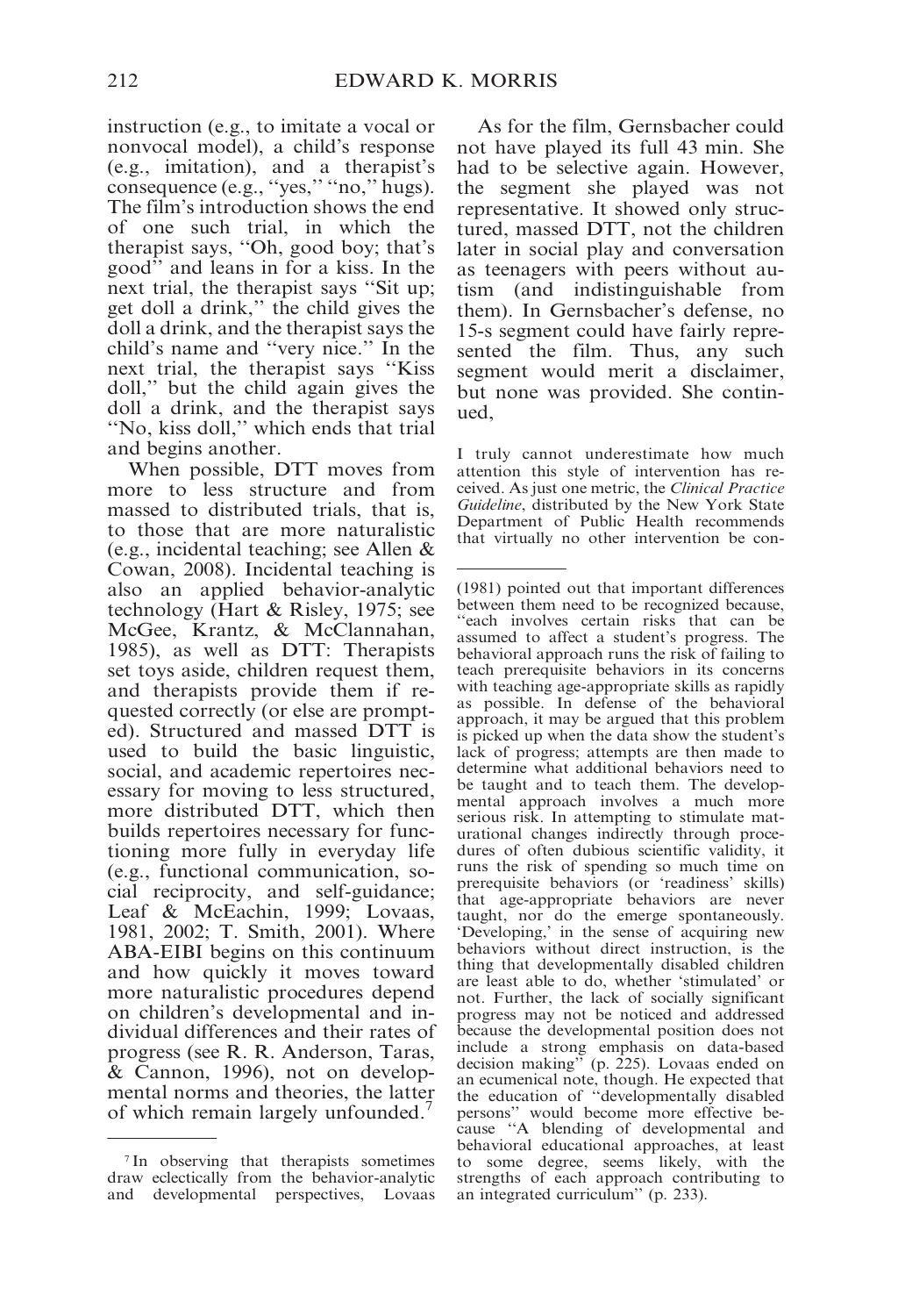ducted with young autistic children except for that one style of intervention [ABA-EIBI] because other interventions like speech therapy or physical therapy would take precious time away from the necessary treatment supposedly needed for that style of intervention. But what do the data show? Are there, as stated on the Surgeon General's Web site, ''thirty years of research'' demonstrating ''the efficacy of applied behavioral methods in reducing inappropriate behavior and in increasing communication, learning, and appropriate social behavior''? [Gernsbacher, 2003, p. 20; the quoted material is from the U.S. Surgeon General's Web site: www. surgeongeneral.gov/library/mentalhealth/chapter3/ sec6.html]

### The New York State Department of Health Clinical Practice Guideline

In mentioning only the New York State Department of Health's (not Public Health's) (NYSDH, 1999a, 1999b, 1999c) Clinical Practice Guide $line (Guideline)^8$  and the U.S. Surgeon General's Mental Health Report (1999), Gernsbacher omitted ABA-EIBI's endorsement by other academies, institutes, and councils at the time of her lecture, among them, the American Academy of Pediatrics (2001), the National Institute of Mental Health (2007), the National Research Council (2001), California's Collaborative Work Group on Autism Spectrum Disorders (1997), Maine's Task Force Report for Administrators of Services for Children with Disabilities (1999), and other state reports and guidelines (e.g., Alaska, Vermont). Again, time constraints may have kept her from mentioning these, which was fair, as long as her omissions were not systematically biased.

The claims. Turning to her claim that the NYSDH recommended that ''virtually no other intervention be conducted with young autistic children except for that one style of intervention [ABA-EIBI],'' I could not find this in the Guideline. So, perhaps it was an interpretation. For instance, although applied behavior analysis was just one of seven ''experiential approaches'' the NYSDH reviewed, it was the only one that was recommended as a primary treatment. This was not, however, a recommendation for Lovaas-style ABA-EIBI. The NYSDH (1999b) recommended only that the ''principles of applied behavior analysis and behavior intervention strategies be included as important elements in any intervention program for young children with autism<sup>3</sup> (p. 33).

As for the claim that the NYSDH recommended that no other interventions be conducted because they ''would take precious time away from the necessary treatment supposedly needed for [ABA-EIBI],'' this was similar to Gernsbacher's (2003) assertion that the *Guideline* recommended that ''some interventions not even be included in a child's therapeutic program because those interventions might take time away from an intervention that had been scientifically proven'' (p. 20). Not only did I fail to find this in the Guideline, but the Guideline contradicts it. It notes that applied behavior analysis ''may also incorporate some elements of other approaches, such as developmental and cognitive approaches'' (NYSDH, 1999a, chap. 4, p. 14) and cites this as an advantage (p. 24), although some advocates of ABA-EIBI and treatment efficacy would disagree because those approaches generally lack empirical

<sup>8</sup>For some background on the NYSDH Guideline, here is part of its preface: "In 1996, a multi-year effort was initiated by the New York State Department of Health (DOH) to develop clinical practice guidelines to support the efforts of the statewide Early Intervention Program. As lead agency for the Early Intervention Program in New York State, the DOH is committed to ensuring that the Early Intervention Program provides consistent, high-quality, cost-effective, and appropriate services that result in measurable outcomes for eligible children and their families. This guideline is a tool to help assure that infants and young children with disabilities receive early intervention services consistent with their individual needs, resources, priorities, and the concerns of their families'' (NYSDH, 1999a, p. xi).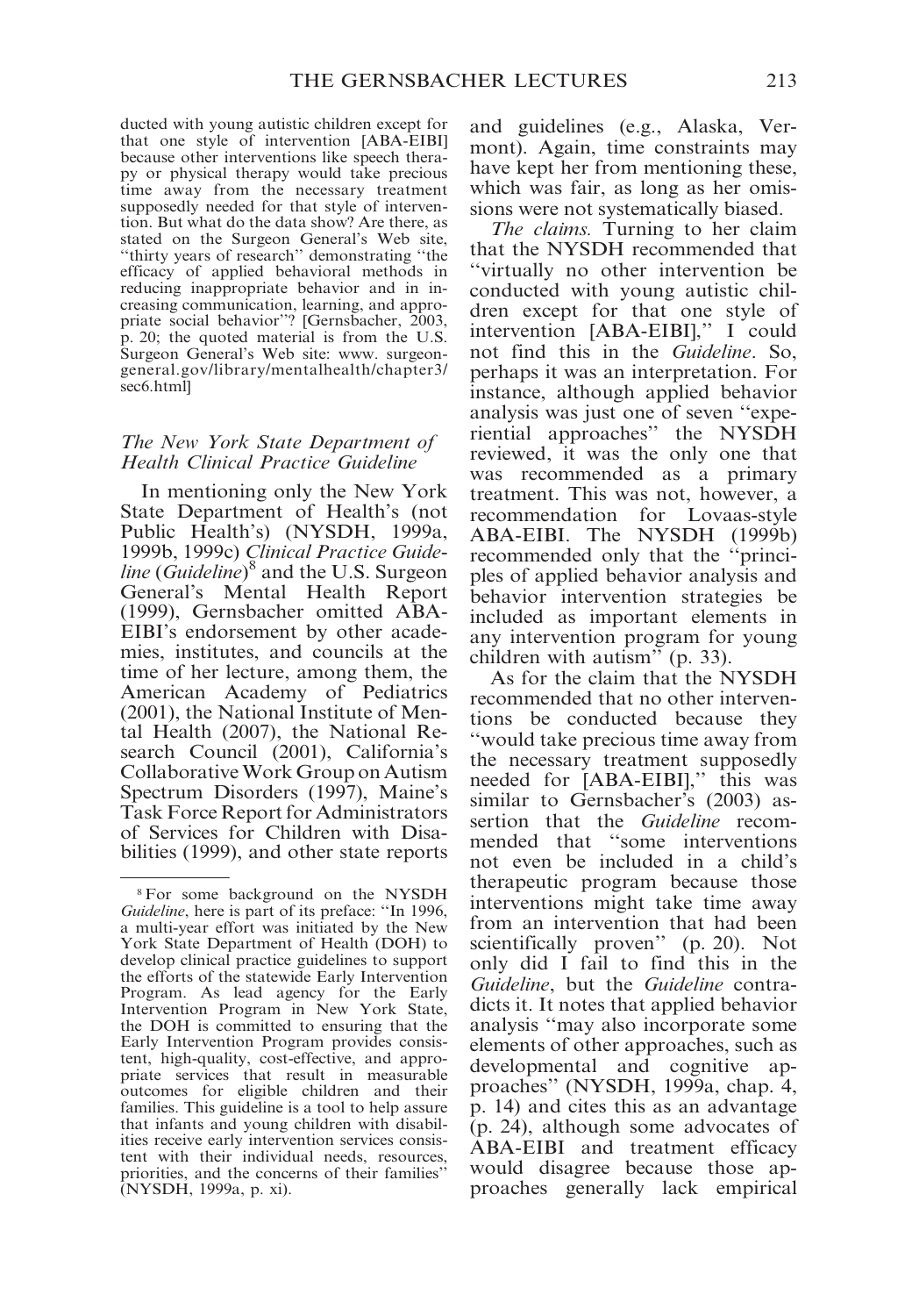support (e.g., Green, 1996; Lilienfeld, 2007).

The closest the NYSDH (1999a) comes to Gernsbacher's claim is in describing another experiential approach: the developmental, individual difference, relationship (DIR) model also known as floor time (chap. 4, pp. 55–70). DIR seeks to alleviate the symptoms of autism as a psychiatric disorder by enhancing affective parent–child relations through child-led play and interactive motor, sensory, and spatial activities, taking the children's developmental level into account. In particular, it recommends that therapists and parents spend six to ten 20- to 30-min sessions per day on the floor ''working on the child's ability for affectivebased interactions'' (NYSDH, 1999c, p. 153). DIR, however, seems little more than a program of intensive free-operant differential reinforcement of desired behaviors through successive approximations (i.e., shaping), along with some incidental teaching. The NYSDH, however, found no empirical support for it in the only study published at the time (a chart-review study; Greenspan & Wieder, 1997) and thus did not recommend it as a primary treatment. Furthermore, the NYSDH (1999a) cautioned that DIR ''may interfere with an intensive behavioral educational program unless steps are taken to coordinate the two'' and that, being intensive itself, DIR ''may take time away from interventions that have been shown to be effective'' (chap. 4, p. 56). These cautions were not admonitions against using ABA-EIBI.

If the source of Gernsbacher's claim was not in the Guideline, then it presumably lay elsewhere. In her 2003 article, she attributed the following to Behavior Analysts, Inc.: ''Diverting attention, even for a brief period of time, away from treatment methods that have been scientifically proven to be effective is a disservice and can have serious consequences'' (p. 20; see www.behavioranalysis.org/ level2/EvaluatingTreatmentEffectiveness.htm). Behavior Analysts, Inc., however, was silent about ABA-EIBI; it was only offering a general precaution. So, too, was Green (1996), in arguing for using the most effective treatments (ABA-EIBI or not) as opposed to less effective or ineffective ones. Lilienfeld (2007) refers to the harm caused by the latter as ''opportunity costs.'' These include ''lost time and the energy and the effort expended in seeking out interventions that are not beneficial'' (p. 57), to which the benefits lost by delaying treatment need to be added.

As for Gernsbacher's claim that the NYSDH recommended against ''speech therapy or physical therapy,'' I also could not find this in the Guideline. Moreover, Behavior Analysts, Inc. recommends otherwise. Its answer to a frequently asked question (''How does speech therapy fit into your approach?'') was this: ''Our program supervisors determine when speech (or other) therapy would benefit the child and make the appropriate referral. In fact, we offer speech therapy at some of our centers and clinics.'' The book in which Green's (1996) chapter appeared also contradicts the claim: It contains a chapter on how to incorporate speech-language therapy into applied behavior analysis (Parker, 1996). As T. Thompson (2007a) has noted,

An experienced speech therapist can be invaluable in developing effective treatment methods that should be used by all therapists and teachers as well as the child's parents. … Many children with ASD have subtle perceptual-motor coordination problems, which can be addressed by occupational therapists. (pp. 42–43; see also Koenig & Gerenser, 2006)

By this, Thompson meant therapists who provide evidence-based treatments that are integrated with ABA-EIBI, not empirically unsupported pull-out services.

This is all I could find about the source of Gernsbacher's claim that ''virtually no other intervention [than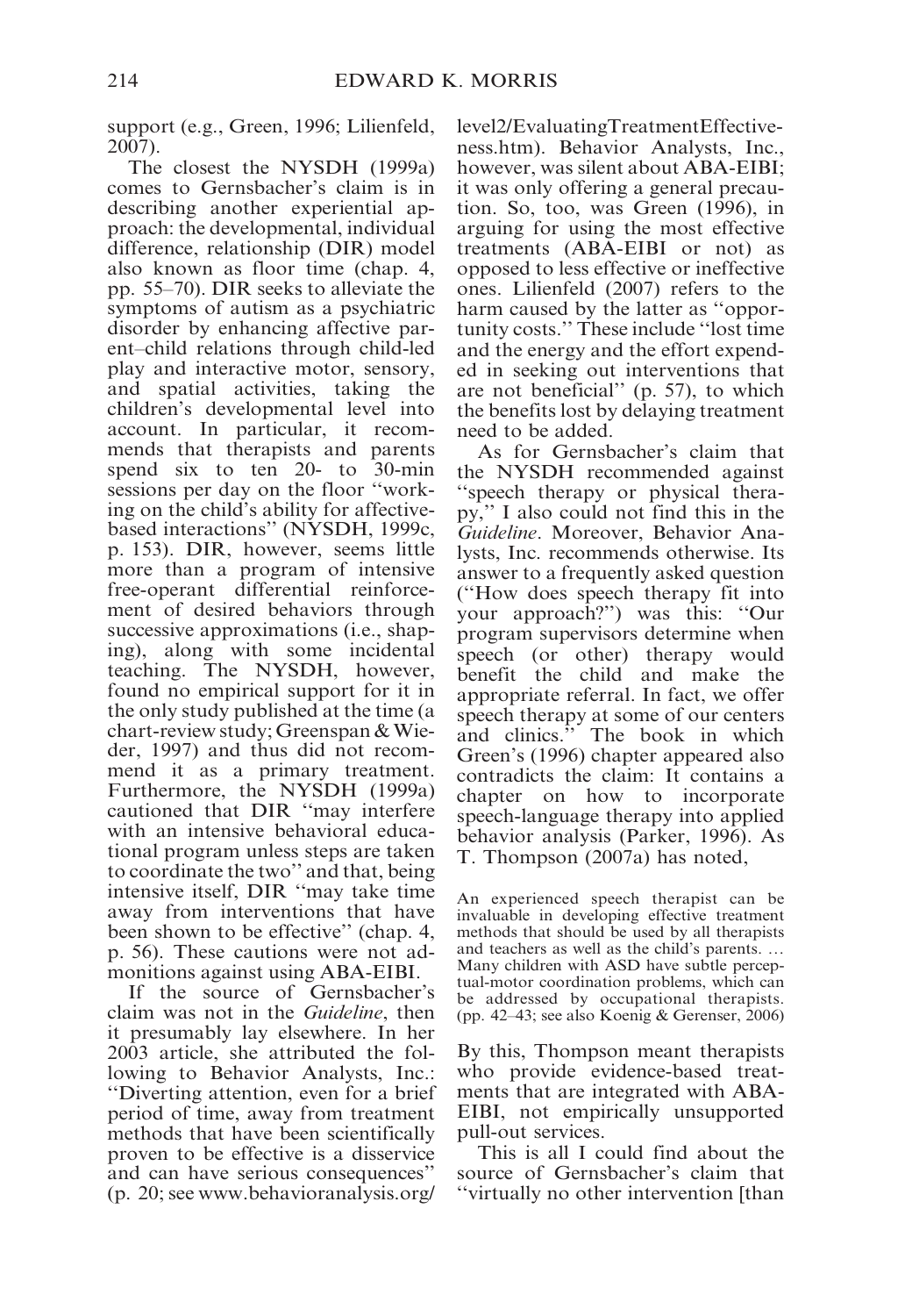ABA-EIBI] be conducted.'' If a source does exist, she should have cited it and then distinguished between quoting from it and providing an interpretation of it, so that the audience could have responded effectively to her claim. She continued,

[What do the data show?] Well, to answer that question, we can go back to the New York State Guideline books because, in formulating their guidelines, they conducted a thorough literature review. They found 232 articles that reported using behavioral and educational approaches in children with autism and these articles were systematically screened and five articles reporting four studies were found that met established criteria. So, of the 232 articles, they found in their exhaustive literature review, only five articles met their own standards [see also Gernsbacher, 2003, p. 20]. And, these are the people who believe that this [ABA-EIBI] is a very scientifically supported intervention.

Gernsbacher's description of the NYSDH's literature review elided so many details that it misrepresented the ABA-EIBI research. The NYSDH's (1999a) goal was to ''identify relevant scientific articles that might contain evidence about intervention methods for young children with autism" (Appendix B, p. 3; see Noyes-Grosser et al., 2005). To identify them, its reviewers searched the 1980–1998 MEDLINE, PsychINFO, and ERIC databases under autism, infantile autism, and autistic children and read the abstracts of all the articles for those ''that might contain evidence about intervention'' and then obtained those articles. These were the 232 articles the NYSDH screened in its search of reports of original data on intensive behavioral treatment (see below).

Several consequences arise from eliding these and other details. First, in asking, ''What do the data show?'' Gernsbacher was asking, rhetorically, what the 232 articles that reported ''using behavioral and educational approaches'' showed about ''the efficacy of applied behavioral methods.'' This implied that the 232 articles were applied behavior-analytic articles, but this misrepresented the Guideline on three counts: (a) The keywords in the NYSDH's (1999a) search were ''behavior therapy, behavior modification, psychotherapy, psychoanalytic therapy, psychotherapeutic techniques, instructional programs, and special education'' (Appendix B, pp. 4–5). Psychoanalytic therapy is not applied behavior analysis. (b) Not all the 232 articles reported using behavioral and educational approaches. Many of them were descriptions of interventions, literature reviews, theoretical articles, and commentaries and critiques. (c) Of the behavior-analytic reports of research, most of them used withinsubject replication (single-subject) designs to evaluate the effects of individual interventions for discrete behaviors (e.g., MacDuff, Krantz, & McClannahan, 1993). These were not ABA-EIBI or the comprehensive programs of research the NYSDH was selecting for.

Second, the claim that only five of the 232 articles ''met established criteria'' for ABA-EIBI confused the criteria. Of the 232 articles the NYSDH screened, a subset of ''articles meeting criteria'' (NYSDH, 1999a, Appendix B, p. 4) ''was selected for more in-depth review if [they] appeared to contain original data about [a] … treatment method for autism'' (NYSDH, 1999a, chap. 1, p. 9). The articles also had to meet ''general criteria'' (e.g., include participant age; NYSDH, 1999a, chap. 1, p. 16) and ''additional criteria'' (e.g., evaluate functional outcomes; NYSDH, 1999a, chap. 1, p. 17). Among these articles, those that reported intensive behavioral and educational programs had to ''involve [the] systematic use of behavioral teaching techniques and intervention procedures, intensive direct instruction by the therapist, and extensive parent training and support'' (NYSDH, 1999c, p. 229).

Given these criteria, eight of the 232 articles were selected for in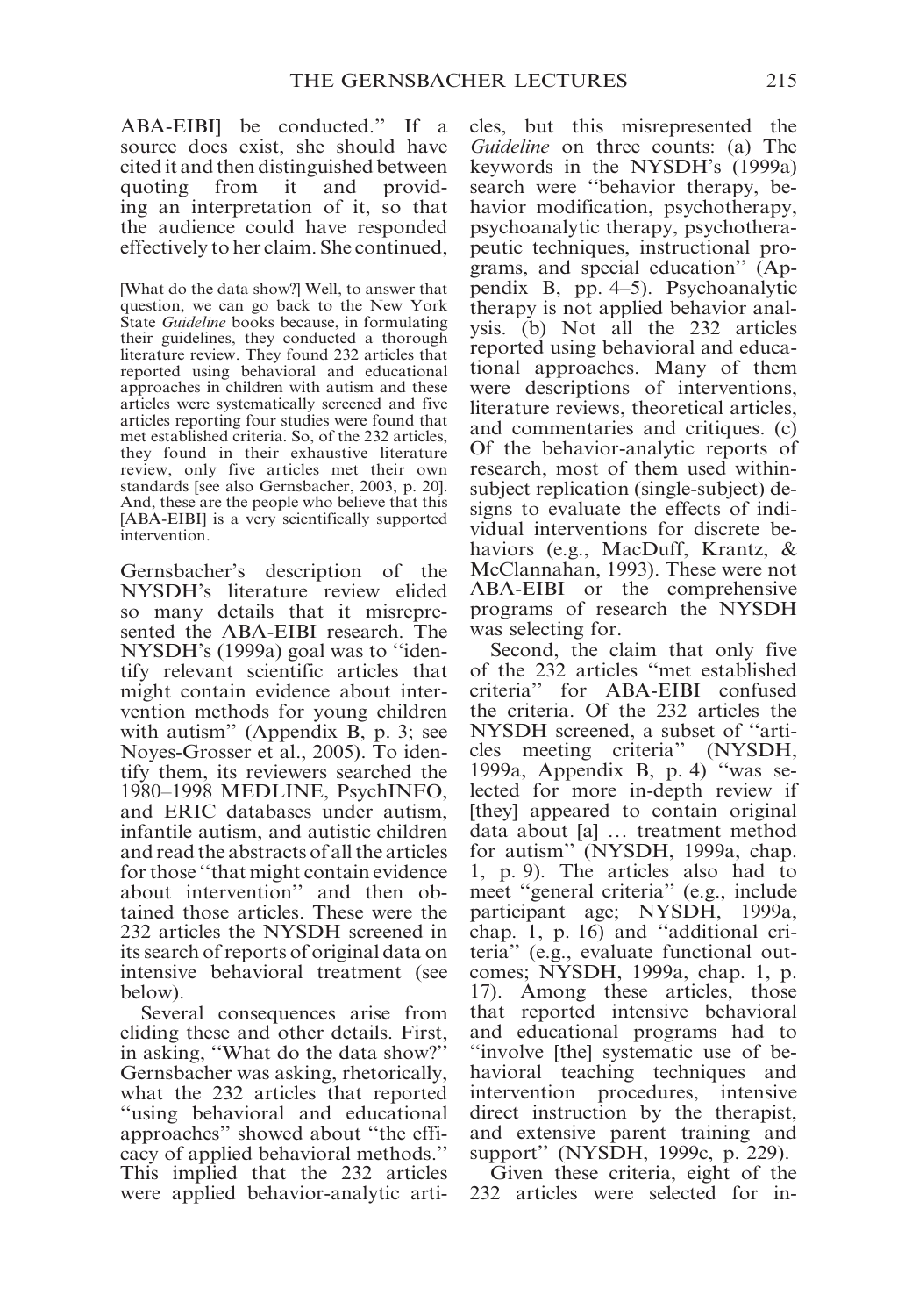depth review, all of them controlgroup studies. These were Birnbrauer and Leach (1993), Koegel, Bimbela, and Schreibman (1996), Layton (1988), Lovaas (1987), McEachin et al. (1993), Ozonoff and Cathcart (1998), Sheinkopf and Siegel (1998), and T. Smith, Eikeseth, Klevstrand, and Lovaas (1997) (see NYSDH, 1999c, p. 57). From these, the NYSDH selected the articles that provided evidence for efficacy on the basis of several methodological criteria (e.g., controlled trials; NYSDH, 1999a, Appendix B, p. 4; 1999c, p. 229). These were the five articles reporting four studies that met what Gernsbacher referred to as the ''established criteria,'' all of them Lovaas-style ABA-EIBI studies: Birnbrauer and Leach (1993), Lovaas (1987), McEachin et al. (1993), Sheinkopf and Siegel (1998), and T. Smith et al. (1997) (see NYSDH, 1999a, chap. 4, pp. 17–21; Appendix 7, pp. 7–11). Thus, in the end, four of the seven studies (67%) the NYSDH reviewed in depth and four of the four (100%) ABA-EIBI studies met its criteria for efficacy, not five out of the 232 (2.2%), as implied. In eliding the distinctions among what the NYSDH searched and screened and the ''articles meeting criteria'' for indepth review and those that met the criteria for efficacy, Gernsbacher misrepresented the quantity and quality of the ABA-EIBI research and the efficacy of applied behavioranalytic treatment overall. She continued,

However, as even the New York State Guideline notes [what follows is a quotation from the Guideline], "None of the four studies that met criteria for efficacy used random assignment of the children to the groups, such as to the group receiving intensive behavioral intervention versus the group receiving a comparison intervention'' (see NYSDH, 1999a, chap. 4, p. 22). And, I believe everyone who has studied behavioral research realizes how absolutely critical it is to randomly assign participants to the treatment versus the control. For example, I could say, ''Ah, I'm going to give out new iPhones tonight and I'm

going to do it, you know, randomly. In fact, I'm going to give the first ten people sitting right over there my iPhones.'' I think those of you up there [in the balcony] would get a little miffed, right? [She paused for the answer, "Yes."] I would, too. Random assignment is absolutely critical. It is what enables you to draw scientifically supported conclusions.

Random assignment is indeed important, a point I address shortly, but first I note that Gernsbacher's claim that none of the four studies met what she called the NYSDH's ''established criteria,'' ''own standards,'' or ''criterion for efficacy'' was misleading. The four studies did meet the NYSDH's criteria for assigning participants to groups because the NYSDH had two criteria: The studies had to ''assign subjects to groups either randomly or [italics added] using a method that did not appear to significantly bias the results'' (NYSDH, 1999a, chap. 1, p. 17; 1999c, p. 199; e.g., Lovaas, 1987). The studies thus met the NYSDH's either–or criterion and thus its criteria overall.

### Misrepresenting ABA-EIBI Research I

### Gernsbacher continued,

But, of the four studies that were mentioned from this review, the first two weren't even experiments [Sheinkopf & Siegel, 1998; T. Smith et al., 1997]. In fact, they were just record reports, where we go back in time and we say, ''This person has a 4.0. Let's see if she ate pasta every night her freshman year.''

The claim that Sheinkopf and Siegel (1998) and T. Smith et al. (1997) ''weren't even experiments'' and ''were just record reports'' misrepresented them, but then much depends on the meaning of ''experiment.'' It differs across the sciences. In the social sciences, control-group designs compare (a) the effects of a condition for one group of participants to (b) its absence (or another condition) for another group, after which the statistical significance of any differences in their correlated outcomes is inferred. In the natural sciences, within-subject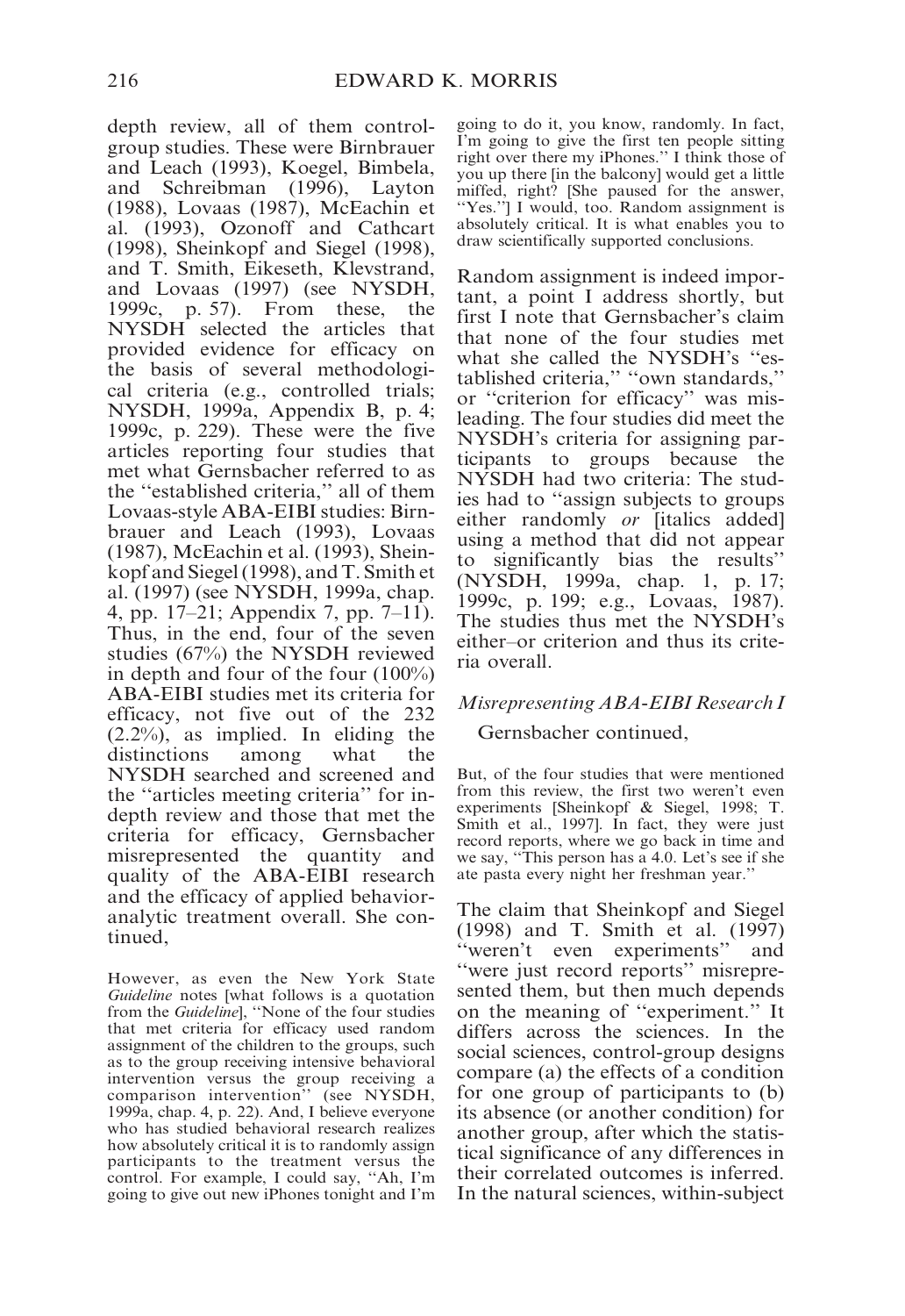and within-group replication designs are more the norm (T. Thompson, 1984). In these, experimental conditions are systematically applied, removed, and replicated within individuals or groups, with the differences between them displayed in graphs (on the greater use of graphs in ''harder'' vs. ''softer'' psychology, see L. D. Smith, Best, Stubbs, Archibald, & Roberson-Nay, 2002). This is also the applied behavior-analytic approach (Johnston & Pennypacker, 2009; Sidman, 1960), which is increasingly appreciated in clinical psychology (Barlow & Nock, 2009; Borckardt et al., 2008). For its use in autism research, see Wacker, Berg, and Harding (2008). I am not taking sides in this matter, just noting that experiment has a range of meanings.

In any event, although Sheinkopf and Siegel (1998) and T. Smith et al. (1997) were not planned experiments, they were not ''just record reports'' of a relation between treatment and its outcome. They were record reports that used treatment comparison control groups, another point Gernsbacher omitted. Sheinkopf and Siegel, for instance, found 11 children in a longitudinal study of autism whose parents had provided 19 hr per week of Lovaas-style ABA-EIBI. The authors then formed a matched treatment comparison control group from the same study; its participants had been provided 11 hr per week of treatment as usual (i.e., school-based interventions). Over the course of 18 to 20 months, the experimental group made a significant 25-point gain in IQ over the control group and had a significant reduction in symptom severity. See Lovaas (2002, pp. 399– 400), however, for a critique of the study. As for T. Smith et al., they created an experimental group and a treatment comparison control group of preschool children with mental retardation and pervasive developmental disorder on the basis of records at the UCLA project and other sites. The experimental group

 $(n = 11)$  had received 30 hr of Lovaas-style ABA-EIBI per week, while the treatment comparison control group had received 10 or fewer hours per week. In the 2 to 3 years between intake and follow-up, the experimental group made a significant 12-point gain in IQ and a significant gain in expressive speech over the control group. Gernsbacher continued,

The other two studies were experiments [Birnbrauer & Leach, 1993; Lovaas, 1987; McEachin et al., 1993], but they didn't include the critical piece of random assignment. Instead, the participants were assigned to either the treatment or the control group by factors such as who lived closer, whose parents wanted them to be in the treatment group, who could pay for some of the treatment, et cetera, et cetera.

As for Gernsbacher's claims about participant assignment, first, her claim that children were assigned on the basis of ''who lived closer'' was presumably a rewording of who lived too far away, but this rarely occurred. Lovaas (1987) assigned only 2 of his 38 children to the control group ''because they lived further away from UCLA than a 1-hr drive, which made sufficient staffing unavailable to those clients'' (p. 4) And, although Birnbrauer and Leach (1993) excluded three families because they ''lived too far away'' (p. 64), the families were excluded from both the experimental and the control groups. Second, her claim that children were assigned on the basis of ''whose parents wanted them to be in the treatment group'' was presumably a rewording of ''parent protest,'' but is not true. This would have yielded groups that likely differed in parental involvement in treatment (e.g., effort, motivation), which is why the children were assigned on the basis of therapist availability. Third, I found nothing to support the claim that children were assigned on the basis of ''who could pay for some of the treatment.'' Rewording, overstating, and misstat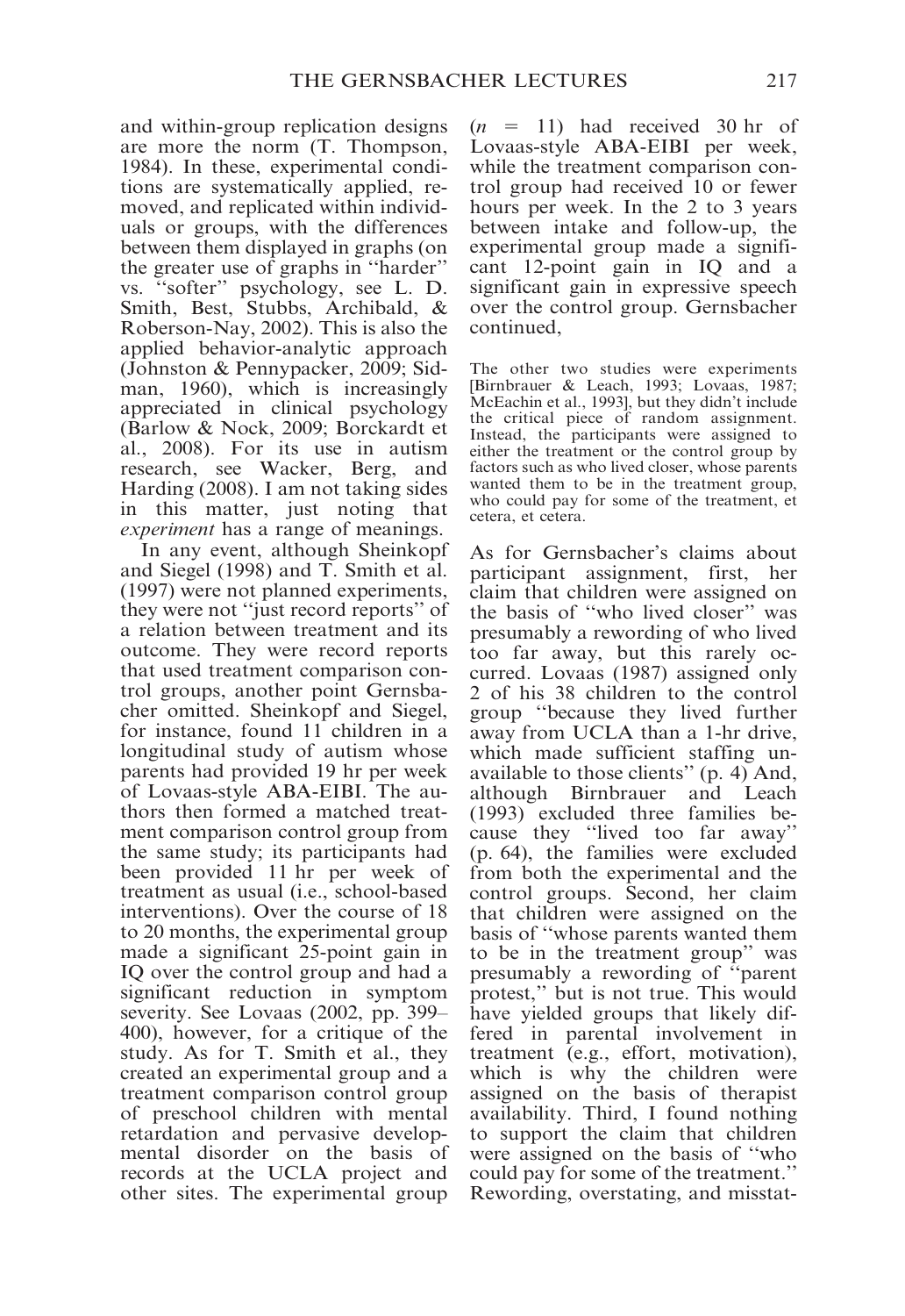ing research methodology are bound to misrepresent it.

As for the findings of these studies, I have already reviewed Lovaas (1987) and McEachin et al. (1993) and so here only describe Birnbrauer and Leach (1993). They provided 19 hr per week of ABA-EIBI to 9 children with autism and pervasive developmental disorder; the control group was comprised of 5 children who received unknown treatment. Although the groups were similar at pretreatment, the experimental group made more gains after 2 years than the control group on standardized and descriptive measures of intelligence, language, personality, and adaptive functioning. However, no statistical analyses were conducted.

For pre-2000 applied behavioranalytic research Gernsbacher did not review, see S. R. Anderson, Avery, DiPietro, Edwards, and Christian (1987), Fenske et al. (1985), Handleman, Harris, Celierti, Lilleheht, and Tomchek (1991), Harris, Handleman, Gordon, Kristoff, and Fuentes (1991), Harris, Handleman, Kristoff, Bass, and Gordon (1990), Hoyson, Jamieson, and Strain (1984), Perry, Cohen, and DeCarlo (1995), and Weiss (1999). For literature reviews, see S. J. Rogers (1998) and Matson et al. (1996).

### Experimental Control

Gernsbacher continued, ''Well, the New York State Guideline says it's been argued that the [nonrandom] method for group assignment probably did not bias the results [NYSDH, 1999a, chap. 4, p. 22; see Gernsbacher, 2003, p. 21]." The Guideline did not argue that nonrandom assignment will not bias results. It only described the outcome of nonrandom assignment in these studies: ''In all cases the authors analyzed the pretreatment … data to see if the groups were equivalent in important variables. Most of the authors concluded that such analyses found no systematic bias in the assignment of subjects to the intervention or comparison group'' (NYSDH, 1999a, chap. 4, p. 22). Furthermore, the NYSDH (1999a) noted that ''all studies showed similar and consistent results'' (chap. 4, p. 24). This does not mean that no biases existed, only that no (or few) biases were found among the important variables; that is, the variables were balanced across groups.

Other critics have also noted the possibility of bias on pretreatment measures, as well as the use of nonequivalent pretest–posttest measures and weak assessment measures (e.g., Foxx, 1993; Gresham & Mac-Millan, 1997; Kazdin, 1993; Munday, 1993; Schopler, Short, & Mezibov, 1989). This is not perfect science. These criticisms, though, have been subject to counter-criticisms (e.g., changes in pretest–posttest language skills, for instance, may require different measures; Eikeseth, 2001; Lovaas, 1993; Lovaas, Smith, & McEachin, 1989; McEachin et al., 1993; T. Smith & Lovaas, 1997; T. Smith, McEachin, & Lovaas, 1993), the counter-criticisms to counter-counter-criticisms (e.g., Gresham & MacMillan, 1998) and the counter-counter-criticisms to counter-counter-counter-criticisms (e.g., Lovaas, 2002, pp. 387–407) science red in tooth and claw.

Nevertheless, Gernsbacher's criticism of the foregoing studies for not using random assignment has obvious merit. However, it is not as straightforward as it seems (S. J. Rogers & Vismara, 2008, p. 30). First, although the American Psychological Association (APA, 2002a) states that ''Randomized controlled experiments … are the most effective way to rule out threats to internal validity in a single experiment'' (p. 1054), it notes that the experiments remain subject to threats of external and construct validity and need replication.

Second, random assignment is but one component of randomized con-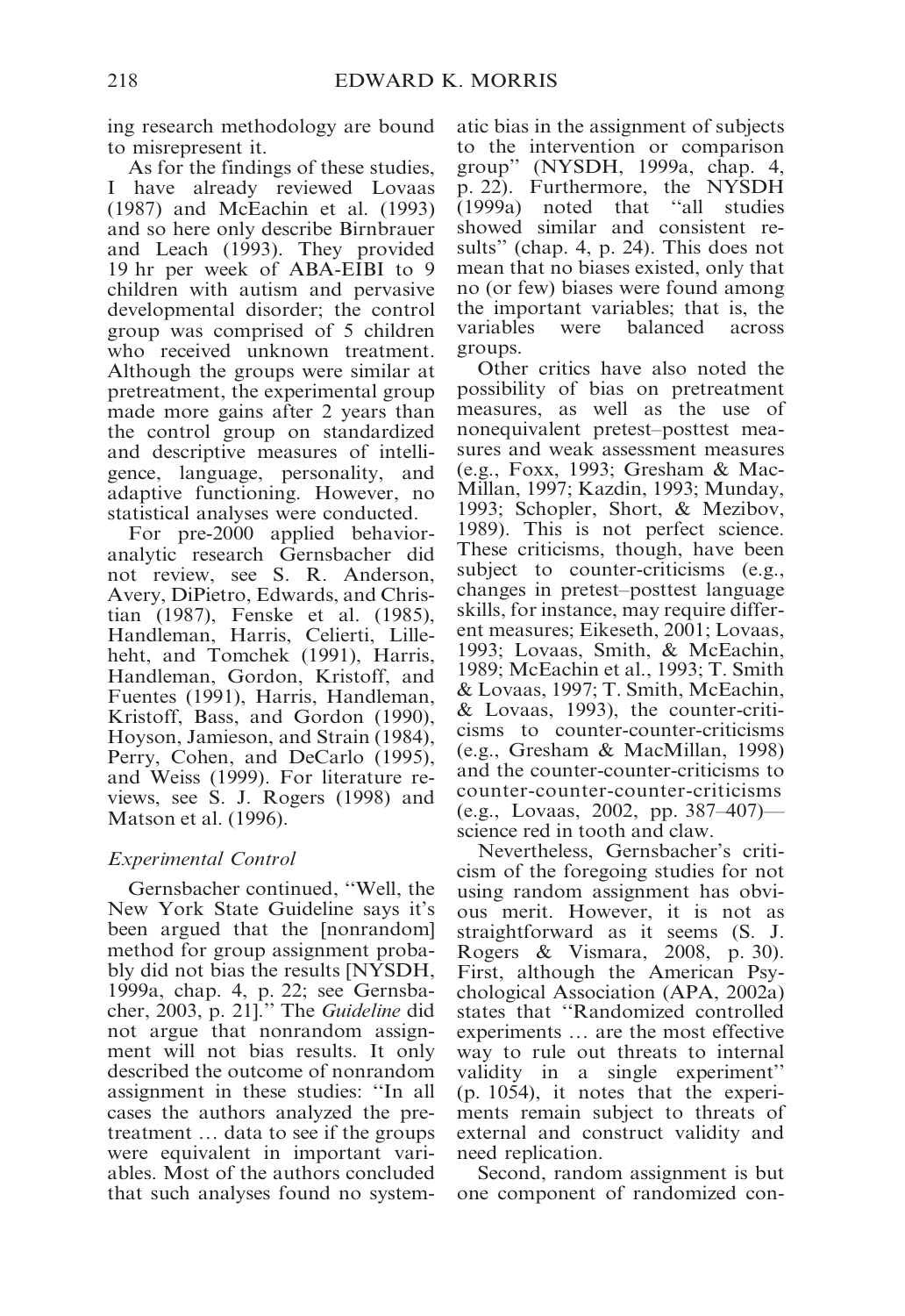trolled trials (RCTs). The gold standard requires double-blind (or tripleblind) placebo control groups in which the experimenters, participants, therapists, evaluators, and statisticians do not know which participants are assigned to which group. Even then, it does not guarantee that statistically significant treatments are clinically significant.

Third, even when random assignment is planned for or used, practical problems ensue. (a) The treatment's intensity often makes it discriminable from control groups, which allows families to distinguish ABA-EIBI from other treatments (J. E. Jacobson, 2000). (b) Parents will protest the random assignment of their children to experimental and control groups, and withdraw them from research if assigned to the latter. (c) Given the empirical evidence for ABA-EIBI, institutional review boards and parents will balk at the ethics of assigning children to control groups. And (d), because of ABA-EIBI's intensity, experimental groups are often so small that random assignment can, by chance, create groups unbalanced on variables that are critical to the outcome (e.g., language, age, IQ; see Reichow & Wolery, in press).

Fourth, the claim that random assignment is absolutely critical may be overly conservative if, failing that standard, public health initiatives are delayed and treatments are withheld at irreversible risk to individuals and populations. For instance, given the standard of random assignment, no proof exists that smoking causes lung cancer in humans, yet a convergence of evidence was sufficient for the Surgeon General to take action regarding it.

In the end, scientific conclusions are supported by a range and convergence of methods, with logically permissible conclusions nested hierarchically within them (see T. Smith et al., 2006). Among the methods, randomization is a means for assigning participants to groups, not an end in itself. It does not guarantee unbiased assignment, except in the long run. Presumably, methods such as Lovaas's, could assign participants in an unbiased manner. Bias is an empirical matter (Baer, 1993b).

## Appeals to History

Referring to what the NYSDH (1999a) argued about group assignment, Gernsbacher continued, ''My academic great-grandfather [Wilhelm Wundt] would be rolling over in his grave.'' (In her introduction, she mentioned tracing her academic lineage back to Wundt who is ''typically credited with establishing the first experimental psychology laboratory, and who therefore earned the status of father of experimental psychology''; see Boring, 1950, pp. 316–347.)

Appeals to history can be perilous. First, in this case, most doctorates of psychology can trace their lineage back to either Wundt (1832–1920) or William James (1842–1910), so Gernsbacher's appeal to Wundt was rhetorical, not scholarly. Second, using history to justify apparently winning traditions (e.g., cognitivism), as opposed to apparently losing traditions (e.g., behaviorism), is a breach of historiographical method called presentism (Samelson, 1974; Stocking, 1965; see Furumoto, 1989). Third, citing Wundt on participant assignment was misleading. Although he likely knew of John Stuart Mill's (1843) ''method of differences,'' he was not expert in group designs. His research was mainly case studies of individuals who reported their introspectively observed experiences (e.g., mental elements and processes; Wundt, 1874/1904), studies that do not meet the standards of withinindividual replication designs (e.g., Kennedy, 2005; Sidman, 1960). Moreover, his participants were a highly trained, nonrandom sample of the adult population. Wundt's research program died for methodo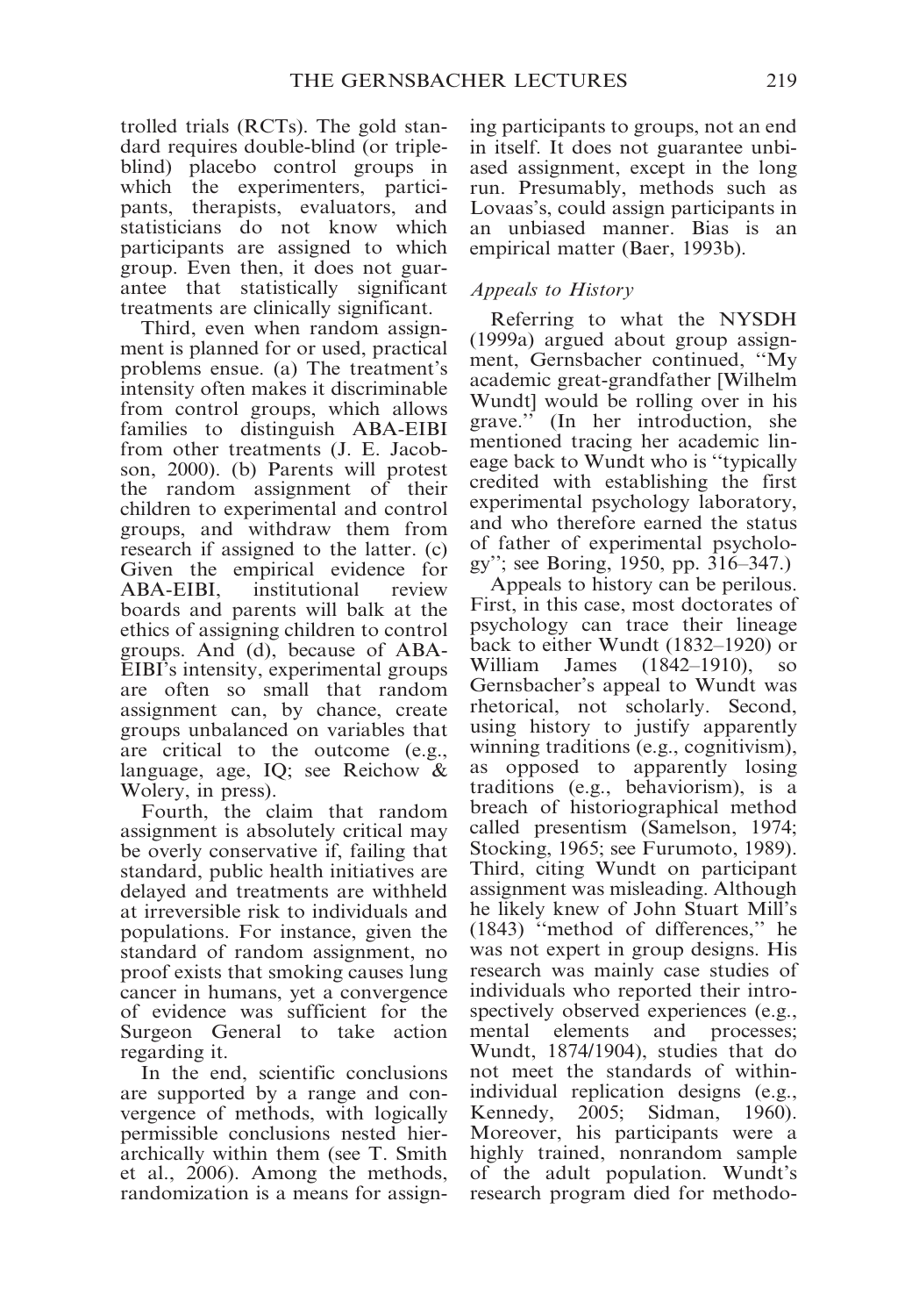logical reasons: often poor reliability within studies and, more often, poor replicability across laboratories (Boring, 1950).

### Research Review: Separating Fact from Fiction

### Gernsbacher continued,

And, in fact, [Wundt] would probably have drawn the same conclusions as those drawn in an article titled, ''Separating Fact from Fiction in the Etiology and Treatment of Autism'' [Herbert et al., 2002]. This article states that ''Methodological weaknesses of the existing studies severely limit the conclusion that can be drawn about their efficacy.'' [p. 35; see Gernsbacher, 2003, p. 21]

This quotation from Herbert et al. (2002) inaccurately portrayed their conclusions about ABA-EIBI. First, they addressed ABA-EIBI in a section titled ''Promising Treatments for Autism'' (pp. 33–38), in which ABA-EIBI was a "fact," not "fiction." Second, although ABA-EIBI research has mainly used nonrandom assignment, Herbert et al. concluded that ''the intervention programs … are based on sound theories, are supported by at least some controlled research, and clearly warrant further investigation'' (p. 33). Third, after reviewing the ABA-EIBI research, Herbert et al. wrote, ''Taken together, the literature on ABA programs clearly suggest that such interventions are promising'' (p. 35). Gernsbacher, however, quoted the next sentence as their conclusion: ''Methodological weaknesses of the existing studies [however] severely limit the conclusions that can be drawn [about] their efficacy.'' Fourth, although Herbert et al. admonished the proponents of ABA-EIBI for their uncritical advocacy, they concluded, ''Clearly, ABA does not possess most of the features of pseudoscience that typify many of the highly dubious treatments for autism. ABA programs are based on well-established theories of learning and emphasize the value of scientific methods in evaluating treatment effects'' (p. 35; for critiques of pseudoscience in autism, see J. E. Jacobson et al., 2004; Offit, 2008).

### Evidence for the Other Experiential Approaches

Although the NYSDH (1999a, 1999b, 1999c) and Herbert et al. (2002) noted limitations in the ABA-EIBI research, they also pointed out that the treatment was evidence based, which was more than they said of the other approaches, none of which they recommended as primary interventions. Among those the Guideline reviewed were DIR, sensory integration therapy, touch therapy, auditory integration therapy, facilitated communication (FC), and medical and diet therapies. Herbert et al. addressed these and other<br>approaches under "Questionable under "Questionable Treatments for Autism'': sensory motor therapies (e.g., FC, sensory integration training); psychotherapies (e.g., psychoanalysis, holding therapy), and biological treatments (e.g., secretin, gluten- and casein-free diets, Vitamin B6). Of these, the NYSDH (1999a) and Herbert et al. were most critical of FC (see Biklen, 1990, 1993). As Herbert et al. described it,

Facilitated communication (FC) is a method designed to assist individuals with autism and related disabilities to communicate through the use of a typewriter, keyboard, or similar device. The technique involves a trained ''facilitator'' holding the disabled person's hand, arm, or shoulder while the latter apparently types messages on the keyboard device. The basic rationale behind FC is that persons with autism suffer from a neurological impairment called apraxia, which interferes with purposeful motoric functioning. (p. 28; see also NYSDH, 1999a, chap. 4, p. 64; 1999b, p. 43)

In its literature search, the NYSDH (1999a) screened 11 FC articles, none of which met its criteria for an indepth review (NYSDH, 1999c, p. 245; see also Herbert et al., pp. 27–28). Of FC, the NYSDH (1999c) commented,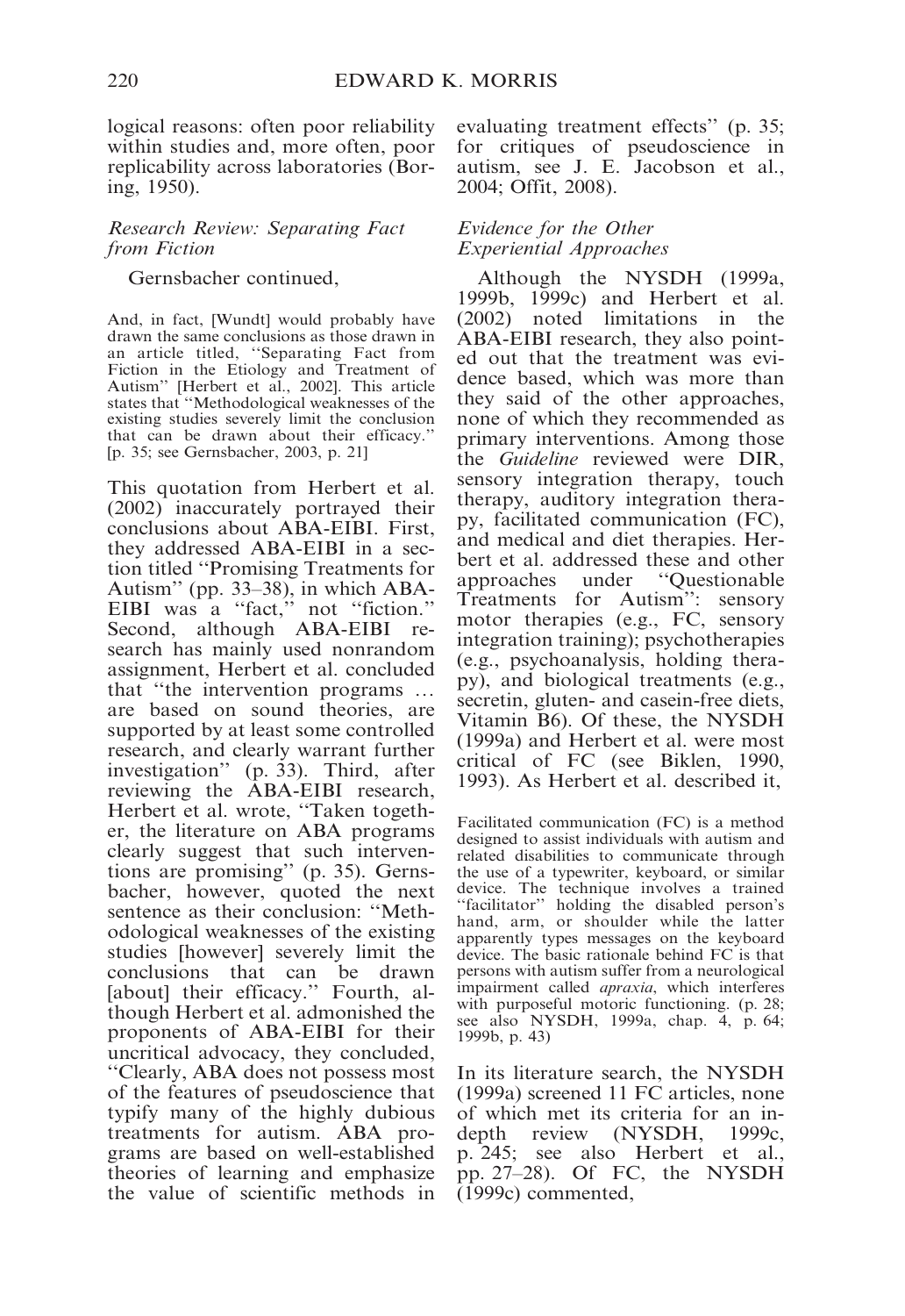In studies of facilitated communication used in older children with autism, the messages typed by the children are often far beyond their capabilities as evidenced by their behavior or language. Studies of facilitated communication suggest that communication that exceeds baseline levels for a subject originates from the facilitator rather than the child. Use of facilitated communication has brought up a number of ethical and legal issues. There have been cases where messages produced with facilitated communication have caused emotional distress to parents or have led to accusations of abuse that resulted in legal proceedings [see also Herbert et al., pp. 28, 38; and the Public Broadcasting Service's Frontline report at video.google.com/videoplay? docid=3439467496200920717]. Recommendations: Because of the lack of evidence for efficacy and possible harms of using facilitated communication, it is strongly recommended that facilitated communication not be used as an intervention method in young children with autism. (p. 160; see also the American Academy of Pediatrics, 2001; APA's 1994 resolution on FC at http//www.apa.org/divisions/ div33/fcpolicy.html; J. W. Jacobson, Mulick, & Schwartz, 1995; Lilienfeld, 2007; Offit, 2008, pp. 6–13)

In critiquing FC, Herbert et al. properly distinguished it from augmentative and alternative forms of communication (e.g., keyboards and picture exchange systems; see Bondy & Frost, 1994; Reichle, York, & Sigafoos, 1991). Children with autism often benefit from such technologies and may need hands-on help in mastering them, but the content of their communication is their own, not the facilitators'.

#### Misrepresenting the ABA-EIBI Research II

Gernsbacher continued,

However, skip ahead to 2007 and there are now two studies of Lovaas-style ABA intervention that did employ the ever so important random assignment [Sallows & Graupner, 2005; T. Smith, Groen, & Wynn, 2000]. And, you're probably curious: What do those studies show? In one study [T. Smith, Groen, & Wynn], there was a slight but nonsignificant advantage for the autistic children. [Gernsbacher presented two figures of treatment gains graphed from intake to follow-up for expressive and receptive language. The lines in the

figures were labeled the ''ABA'' and ''Control. $']$ 

T. Smith, Groen, and Wynn (2000). This was the first independent replication of Lovaas's (1987) ABA-EIBI study. Gernsbacher's description of it, though, contained serious omissions and misrepresentations. First, her claim that ''there was a slight but nonsignificant advantage for the autistic children'' has two meanings, neither of them accurate. (a) The reference to ''the autistic children'' was seemingly to the experimental group, which implies that the control group was composed of children without autism, but it was not. Both groups were drawn from the same population. (b) The reference might have been to the autism subgroups in the experimental and control groups whose gains were less than those of the pervasive developmental disorder subgroup, but they were still greater (and more frequently greater) than those of the control group.

Second, the control group in her figures was a treatment comparison control group, not a no-treatment control group, which the audience members (and I) had expected and which her conclusion would require: that the children's gains were due to their development. This does not mean that T. Smith, Groen, and Wynn's (2000) methods were impeccable; they were not (e.g., they used one-tailed instead of two-tailed tests of significance; M. A. Gernsbacher, personal communication, December 1, 2007). However, critical reviews should describe research accurately enough that audiences can draw correct conclusions about them. For the record, T. Smith, Groen, and Wynn's control group was composed

<sup>9</sup> I thank Gernsbacher for sending me the figures she constructed from T. Smith, Groen, and Wynn's (2000) and from Sallows and Graupner's (2005) results and for her additional comments on the ABA-EIBI research (M. A. Gernsbacher, personal communication, December 1, 2007).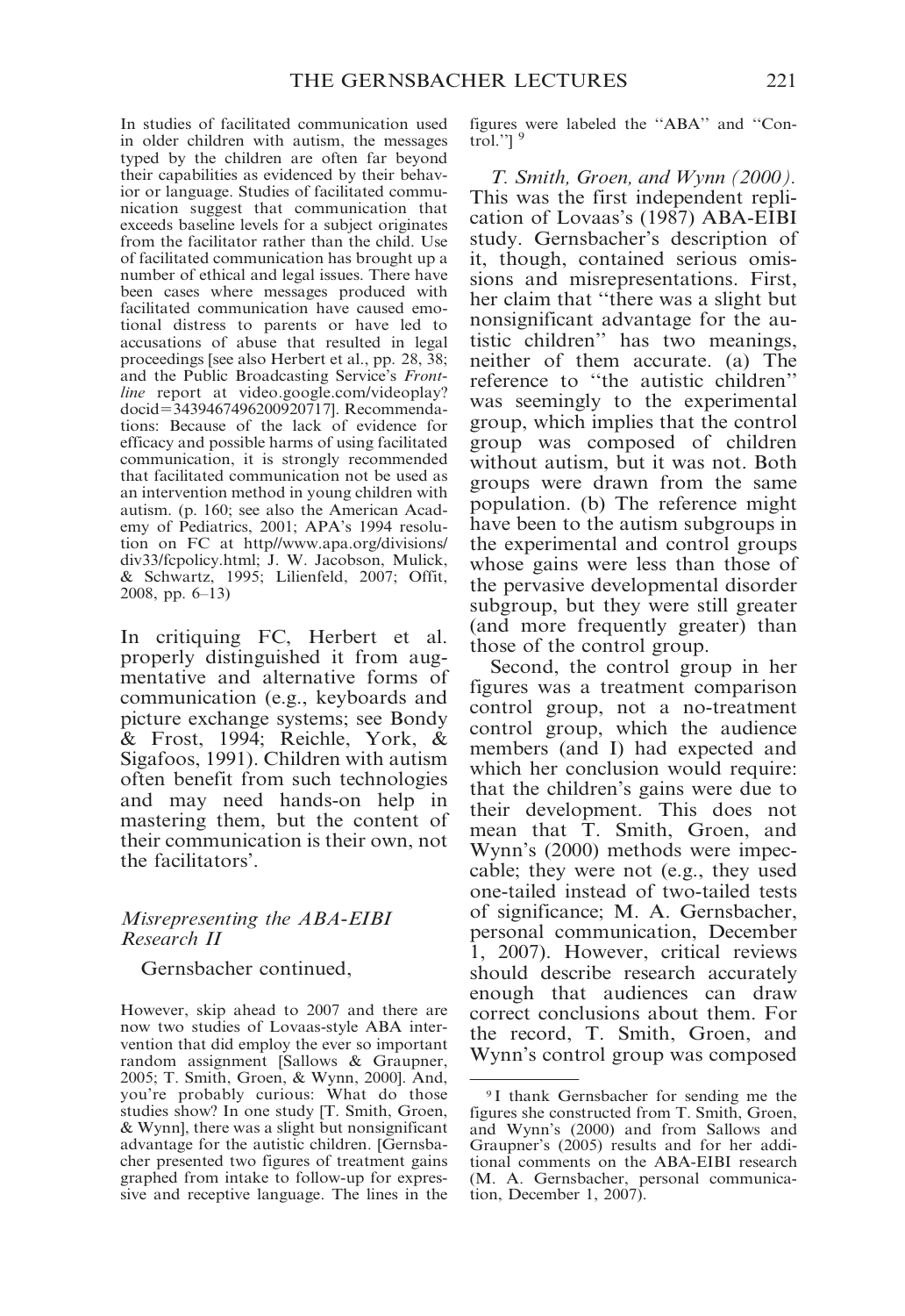of children (a) whose parents were trained and supported in providing ABA-EIBI for 5 hr per week for 3 to 9 months, (b) whose parents were asked to provide this treatment for an additional 5 hr per week during those months, and (c) who were enrolled in 10 to 15 hr per week of special education. The experimental group received about 25 hr of ABA-EIBI per week for 2 to 3 years.

Third, in claiming that ''there was a slight but nonsignificant advantage for the autistic children,'' Gernsbacher selectively reported T. Smith, Groen, and Wynn's (2000) findings. She reported only the nonsignificant differences between the experimental and the control groups on the measures of expressive and receptive language, omitting the differences that favored the experimental group: (a) significantly higher IQs (e.g., 16 vs. 0 points) and Merrill-Palmer developmental ages  $(+42.7 \text{ vs. } +27.3)$ , (b) significantly less restrictive school placements, and (c) higher academic achievement scores (75.7 vs. 58.0 on the Wechsler Individual Achievement Test).

Fourth, she failed to note that both the experimental and the control groups made gains from intake to follow-up. The former made gains on seven of the nine standardized measures (e.g.,  $>300\%$  on the Merrill-Palmer), and the latter made gains on four of them (e.g.,  $>200\%$  on the Merrill-Palmer). The findings, however, were not subjected to statistical analysis, so we do not know if they were significant. Even if they were, without a no-treatment control group, we would not know if the gains were due to treatment or development.

Gernsbacher's omission of T. Smith, Groen, and Wynn's (2000) significant findings was not due to her lack of familiarity with them. When the study was published, she read it carefully enough to find an error in its calculation of the statistical differences in the two language measures. The calculation was

wrong; there were no differences (T. Smith, personal e-mail communication, October 5, 2007; see Errata, 2001). She was also familiar enough with the findings to report the significant results in her 2003 article. In her lecture, she continued,

''In the other study [Sallows & Graupner, 2005], there was a slight but nonsignificant advantage for the control children. And this was after 40 hours a week of a minimum of 2 years of intensive therapy, which is a bit depressing.'' (For this, Gernsbacher presented figures, labels, and measures that were the same as T. Smith, Groen, & Wynn's, 2000, except for the data, of course.)

Sallows and Graupner (2005). This study was the second independent replication of Lovaas (1987), albeit a partial replication because the intervention included other treatments (e.g., pivotal response training; Koegel & Koegel, 2006). Here, Gernsbacher's description contained the same omissions and misrepresentations. First, what she and Sallows and Graupner called a ''control group'' was not a no-treatment control group but rather a treatment comparison control group. It was composed of children whose parents chose the number of ABA-EIBI hours they received each week (31 to 32 hr), but who had less in-home staff supervision than the experimental group. The latter received 37 to 39 hr per week of ABA-EIBI, not much more than the control group. Second, the claim that ''there was a slight but nonsignificant advantage for the control children'' was more false than true. On the one hand, the control group had slight but nonsignificant advantages in expressive and receptive language and four other outcomes. On the other hand, the experimental group had slight but nonsignificant advantages on seven outcomes. Thus, the experimental group had a seven to six advantage across the outcomes. Third, Gernsbacher selectively reported Sallows and Graupner's findings: She failed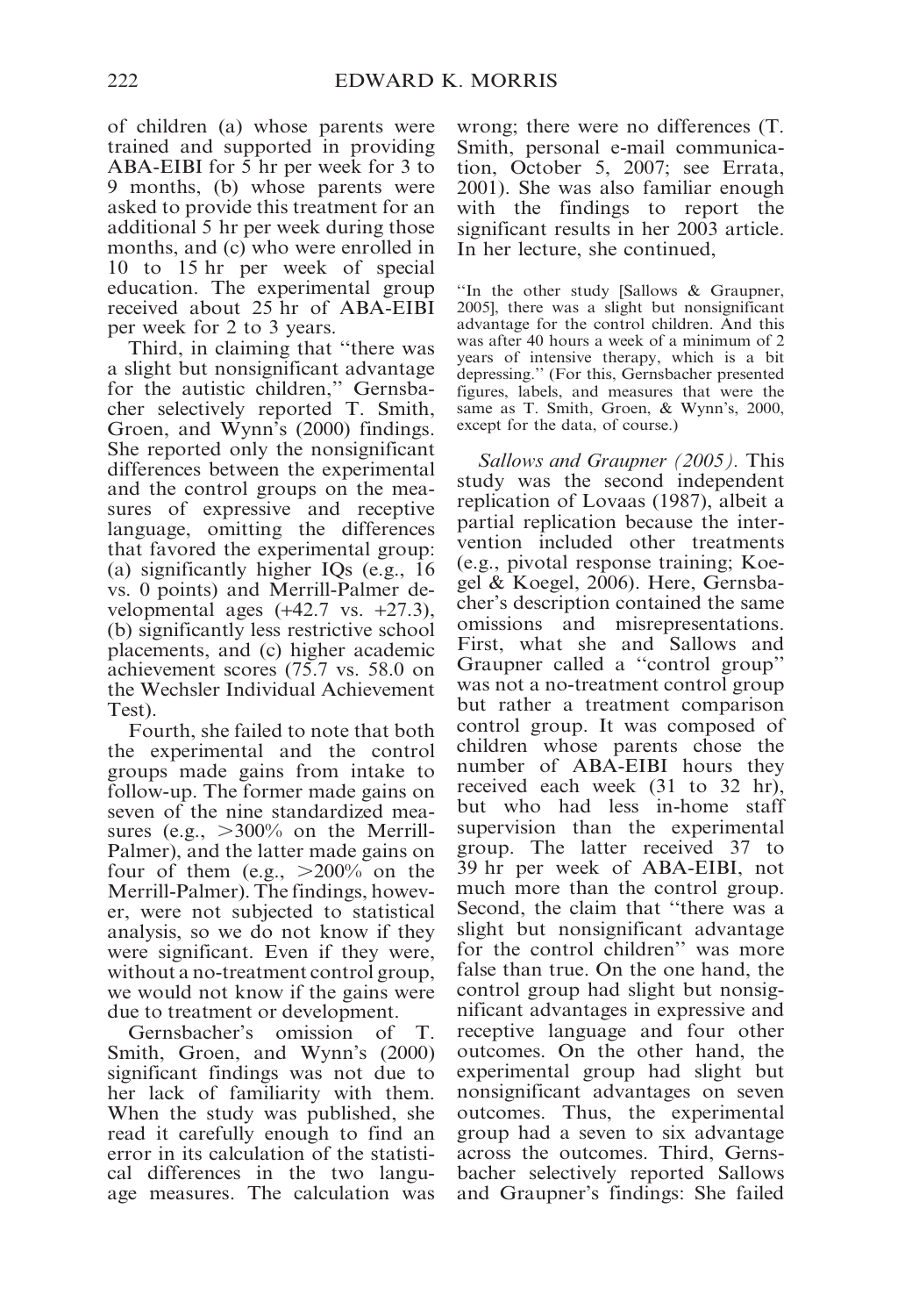to note that, when combined, the ABA-EIBI experimental and control groups made significant gains on eight of the 13 posttreatment measures (e.g., 25 IQ points). Again, though, without a no-treatment control group, the gains could have been due to development.

Summary. In summarizing T. Smith, Groen, and Wynn's (2000) and Sallows and Graupner's (2005) findings, Gernsbacher said, ''One study showed a non-significant advantage to the treatment [T. Smith, Groen, & Wynn, 2000], but the other study showed a nonsignificant advantage to the control group [Sallows & Graupner, 2005], meaning it's a wash." It's a wash" misrepresented the studies in ways just described. It also dismissed other post-1999 ABA-EIBI studies, albeit none of them randomized controlled trials. These include control-group studies (e.g., Howard, Sparkman, Cohen, Green, & Stanislaw, 2005), two of which used Lovaas-style ABA-EIBI (e.g., Cohen, Amerine-Dickens, & Smith, 2006; Eikeseth, Smith, Jahr, & Eldevick, 2002, 2007); pretest–posttest group comparisons (e.g., Stahmer & Ingersoll, 2004); single-subject studies (e.g., Green, Brennan, & Fein, 2002), one of which used Lovaas's methods (i.e., T. Smith, Buch, & Gamby, 2000); case studies (e.g., Butter, Mulick, & Metz, 2006); and retrospective analyses (e.g., Boyd & Corley, 2001; Luiselli, Cannon, Ellis, & Sisson, 2000), at least two of which used Lovaas's methods (i.e., Bibby, Mudford, & Reeves, 2001; Eldevik, Eikeseth, Jahr, & Smith, 2006). For comparisons of ABA-EIBI to communitybased treatments, see Cohen et al. (2006), Eikeseth et al. (2002, 2007), and Howard et al. (2005), some of whose control groups (e.g., timeintensive eclectic, public-schoolbased interventions) regressed on many outcome measures. Notwithstanding the appeal of individualized over more standardized interventions, the eclectic application of non-evidence-based treatments needs to be questioned (S. J. Rogers & Vismara, 2008).

For post-1999 reviews of the literature, see Campbell (2003), Eikeseth (2009), Goldstein (2002), Helt et al. (2008), Horner, Carr, Strain, Todd, and Reed (2002), McConnell (2002), Odom et al. (2003), Odom and Strain (2002), Reichow and Wolery (in press), S. J. Rogers and Vismara (2008), and Schreibman (2000). Helt et al. concluded this about the effects of interventions on the likelihood of recovery from autism:

Almost no controlled studies directly compare outcomes between behavioral vs. other therapies (e.g., developmental stimulation, Denver developmental model, ''floor time'') or with ''biomedical'' treatments. Therefore no definitive statements can be made about which treatments can produce recovery in the greatest number of children. However, although it cannot be stated categorically that behavioral intervention is necessary for recovery, the majority of the studies that report actual recovery used behavioral techniques, alone or in combination with other therapies, for some or all of the children, and therapies that include behavioral methods are the most empirically validated. In addition to the welldescribed learning principles that govern behavior therapy, competent behavioral therapy requires a highly affective, emotionally positive set of interactions that promote the reward value of social interactions and more or less continuous social engagement, especially in very young children. (p. 350)

Those learning principles may also explain why effective therapy works, whether it is behavioral or not. The latter may work for behavioral reasons without our knowing it.

#### Treatment or Development

[In concluding her review of Smith, Groen, and Wynn (2000) and Sallows and Graupner (2005), Gernsbacher noted that the studies were not really a wash]: But, you know, I'm an optimist by nature, in addition to being a curious person, and I like to look at these data a little differently [i.e., a Sallows and Graupner figure]. And when I look at these data, I say, you know what, these data might not show us that that particular style of early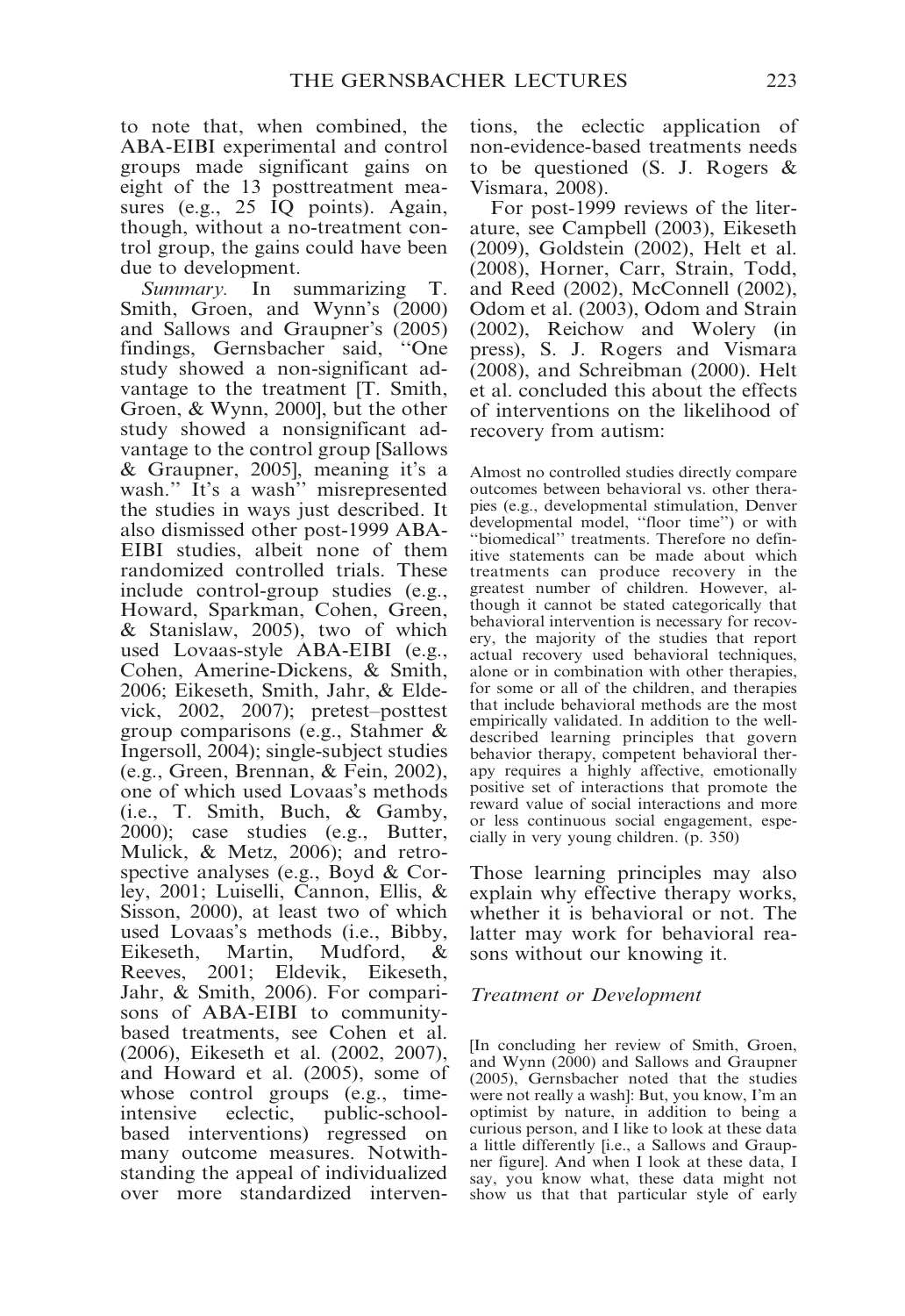intervention is dramatically more effective than control [usually a less intensive version of the same treatment, but often not much less]. But these data show us something very important and that is that autistic children develop. In fact, it doesn't appear from these data to matter whether they're in the control group or the intensive treatment group. Autistic children develop. And you see that pattern in these data as well [i.e., one of her T. Smith, Groen, & Wynn (2000) figures].

Gernsbacher's claim that the children's gains were due to their development was empirically and logically unfounded. For it to be true, the control groups would have to have been no-treatment control groups that had made similar gains, but no such groups existed, although, by implication, she suggested they did. Gernsbacher's claim was also inconsistent with the methodological rigor she promoted in her lecture. Critical reviews that emphasize methodological standards ought not violate their own standards. This calls into question not only their logic but also their integrity and impartiality. Unfounded conclusions may also imply consequences that do not necessarily follow, as in this case.

First, if development explained the children's gains, then Gernsbacher's audience should have assumed that children with autism needed no treatment at all. This, however, overlooks individual differences in diagnosis and developmental outcome. In autism, most outcomes are gravely suboptimal (Johnson, Myers, & the Council on Children with Disabilities, American Academy of Pediatrics, 2007; T. Smith, 1999; Volkmar, Lord, Bailey, Schultz, & Klin, 2004), and the need for treatment is obvious (Green, 1996; Myers, Johnson, & the Council on Children with Disabilities, American Academy of Pediatrics, 2007). In fact, if left untreated, few children with autism spontaneously recover (Helt et al., 2008). Most of them require intensive services and, as adults, institutionalization, both of which are ultimately more expensive than ABA-EIBI (Bilstedt,

Gillberg, & Gillberg, 2005; Howlin, 2005; Howlin, Goode, Hutton, & Rutter, 2004). Second, if development rather than ABA-EIBI explained the children's gains, then the audience should have assumed that children with autism do not respond to ABA-EIBI. In study after study, however, ABA-EIBI demonstrates significant gains. Third, if development explained the children's gains, then the audience should have assumed that the gains were genetically programmed and unalterable by any intervention, but this is neither supported by the literature (T. Thompson, 2007a) nor consistent with recent advances in developmental science (e.g., G. Dawson, 2008; see D. S. Moore, 2001; Oyama, 2000). Gernsbacher continued,

So, lastly, let me just leave you with the question of how can we, as parents and teachers and society and members of this lovely audience tonight, how can we foster that development, even through adulthood? And, how can we improve the lives of all autistic citizens? And for that message, I want to turn to a brief video that my son has made that I think you are going to enjoy and probably will not mind staying another six-ish minutes [actually, about 10 minutes], so let me get that going.

Written with intelligence and creativity, the video made the important point that individual differences are not necessarily deficits. Agreed. When the video ended, Gernsbacher concluded,

And, given how late it is, I think I will just put up the last slide that gives you places to go if you want any more of my work [e.g., www. Gernsbacherlab.org] and also places to go if you want to see any more of my son's films, which is his YouTube account [psych.wisc.edu/lang/drew/New/drew.html].<sup>10</sup> Thank you so much. You have been a great audience tonight. I appreciate it. [She allowed no time for questions.]

<sup>&</sup>lt;sup>10</sup> Presumably posing as "DeeDeeMom," Gernsbacher has posted images from Drew's video on YouTube (www.youtube.com/ profile?user=DeedeeMom). See also "D's Autism Society Presentation, November 2006,'' in which Drew, I presume, then age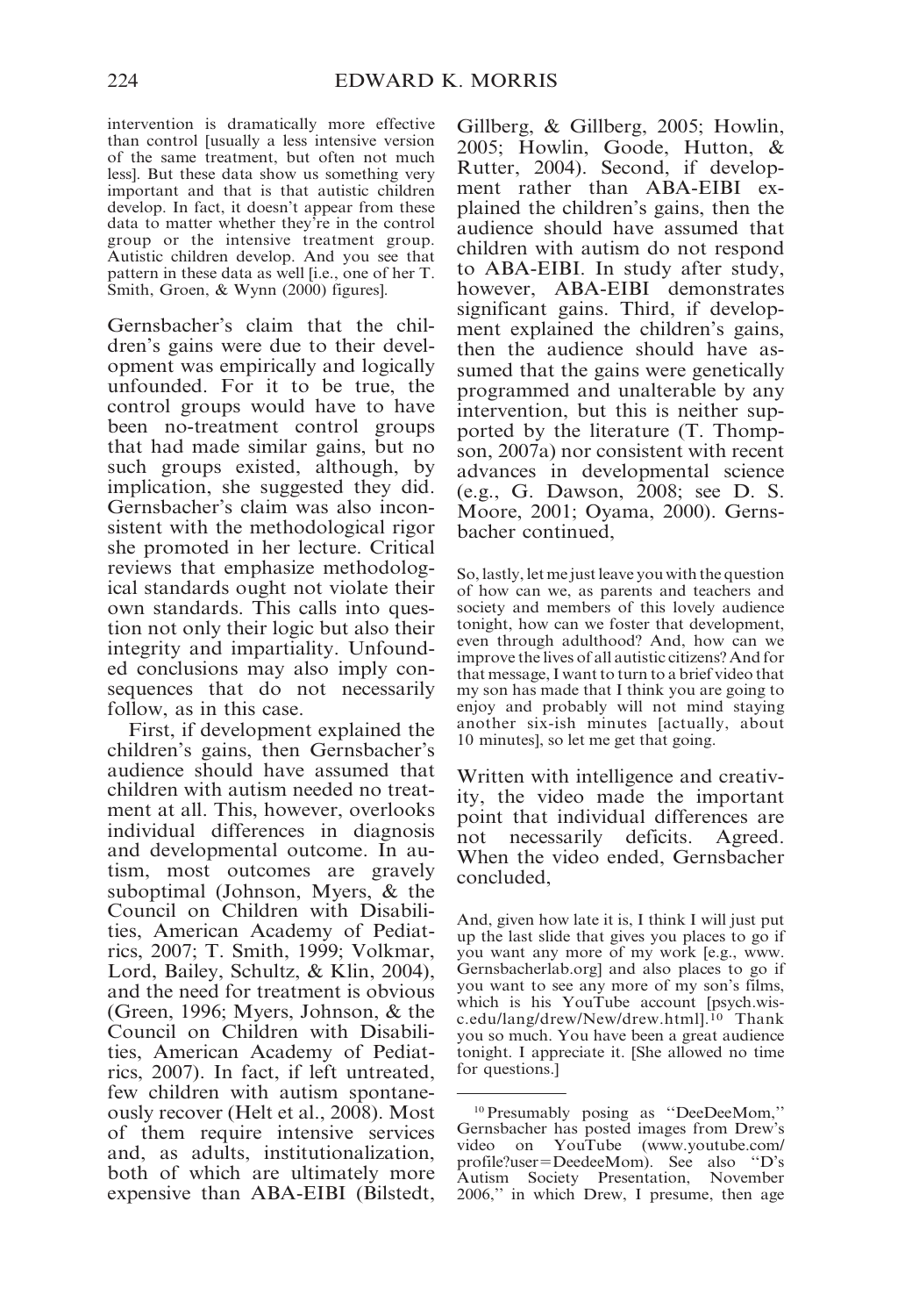#### DISCUSSION

In summary, Gernsbacher (a) drew methodologically unfounded conclusions about the outcome of ABA-EIBI research, (b) described nonsignificant findings to the exclusion of significant ones, (c) failed to identify control groups as other than notreatment control groups, (d) mischaracterized a research review as wholly critical of ABA-EIBI, (e) appealed to psychology's history on misleading points, (f) described participant assignment criteria that did not exist, and (g) made unfounded claims about professional guidelines. She also omitted significant material throughout. These misrepresentations and omissions increased in frequency and significance over this section of her lecture and were uniformly biased against ABA- $EIBI<sub>11</sub>$  I shall not belabor these points; I have already done that. Instead, I update the literature, address some issues concerning professional conduct, and conclude.

### Further Endorsement and Research

ABA-EIBI is endorsed by many academies, councils, institutes, and agencies, whereas other treatments receive little, if any, support or, like FC, are found to be harmful. In fact, a few weeks after Gernsbacher's lecture, the American Academy of Pediatrics (AAP) published a revision of its 2001 recommendations about the management of children with autism (Myers et al., 2007). In 2001, it referenced the applied behavioranalytic literature, but in 2007, it reviewed the literature and concluded, ''The effectiveness of ABA-based intervention in ASDs has been well documented through 5 decades of research using single-subject methodology and in controlled studies of comprehensive early intensive behavioral intervention programs in university and community settings'' (p. 1164). In turn, the AAP was critical of ''complementary and alternative medicine,'' including FC, which was ''not a valid treatment for ASD'' (Myers et al., 2007, p. 1173). As S. J. Rogers and Vismara (2008) point out, according to Chambliss et al.'s (1996, 1998) criteria for identifying empirically validated therapies, Lovaas-style ABA-EIBI is the only ''well-established psychosocial intervention for improving the intellectual performance of young children with autism spectrum disorders'' (p. 25; see Chambliss & Hollon, 1998).

Overall, ABA-EIBI has subjected itself to far more empirical selfscrutiny in published peer-refereed journals than any other comprehensive program of intervention (Eikeseth, 2009; Helt et al., 2008; Myers et al., 2007; S. J. Rogers & Vismara, 2008). In fact, soon after Gernsbacher's lecture, two more articles provided further support, albeit without random assignment. In England, Remington et al. (2007) compared a treatment group  $(n = 23)$  that had received 26 hr per week of in-home

<sup>10,</sup> offered engaging and sophisticated answers to questions about having autism (www. youtube.com/watch  $?v = cJK4S \overline{v}Q3s4A$ ).

<sup>&</sup>lt;sup>11</sup>The pattern reflects what cognitive psychologists call a confirmation bias (Evans, Barston, & Pollard, 1983; Lord, Ross, & Lepper, 1979; Mahoney, 1977; Wason, 1960; see also the Tolstoy, 1894, quotation at the beginning of this article). In critical reviews of research, confirmation bias may be found in tendencies to misrepresent the literature in ways that credit or discredit a particular position or sentiment. In the context of the 'autism wars," Catherine Maurice (2005a), a mother of two children with autism, commented on this: "I think I was naive about the willingness of people who have a vested interest in something to change their minds. Whether it's a question of income, status in the field, or the fear of saying 'I was wrong,' people just have had a hard time changing their views about anything. For the purveyors of therapeutic nurseries, play therapy, relationship therapy, or any other model on which they had built their reputations, it was just too much to admit that behavioral intervention was actually capable of taking children with autism farther that had ever been possible before'' (p. 35).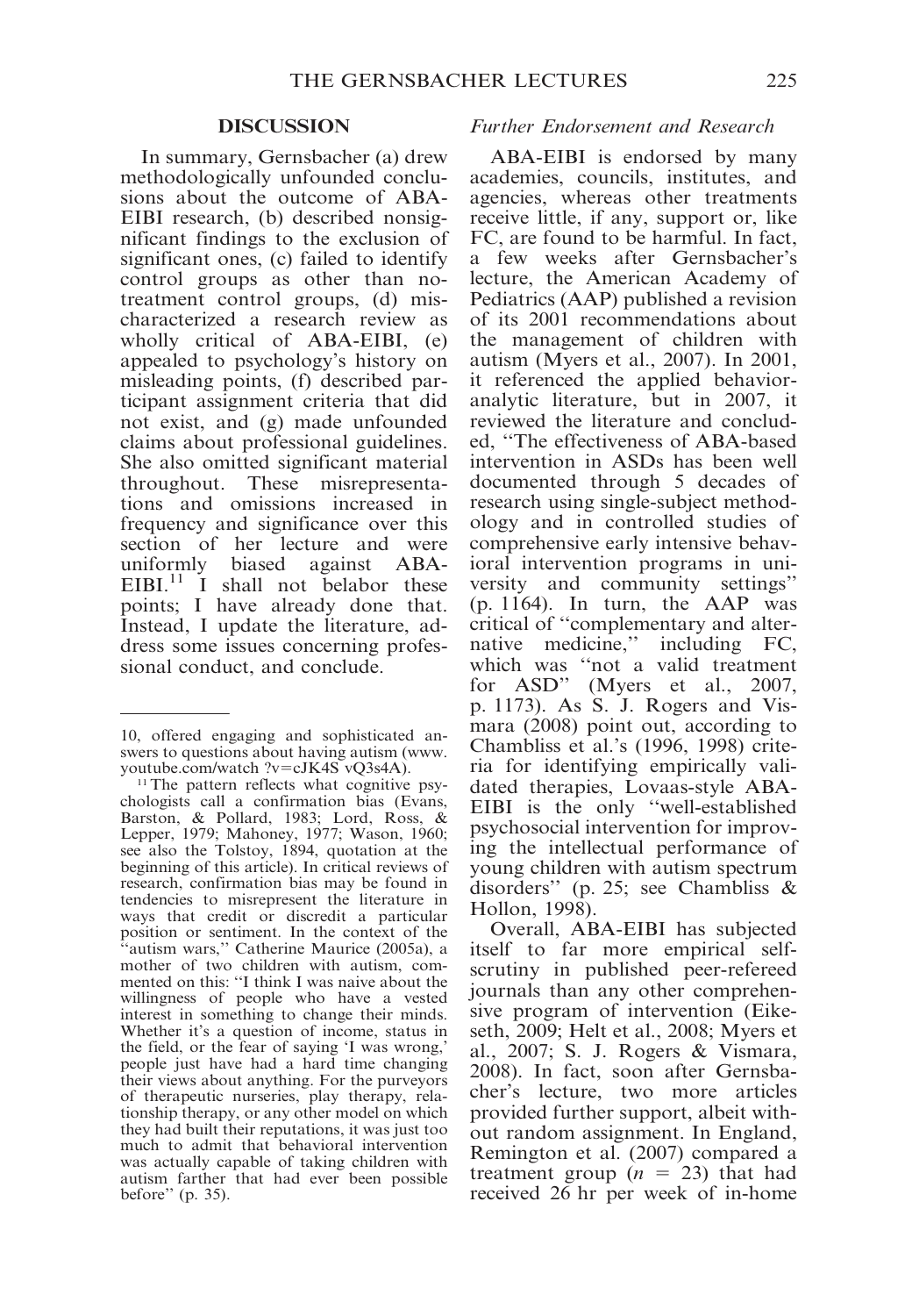ABA-EIBI to a publicly funded treatment comparison control group  $(n = 21)$ . The groups did not differ in pretreatment, but after 2 years, the treatment group had made significant gains over the control group on measures of intelligence (e.g., 24 IQ points), language, daily living skills, and positive social behavior. In Israel, Zachor, Ben-Itschak, Rabinovich, and Lahat (2007) compared a treatment group  $(n = 20)$  that received 35 hr per week of center-based ABA (e.g., DTT, incidental teaching), along with speech and occupational therapy, to a matched treatment comparison control group  $(n = 19)$ that received eclectic center-based treatment (e.g., DIR). After a year, the ABA treatment group had made significant gains on measures of intelligence and core autism deficits (e.g., communicative and social interactions), whereas the control group made only a gain in social interactions, but with a smaller effect size. Research continues apace.<sup>12</sup>

### Professional Conduct

Not only did Gernsbacher's lecture have deleterious consequences at KU and in the local community, it also raised questions concerning professional conduct. Professional conduct is, of course, a touchy subject, one on which reasonable people will disagree. Scientists and practitioners, for instance, disagree about the interpretation of research designs,

methods, results, clinical guidelines, reviews, and applications. Rarely, though, are they harmed by these disagreements in their own and related fields; indeed, the disagreements are often an impetus for further research. However, across the psychological sciences (and outside them), misrepresentation may raise issues regarding professional conduct.

Given that the fundamental ethical dictum in human research and clinical practice is Hippocrates' ''First, do no harm,'' the question arises about whether Gernsbacher's lecture violated that ethic by misrepresenting ABA-EIBI to scholars inside and outside psychology; to students attending her lecture for course credit; and to family and community members possibly looking for clinical advice. In research and practice, psychologists are acutely aware of APA's (2002b) Ethical Principles of Psychologists and Code of Conduct because state licensing boards, accrediting organizations, funding agencies, and institutional review boards routinely apply those principles to their work. In the areas of competence, public statements, and teaching, however, we are less likely aware of APA's principles (see Keith-Spiegel, 1994). They are as follows.

Competence. APA's Standard 2.01 on the Boundaries of Competencies states, ''Psychologists provide services, teach, and conduct research with populations and in areas only within the boundaries of their competence, based on their education, training, supervised experience, consultation, study, or professional experience'' (p. 4). For instance, behavioral, social, and cognitive scientists should be wary of offering advice, pro or con, about clinical treatment to consumers, especially to vulnerable ones, among them the families of children with autism (J. E. Jacobson, 2000; T. Thompson, 2007a, pp. 187– 203). In Ethics in Plain English, Nagy (2005) elaborates,

<sup>12</sup>Magiati, Charman, and Howlin's (2007) postlecture publication reported no advantage for Lovaas-style ABA-EIBI over autism-specific nursery school classrooms, and Solomon, Necheles, Ferch, and Bruckman (2007) reported on the effectiveness of DIR (see Greenspan & Wieder, 2006). However, the poor quality of their research methods, suspect treatment fidelity, and inadequate reporting make any conclusions by Gernsbacher's standards debatable at best (see Eikeseth, 2009; Lloyd, Pullen, Tankersley, & Lloyd, 2006). For research that contradicts Magiati et al., see Cohen et al. (2006), Eikeseth et al. (2002, 2007), and Howard et al. (2005).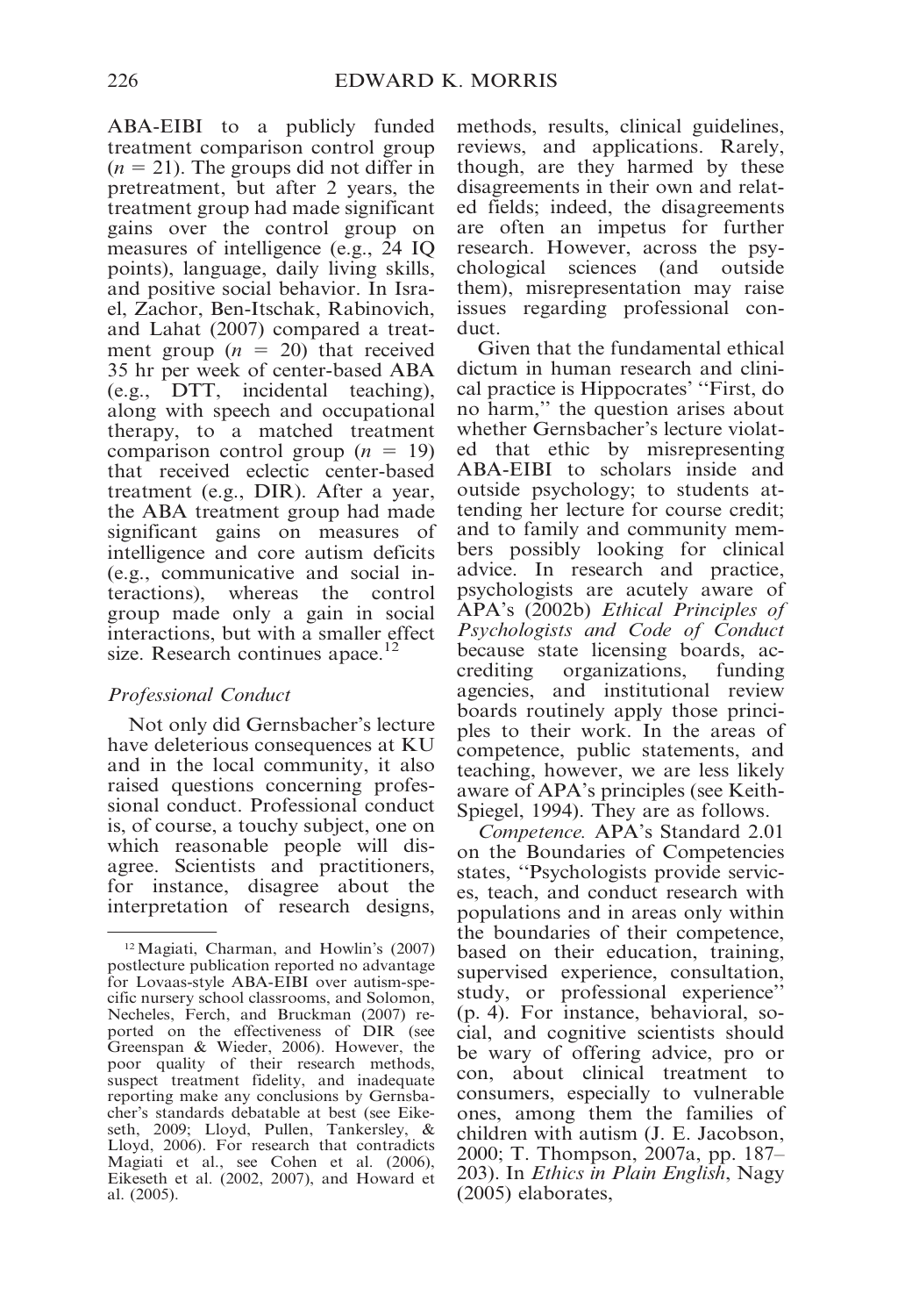Your work must be firmly grounded in established scientific and professional knowledge. Do not make ''factual statements'' in your classroom, your consulting office, the courtroom, on radio or TV, in print, on the Internet, or anywhere, about psychological matters that go beyond supporting facts, unless you use a disclaimer. Resist the temptation to overgeneralize or oversimplify, regardless of the setting or pressure from others. It's better that your statements are a little more tentative, but accurate, rather than flashy and flawed. (p. 57)

Few of us likely violate APA's standards for competence, but we may sometimes engage in the activities Nagy describes: We may overgeneralize and simplify our views, both in criticism and advocacy, on a variety of topics in a variety of venues. How much harm this causes is difficult to judge, but when misrepresentations occur, our colleagues are often quick to point them out (e.g., see Catania, 1991, on Mahoney, 1989; Morris, 1993, on Meyer & Evans, 1993; Wolf, 1991, on Proctor & Weeks, 1990; see Todd & Morris, 1992).

Public statements. APA's Standard 5.01 on the Avoidance of False or Deceptive Statements states, ''Psychologists do not knowingly make public statements that are false, deceptive, or fraudulent concerning their research, practice, or other work activities or those of persons or organizations with which they are affiliated. [These] include but are not limited to … lectures and public oral presentations'' (p. 8). With respect to RCTs, the Consolidated Standards of Reporting Trials note that reporting them inadequately ''borders on unethical practice when biased results receive false credibility'' (Moher, Schultz, & Altman, 2001, p. 1191). Ethical practices include the ''precise reporting of the interventions intended for each group'' (p. 1192). Although this standard concerns the submission of RTC manuscripts for publication, the ethical reasoning behind it applies to public statements about research methods in general.

Teaching. APA's Standard 7.03b on Accuracy in Teaching states, ''When engaged in teaching or training, psychologists present psychological information accurately'' (p. 10). Fisher (2003) elaborates, ''Standard 7.03b reflects the pedagogical obligation of psychologists to share with students their scholarly judgment and expertise along with the right of students to receive an accurate representation of the subject matter enabling them to evaluate where a professor's views fit within the larger discipline'' (p. 138). Nagy (2005) cautions, ''Do not exaggerate, minimize, spin, or otherwise distort or bend the facts to suit your opinion or bias'' (p. 182; see Keith-Spiegel, Whitley, Balogh, Perkins, & Wittig, 2003). I expect we rarely violate APA's standard for teaching, but we may sometimes exaggerate or minimize the facts to suit our sentiments.

In ''Ethics and the Persuasive Enterprise of Teaching Psychology,'' Friedrich and Douglass (1998) speak to this point directly. They argue that we should not only make balanced presentations (Matthews, 1991), but that we should also be aware of how our ''instructional persuasion'' may affect students' beliefs. Beliefs are not only a function of research, but also of how we present the research. For students to act effectively on it, we must not only avoid misrepresenting it, but also avoid false assumptions, rhetorical tactics, and insincere "cues" (e.g., perceived but false caring). On this point Friedrich and Douglass recommend,

Not only should instructors help students weigh special bias or opinion in source materials, they should also make available for scrutiny their own positions and opinions when pertinent. The object ... is not to indoctrinate students but rather to encourage them to see the affective, personal dimension to knowledge and to develop in them the habit of critical consideration of all sources. By the same justification, instructors should disclose to students their classroom, or public, persuasion agendas. (pp. 555–556)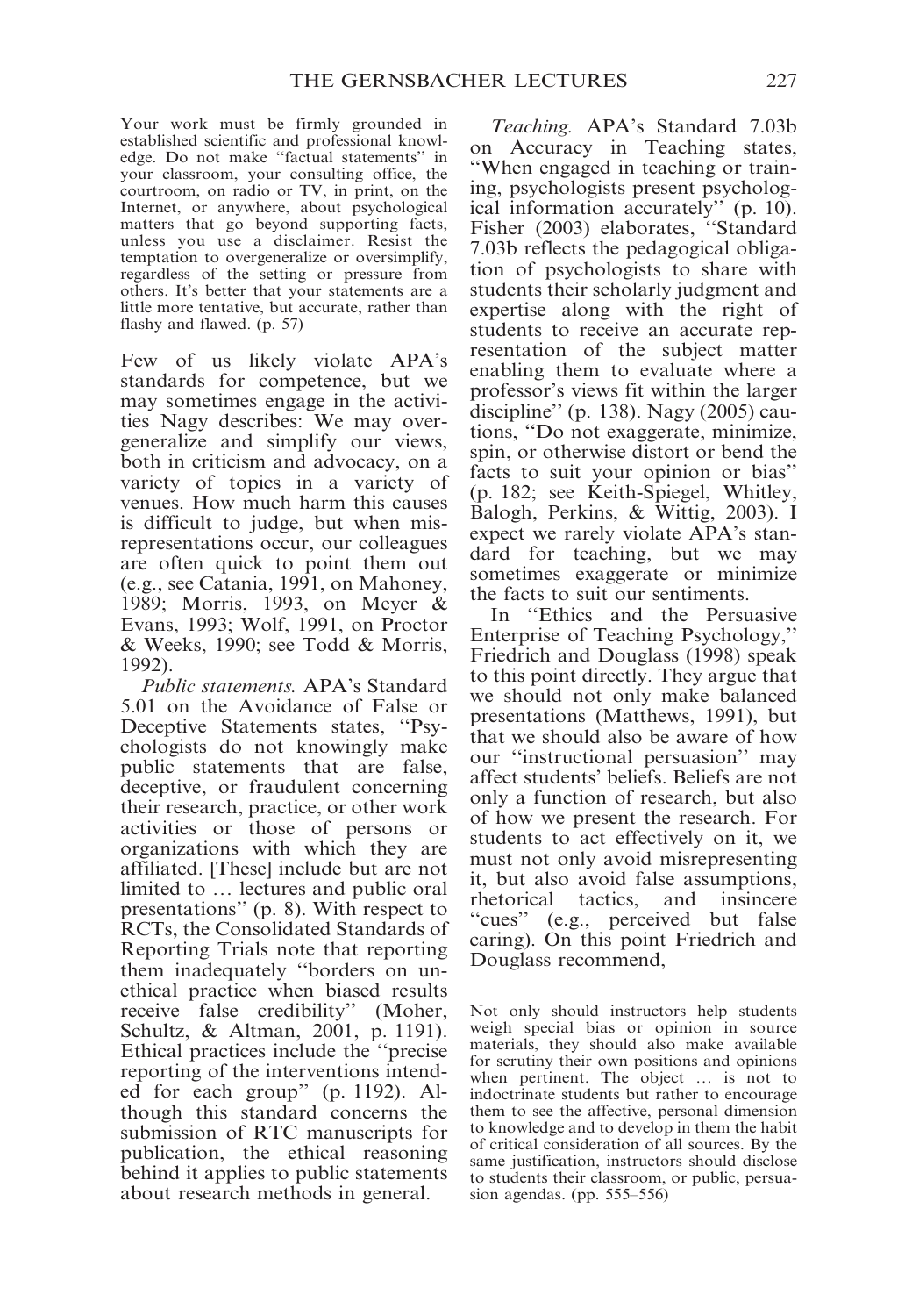Conclusion. Whether or not Gernsbacher's lecture violated APA's ethical standards is open to interpretation. I, myself, take no stance. As the standards for competence are written, the answer is no. As for the standards on public statements, everything depends on ''not knowingly,'' as in not knowingly made false or deceptive statements about research and application. As for the standards on accuracy in teaching, their violation may also depend on ''not knowingly,'' as in not knowingly presented inaccurate information; however, APA does not qualify this standard with "not knowingly."

#### Sources of Misrepresentation

As for the source or sources of Gernsbacher's misrepresentations, I can only conjecture, having just the form and content of her lecture and Web site (www.gernsbacherlab.org) from which to make inferences about their function. The misrepresentations may have been due to a series of unhappy accidents or poor scholarship, but the latter would have been uncharacteristic of Gernsbacher as a professional. $13$  They may reflect her seemingly dismissive sentiment towards applied behavior analysis, based perhaps in a philosophy of mind that conflicts with behavior analysis. They may also have had

conscious or unconscious metacognitive origins, for instance, an intent to strengthen a developmental approach to theory, research, and practice in autism by misrepresenting the hold of applied behavior analysis on evi-

As for autistics.org, as of December 10, 2007, it had posted a reprint of Gernsbacher's 2004 article from the Wisconsin State Journal-"Autistics Need Acceptance, Not Cure" (see www.autistics.org). This is an important piece about individual rights, empowerment, and social justice, but it obscures the fact that, although children with autism deserve acceptance as individuals, their behavior sometimes does not. It requires treatment, lest it severely limit their freedom for the rest of their lives (Rimland, 1993).

The positions these groups advance are inconsistent with the scientific standards Gernsbacher promoted in her lectures and are ill-suited to an NSF panel member, AAAS representative, and past president of APS, whose mission is "to promote, protect, and advance the interests of scientifically oriented psychology in research, application, teaching, and the improvement of human welfare"<br>(www.psychologicalscience.org/about/). For (www.psychologicalscience.org/about/). autism advocacy groups that promote science-based interventions, see the Association for Science in Autism Treatment (www.asatonline.org) and Families for Early Autism Treatment (www.feat.org/); see also, the Cambridge Center for Behavioral Science (www. behavior.org) and Maurice (2005a).

<sup>&</sup>lt;sup>13</sup>The professional standards of scientists in public advocacy are not always their standards in science (Shermer, 2002). For example, Gernsbacher is associated with autism advocacy groups—the Autism National Committee (AutCom) and autistics.org—whose standards are not scientific by the standards she promoted. For AutCom, she has published an article in its newsletter (Gernsbacher, 2005; see www.autcom.org/pdf/AutcomNLSpring 2005.pdf), offered ''support'' for its 2005 and 2006 conferences (e.g., www.autcom.org/pdf/ AutcomNLFall2006.pdf), and given a keynote conference address by the same title as her KU lecture (www.autcom. org/pdf/ AutcomNLSpring2006.pdf). In addition, Aut-Com has posted an anti-DTT memorandum that contains scientifically unsupported assertions (e.g., the outcome of DTT is due to

development; see www.autcom.org/articles/ DTT.html), an article promoting a nonevidence-based treatment (i.e., DIR; see www.autcom.org/articles/Behaviorism.html), and a position paper advocating for a harmful intervention —facilitated communication (www. autcom.org/articles/Poition2.html)—that Gernsbacher has endorsed in a prepublication book commentary (www. reasonable-people.com/ advanced-praise.html). AutCom also promotes pseudoscience: One of its officers, Gail Gillingham Wylie, offers a \$1,000 diagnostic and treatment service using a ''QXCI Quantum Xeroid Consciousness Interface EPFX/SCIO.'' This device putatively gathers so-called bioenergetic data from clients to diagnose hundreds of ailments and then treat them, autism included, through feedback, even through subspace, that is, without clients being physically present. This is mere quackery (www.quackwatch.com/ 01 QuackeryRelatedTopics/Tests/xrroid.html; see Offit, 2008). See Maurice (2005b) for how to distinguish science from pseudoscience in autism treatment and for warning signs of the latter. See Lerman et al. (2008) on using behavior analysis to examine unproven therapies in the context of ABA-EIBI.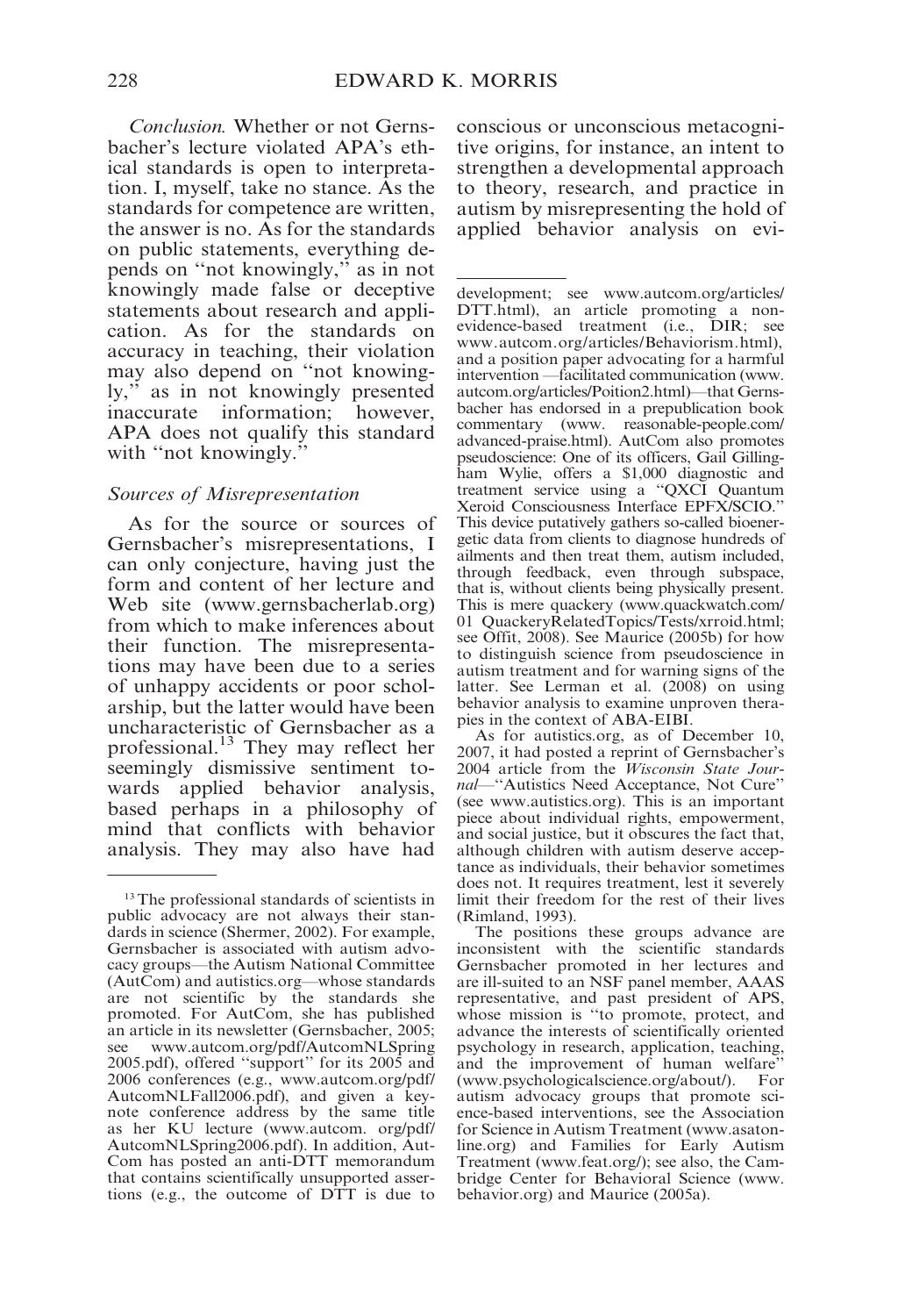dence-based treatments, especially now that significant competitive funding is finally available. This, though, would have been an error in logic: Weakening one approach does not strengthen the intellectual content of another, but then, audiences do not always reinforce logically.14 Gernsbacher's misrepresentations may also be related to her personal experiences with her son; decisions about treating his autism; and relations with autism advocacy groups that harbor sentiments against applied behavior analysis and science in general. These may have compromised her objectivity in reporting the ABA-EIBI literature.

This may sound patronizing and ad hominem. If so, I apologize; it is not meant to. I am only conjecturing about the personal, social, and cultural sources of ABA-EIBI's misrepresentations, which extend far beyond Gernsbacher's (see Baer, 2005; J. E. Jacobson et al., 2005; Leaf et al., 2008). In some cases, addressing their sources might reduce the probability of future misrepresentations (Morris, 1985; Todd & Morris, 1992). My conjectures notwithstanding, I have deep and abiding professional and personal compassion for the parents of children with autism. They are part of my life. They telephone and email me about services in Kansas, and I fail them as often as not; good services are lacking. They consult with me about how to improve services, but have had to band together later to found their own school. They work with some of my colleagues, who work with their children, but often on waiting lists that are too long. They are also my neighbors.

### **CONCLUSION**

Gernsbacher concluded by asking how we can foster the development and improve the lives of persons with autism across the life span. Given an agreement on the meaning of foster and improve, her question can be answered empirically through research in the biological, behavioral, and developmental sciences. It can be answered better, though, through interdisciplinary research across them. Autism is not an essence that lies in any one of their subject matters. It is a product of the transactions among biology, the environment, and behavior that occur over the course of biological and behavioral development and that are unique to each individual (G. Dawson, 2008). Although research in each of these sciences controls for factors in the others, holding those factors constant does not thereby privilege the factors that any one of them investigates. Autism does not exist outside the factors in all of these sciences. As long as research is empirical, discoveries in any one of them will ultimately be consistent with those in the others (Warren,  $2002$ ).<sup>15</sup> Finally, given that our understanding of autism and our ability to discover effective treatments for it require transdisciplinary research, misrepresenting any one of the sciences will only impede our overall progress. Gernsbacher is presumably

<sup>14</sup> Given Gernsbacher's undisclosed association with antiscience advocacy groups, her promotion of FC, and her sentiments against applied behavior analysis, her conclusions about ABA-EIBI may reflect a conflict of interest. APA's Standard 3.06 on Conflict of Interest is this: ''Psychologists refrain from taking on a professional role when personal, scientific, professional, legal, financial, or other interests or relationships could reasonably be expected to (1) impair their objectivity, competence, or effectiveness in performing their functions as psychologists or (2) expose the person or organization with whom the professional relationship exists to harm or exploitation'' (p. 6).

<sup>&</sup>lt;sup>15</sup> I am surely naive about the ability of data to resolve philosophical and political differences, at least in the short run (see Howard, 1999). A case in point is Project Follow Through, a follow through on the Head Start programs of the early 1960s. Begun in 1968, the project identified and funded 22 different early education programs not just to discover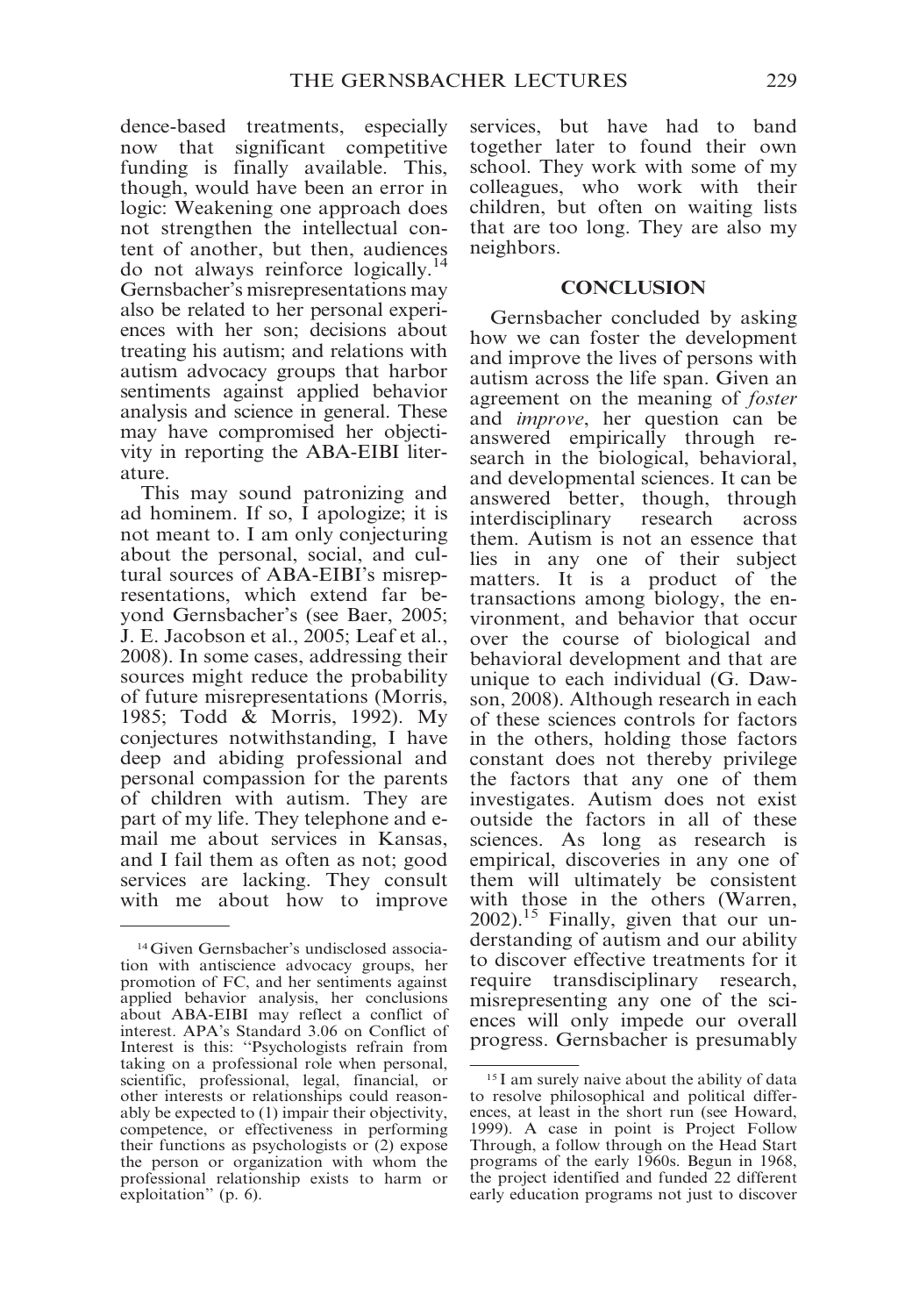aware of this. As she noted of a 2006 AAAS symposium she organized and chaired, ''With the surge in both scientists and society turning their attention toward autism, there comes responsibility. It behooves us as scientists to distinguish uninformed stereotypes from scientific reality and to move beyond myths and misconceptions'' (Gernsbacher, 2006, retrieved December 11, 2007, from www.news.wisc.edu/12198).

It also behooves us to distinguish<br>srepresentations of ABA-EIBI misrepresentations from scientific reality to foster the transdisciplinary research needed to solve the problem of autism.

I conclude by returning to my opening. I wrote this response to Gernsbacher's KU lecture for a parent who asked me how he could defend the effective use of ABA-EIBI with his son. They can now go fishing together; before, they could not. I wrote it for the ABS major who asked for counterarguments to the misrepresentations of ABA-EIBI so that she could defend her major to her peers in other departments. She is now a research assistant in a program of use-inspired basic research in developmental disabilities. Mainly, though, I wrote it for the families of children with autism and, ultimately, for those children who need and deserve evidence-based treatments, of which ABA-EIBI so far has the best support. Unfortunately, many parents are dissuaded from using it by misinformed, misguided, or misleading advocates of other approaches. As a result, they often use these approaches until they see their chil-

dren's poor progress. When they begin using ABA-EIBI to good effect, they speak of their great regret and guilt for not having used it earlier, when their children had the most to gain and the most time to make those gains. The opportunity cost of not using ABA-EIBI, or any equally effective intervention, is that their children will be delayed in achieving their full potential or never achieve it at all. As a result, their children will need more supportive services and institutionalization later into their lives and perhaps for the rest of their lives at significant personal and social costs to them, and financial costs to us all. $^{16}$  This is a crime.

### POSTSCRIPT

On March 28, 2008, Gernsbacher gave a lecture by the same title as her KU lecture at the Midwest Conference on Professional Psychology in Owatonna, Minnesota, hosted by the Psychology Department at Minnesota State University at Mankato. The conference's goal was ''to promote the dissemination of empirically oriented research from a variety of disciplines within the field of psychology'' (Society for Teaching of Psychology Discussion List). I was told by three colleagues who independently attended the lecture and who had either read an earlier draft of this manuscript or viewed the URL of Gernsbacher's KU lecture, that, minor changes aside (e.g., labeling the control groups as comparison groups), she misrepresented ABA-EIBI in the same ways she did at KU. Given that I had sent her a draft of this manuscript at least a month before her Mankato lecture, she what worked but also to adopt and then fund<br>the greenus that did work are the other would have knowingly misrepresent-

the programs that did work, not the others. Although the results demonstrated the clear superiority of the two behavior-analytic programs—direct instruction (Englemann & Carnine, 1982) and behavior analysis (Bushell, 1973)—the project funded many models, irrespective of their effectiveness (Carnine, 1983, 1984). For a review of the project and how various stakeholders undermined it, see Watkins (1988, 1997).

<sup>16</sup> Gernsbacher has been fortunate to have had choices in addressing her son's developmental course. Most parents of children with autism do not. For the barriers and frustrations they face in seeking evidence-based treatments, see Maurice's Let Me Hear Your Voice: A Family's Triumph over Autism (2001; see also Maurice, 2005b; Offit, 2008).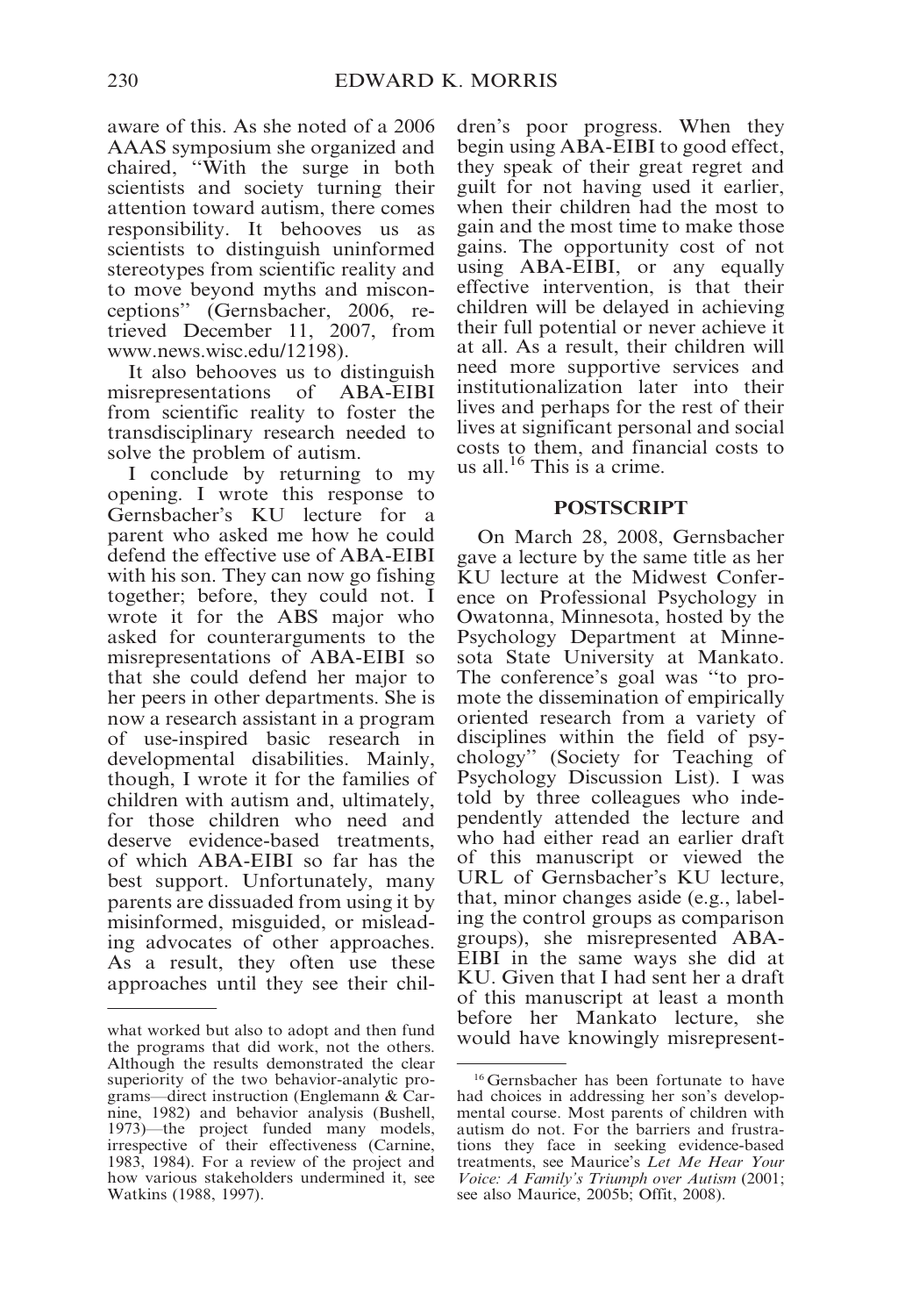ed ABA-EIBI if she had read it. She also presented a paper by the same title that addressed, in part, ''Does ABA cure autism'' at the April, 2008, Web Conference Series on Practices to Promote Inclusion for People with Autism Across the Lifespan, sponsored by the Association for the Severely Handicapped. And, in November, 2008, she offered an online course through neurodiversity. com (http://www. neurodiversity. com/autismbasic.html) titled ''Understanding Autism: Myths and Misconceptions'' (http://144.92.102.54/ autism-sample.html) that examined ''approaches to remediating behaviors that are considered autistic'' (Gernsbacher, 2004; see http://www. ls.wisc.edu/L&STODAYv9no2/L&S TODAYv9n2p4.pdf, retrieved February 3, 2009). As of February 3, 2009, however, the link was broken.

To address her continued misrepresentations, I consulted one of her colleagues for advice. She proposed that I invite Gernsbacher to participate in an APA symposium on the evidence for the efficacy of ABA-EIBI. I also consulted one of the senior APS administrators, who agreed. Thus, last summer, I invited Gernsbacher to participate in such a symposium, but she never responded. Finally, I wrote her department chairperson to suggest that he counsel her against continuing to give this lecture, lest a teacher, therapist, or parent file ethics charges against her, but he never acknowledged my concern. At the urging of many colleagues, this was the point at which I submitted this manuscript to The Behavior Analyst.<sup>17</sup> I end with an admonition and hope:

Let us pay tribute to the courage of children with autism and their families, as they strive every day to confront the disability with a powerful combination of determination, creativity, and hope. Let us empower them and respond to their needs today, so as to make our societies more accessible, enabling and empowering for all our children tomorrow. (Ban Ki-Moon, United Nations Secretary General, April 2, 2008, First World Autism Day)

#### **REFERENCES**

- Allen, K. D., & Cowan, R. J. (2008). Naturalistic teaching procedures. In J. K. Luiselli, D. C. Russo, W. P. Christian, & S. M. Wilczynski (Eds.), Effective practices for children with autism (pp. 213–240). New York: Oxford University Press.
- Altus, D. E., & Morris, E. K. (2004). B. F. Skinner's utopian vision: Behind and beyond Walden Two. Contemporary Justice Review, 7, 267–286.
- American Academy of Pediatrics. (2001). The pediatrician's role in the diagnosis and management of autistic spectrum disorder children. Pediatrics, 107, 1221-1226.
- American Psychiatric Association. (2000). Diagnostic and statistical manual of mental disorders (4th ed., text rev.). Washington, DC: American Psychiatric Publishing.
- American Psychological Association. (2002a). Criteria for evaluating treatment guidelines. American Psychologist, 57, 1052–1059.
- American Psychological Association. (2002b). Ethical principles of psychologists and code of conduct. American Psychologist, 57, 1060–1073.
- Anderson, E., Aller, R., & Lovaas, O. I. (1988). Behavioral treatment of autistic children [film]. Cambridge, MA: Cambridge Center for Behavioral Studies.
- Anderson, R. R., Taras, M., & Cannon, R. O. (1996). Teaching new skills to young children with autism. In C. Maurice, G. Green, & S. C. Luce (Eds.), Behavioral intervention for young children with autism: A manual for parents and professionals (pp. 181–194). Austin, TX: Pro-Ed.
- Anderson, S. R., Avery, D. L., DiPietro, E. K., Edwards, G. L., & Christian, W. P. (1987). Intensive home-based early intervention with autistic children. Education and Treatment of Children, 10, 352–366.
- Atwater, J. B., & Morris, E. K. (1988). An observational analysis of teachers' instruc-

<sup>&</sup>lt;sup>17</sup>Two of the BACB guidelines concern ''statements by others'' that also apply here (Bailey & Burch, 2005). Guideline 10.04b:

<sup>&#</sup>x27;'Behavior analysts make reasonable efforts to prevent others … from making deceptive statements concerning behavior analysts' practices or professional or scientific activities'' (p. 195). Guideline 10.04c: ''If behavior analysts learn of deceptive statement about their work made by others, behavior analysts make reasonable efforts to correct such statements" (p. 196).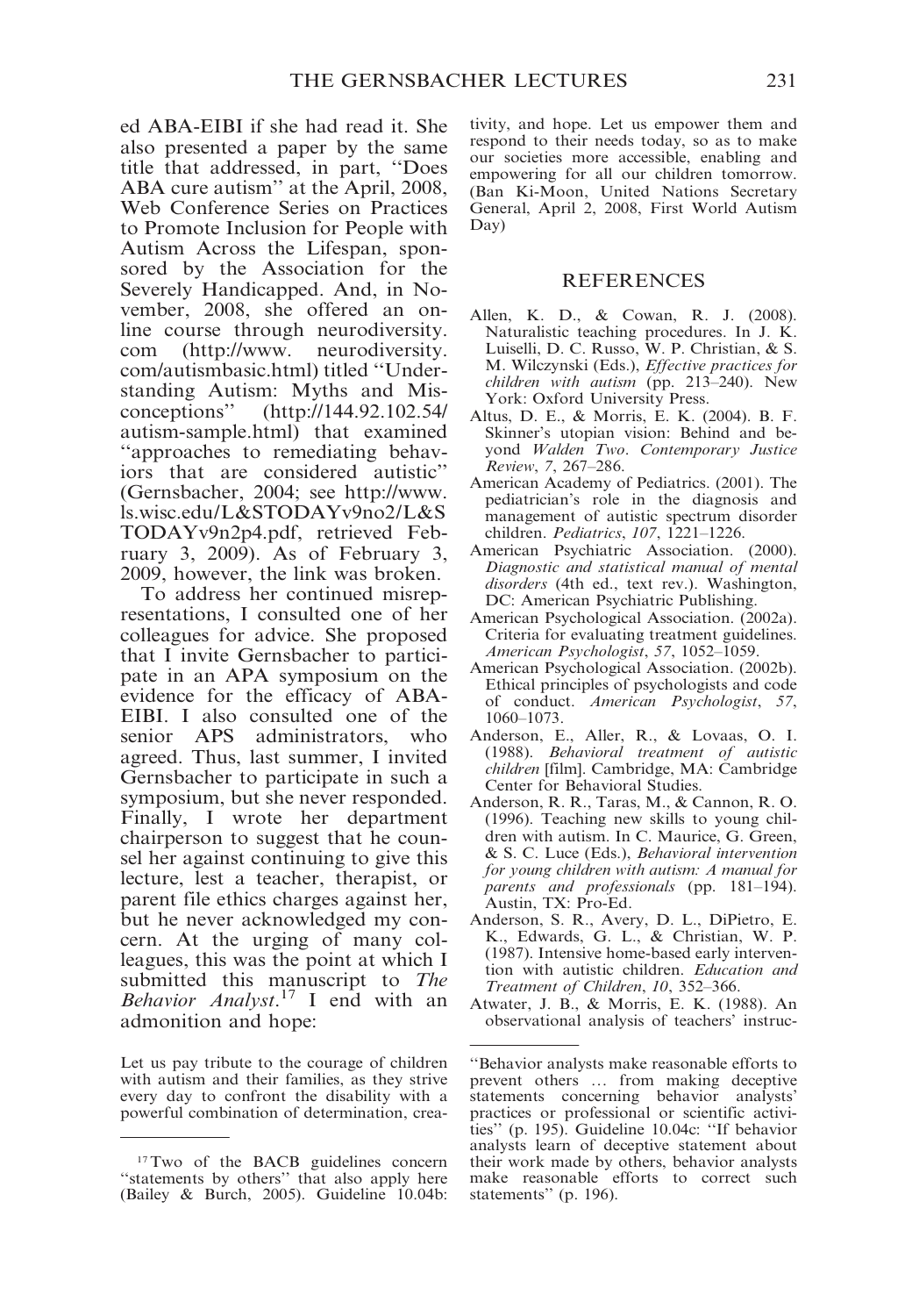tions in preschool classrooms. Journal of Applied Behavior Analysis, 21, 157–167.

- Baer, D. M. (1993a). A brief, selective history of the Department of Human Development and Family Life at the University of Kansas: The early years. Journal of Applied Behavior Analysis, 26, 569–572.
- Baer, D. M. (1993b). Quasi-random assignment can be as convincing as random assignment. Journal on Mental Retardation, 97, 373–375.
- Baer, D. M. (2005). Letters to a lawyer. In W. L. Heward, T. E. Heron, N. A. Neef, S. M. Peterson, D. M. Sainato, G. Y. Cartledge, et al. (Eds.). Focus on behavior analysis in education: Achievements, challenges, and opportunities (pp. 3–29). Columbus, OH: Pearson Education.
- Baer, D. M., Wolf, M. M., & Risley, T. R. (1968). Some current dimensions of applied behavior analysis. Journal of Applied Behavior Analysis, 1, 91–97.
- Bailey, J. S., & Burch, M. (2005). Ethics for behavior analysts. Thousand Oaks, CA: Sage.
- Barlow, D. H., & Nock, M. K. Why can't we be more ideographic in our research? Perspectives on Psychological Science, 4,  $19-21$ .
- Bettleheim, B. (1967). The empty fortress: Infantile autism and the birth of the self. New York: Free Press.
- Bibby, P., Eikeseth, S., Martin, N. T., Mudford, O. C., & Reeves, D. (2001). Progress and outcomes for children with autism receiving parent-managed intensive interventions. Research in Developmental Disabilities, 22, 425–447.
- Biklen, D. (1990). Communication unbounded: Autism and praxis. Harvard Educational Review, 60, 291–315.
- Biklen, D. (1993). Communication unbounded: How facilitated communication is challenging traditional views of ability/disability. New York: Teachers College.
- Bilstedt, E., Gillberg, C., & Gillberg, C. (2005). Autism after adolescence: Population-based 22-year follow-up study of 120 individuals with autism diagnosed in childhood. Journal of Autism and Developmental Disorders, 35, 351–360.
- Birnbrauer, J. S., & Leach, D. J. (1993). The Murdoch early intervention program after two years. Behaviour Change, 10, 63-74.
- Bondy, A., & Frost, L. (1994). The picture exchange communication system. Focus on Autism, 9, 1–19.
- Borckardt, J. J., Nash, M. R., Murphy, M. D., Moore, M., Shaw, D., & O'Neil, P. (2008). Clinical practice as natural laboratory for psychotherapy research: A guide to casebased time-series analysis. American Psychologist, 63, 77–95.
- Boring, E. G. (1950). A history of experimental psychology (2nd ed.). Englewood Cliffs, NJ: Prentice Hall.
- Boyd, R. D., & Corley, M. J. (2001). Outcome survey of early intensive behavioral intervention for young children with autism in a community setting. Autism, 5, 430–441.
- Bushell, D. (1973). Classroom behavior: A little book for teachers. Englewood Cliffs, NJ: Prentice Hall.
- Butter, E. M., Mulick, J. A., & Metz, B. (2006). Eight case studies of learning recovery in children with pervasive developmental disorders after early intervention. Behavioral Interventions, 21, 227–243.
- Campbell, J. M. (2003). Efficacy of behavioral interventions for reducing problem behavior in persons with autism: A quantitative synthesis of single-subject research. Research in Developmental Disabilities, 24, 120–138.
- Carnine, D. W. (1983). Government discrimination against effective educational practices. In Proceedings of the Subcommittee on Human Resources Hearing on Follow Through amendments of 1983 (pp. 93–103). Washington, DC: U.S. Government Printing Office.
- Carnine, D. W. (1984). The federal commitment to excellence: Do as I say, not as I do. Educational Leadership, 4, 87–88.
- Catania, A. C. (1991). The gifts of culture and of eloquence: An open letter to Michael J. Mahoney in reply to his article, ''Scientific Psychology and Radical Behaviorism.'' The Behavior Analyst, 14, 61–72.
- Catania, A. C. (2007). Learning (4th interim ed.). Cornwell-on-Hudson, NY: Sloan.
- Celiberti, D. A., Alessandri, M., Fong, P. L., & Weiss, M. J. (1993). A history of the behavioral treatment of autism. The Behavior Therapist, 16, 127–132.
- Chambliss, D. L., Baker, M. J., Baucom, D. H., Beutler, L. E., Calhoun, K. S., Crits-Christoph, P., et al. (1998). Update on empirically validated therapies II. The Clinical Psychologist, 51, 3–16.
- Chambliss, D. L., & Hollon, S. D. (1998). Defining empirically supported therapies. Journal of Consulting and Clinical Psychol $ogy, 66, 7-18.$
- Chambliss, D. L., Sanderson, W. C., Shoham, V., Bennett-Johnson, S., Pope, K. S., Crits-Christopf, P., et al. (1996). An update on empirically validated therapies. The Clinical Psychologist, 59, 5–18.
- Chasson, G. S., Harris, G. E., & Neely, W. J. (2007). Cost comparison of early intensive behavioral intervention and special education for children with autism. Journal of Child and Family Studies, 16, 401–413.
- Cohen, H., Amerine-Dickens, M. T., & Smith, T. (2006). Early intensive behavioral treatment: Replication of the UCLA model in a community setting. Journal of Developmental Behavioral Pediatrics, 27(suppl. 2), S143–S155.
- Collaborative Work Group on Autism Spectrum Disorders. (1997). Best practices for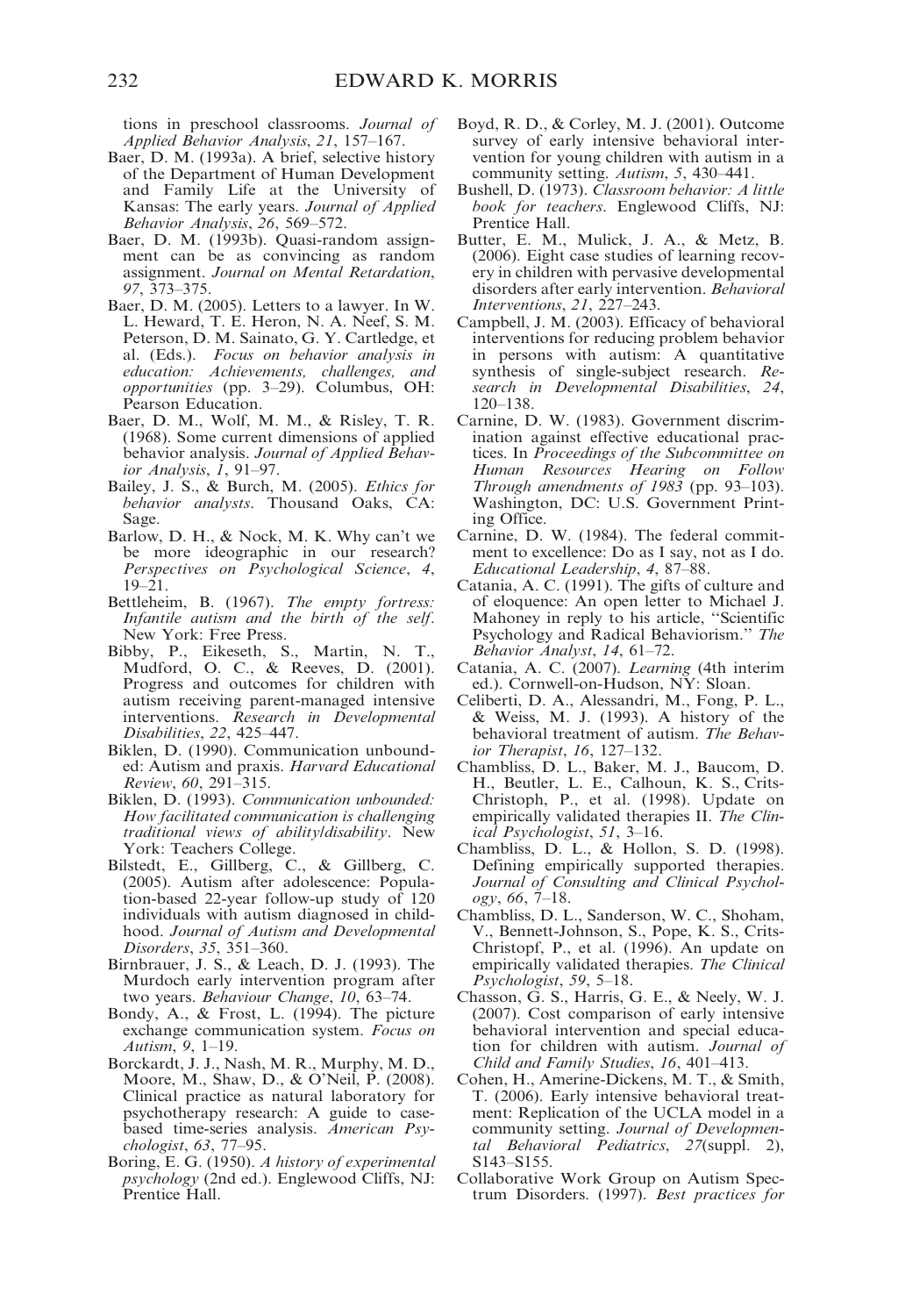designing and delivering effective programs for individuals with autism spectrum disorders. Sacramento, CA: California Departments of Education and Developmental Services.

- Cooper, J. O., Heron, T., & Heward, W. (2007). Applied behavior analysis (2nd ed.). Upper Saddle River, NJ: Pearson.
- Cuvo, A. J., & Vallelunga, L. R. (2007). A transactional model of autism services. The Behavior Analyst, 30, 161–180.
- Dawson, G. (2008). Early behavioral intervention, brain plasticity, and the prevention of autism spectrum disorder. Development and Psychopathology, 20, 775–803.
- Dawson, M., Mottron, L., & Gernsbacher, M. A. (2008). Learning in autism. In J. H. Byrne (Series Ed.) & H. L. Roediger (Vol. Ed.), Learning and memory: A comprehensive reference (pp. 759–772). New York: Elsevier.
- DeMyer, M. K., & Ferster, C. B. (1962). Teaching new social behavior to schizophrenic children. Journal of the American Academy of Child Psychiatry, 1, 443–461.
- DeMyer, M. K., Hingtgen, J. N., & Jackson, R. K. (1981). Infantile autism reviewed: A decade of research. Schizophrenia Bulletin, 7, 388–451.
- Doughty, S. S., Anderson, C. M., Doughty, A. H., Williams, D. C., & Saunders, K. J. (2007). Discriminative control of punished stereotyped behavior in humans. Journal of the Experimental Analysis of Behavior, 87, 325–336.
- Eikeseth, S. (2001). Recent critiques of the UCLA young autism project. Behavioral Interventions, 16, 249–264.
- Eikeseth, S. (2009). Outcome of comprehensive psycho-educational interventions for young children with autism. Research in Developmental Disabilities, 30, 158–178.
- Eikeseth, S., Smith, T., Jahr, E., & Eidevik, S. (2002). Intensive behavioral treatment for 4 to 7-year-old children with autism: A 1-year comparison controlled study. Behavior Modification, 26, 49–68.
- Eikeseth, S., Smith, T., Jahr, E., & Eidevik, S. (2007). Outcome for children with autism who began intensive behavioral treatment between ages 4 and 7: A comparison controlled study. Behavior Modification, 31, 364–378.
- Eldevik, S., Eikeseth, S., Jahr, E., & Smith, T. (2006). Effects of low-intensity behavioral treatment for children with autism and mental retardation. Journal of Autism and Developmental Disorders, 36, 211–224.
- Englemann, S., & Carnine, D. (1982). Theory of instruction: Principles and applications. New York: Irvington.
- Errata. (2001). American Journal on Mental Retardation, 106, 208.
- Evans, J. S., Barston, J. L., & Pollard, P. (1983). On the conflict between logic and

belief in syllogistic reasoning. Memory and Cognition, 11, 295–306.

- Fenske, E. C., Zalenski, S., Krantz, P. J., & McClannahan, L. E. (1985). Age at intervention and treatment outcome for autistic children in a comprehensive intervention program. Analysis and Intervention in Developmental Disabilities, 5, 49–58.
- Fisher, C. B. (2003). Decoding the ethics code: A practical guide for psychologists. Thousand Oaks, CA: Sage.
- Foxx, R. M. (1993). Sapid effects awaiting independent replication. American Journal on Mental Retardation, 97, 375–376.
- Frank, T. (2004). What's the matter with Kansas? New York: Henry Holt.
- Freeman, B. J., Ritvo, E. R., Needleman, R., & Yokota, A. (1985). The stability of cognitive and linguistic parameters in autism: A 5-year study. Journal of the American Academy of Child Psychiatry, 24, 290–311.
- Friedrich, J., & Douglass, D. (1998). Ethics and the persuasive enterprise of teaching psychology. American Psychologist, 53, 549–562.
- Furumoto, L. (1989). The new history of psychology. In I. Cohen (Ed.), The G. Stanley Hall lecture series (Vol. 9, pp. 5– 34). Washington, DC: American Psychological Association.
- Gernsbacher, M. A. (2003). Is one style of early behavioral intervention ''scientifically proven''? Journal of Developmental and Learning Disorders, 7, 19-25.
- Gernsbacher, M. A. (2004). Autistics need acceptance, not cure. www.autistics.org/ library/acceptance.html
- Gernsbacher, M. A. (2005). A goal for autism awareness. The Communicator, 14, 1–2.
- Gernsbacher, M. A. (2006, September). The science of autism: Beyond the myths and misconceptions. Paper presented at the meeting of the National Autism Committee, Nashua, NH.
- Gernsbacher, M. A. (2007a). Presidential column: On not being human. APS Observer,  $20(2)$ , 3.
- Gernsbacher, M. A. (2007b). Presidential column: The true meaning of research participation. APS Observer, 20(4), 3.
- Gernsbacher, M. A., Dawson, M., & Goldsmith, H. H. (2005). Three reasons not to believe in an autism epidemic. Current Directions in Psychological Science, 14, 55–58.
- Gernsbacher, M. A., Dissanayake, C., Goldsmith, H. H., Mundy, P. G., Rogers, S. J., & Sigman, M. (2005). Autism and motherchild attachment. Science, 307, 1201–1203.
- Gernsbacher, M. A., Sauer, E. A., Geye, H. M., Schweigert, E. K., & Goldsmith, H. (2008). Infant and toddler oral- and manual-motor skills predict later speech fluency in autism. Journal of Child Psychology and Psychiatry and Allied Professions, 49, 43–50.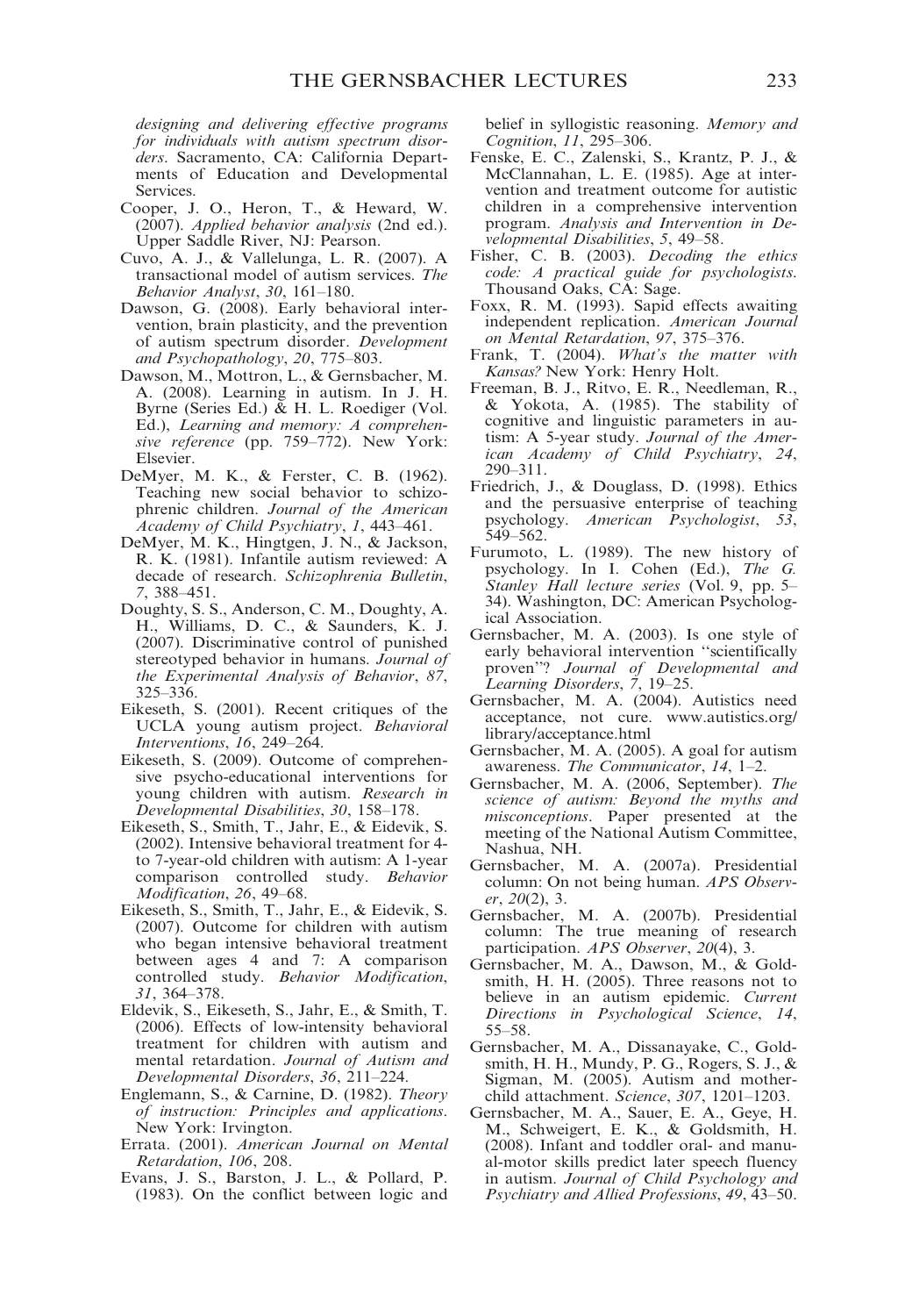- Goldstein, H. (2002). Communication intervention for children with autism: A review of treatment efficacy. Journal of Autism and Developmental Disorders, 32, 373–396.
- Goodall, K. (1972, November). Shapers at work. Psychology Today, 53–63, 132–138.
- Gottlieb, G. (1998). Normally occurring environmental and behavioral influences on gene activity: From central dogma to probabilistic epigenesist. Psychological Review, 105, 792–802.
- Graff, R. B., Green, G., & Libby, M. E. (1998). Effects of two levels of treatment intensity on a young child with severe disabilities. Behavioral Interventions, 13, 21–41.
- Green, G. (1996). Early behavioral intervention for autism: What does research tell us? In C. Maurice, G. Green, & S. C. Luce (Eds.), Behavioral intervention for young children with autism: A manual for parents and professionals (pp. 29-44). Austin, TX: Pro-Ed.
- Green, G. (1999). Science and ethics in early intervention for autism. In P. M. Ghezzi, W. L. Williams, & J. E. Carr (Eds.), Autism: Behavior-analyst perspectives (pp. 11–28). Reno, NV: Context Press.
- Green, G., Brennan, L. C., & Fein, D. (2002). Intensive behavioral treatment for a toddler at high risk for autism. Behavior Modification, 26, 69–102.
- Greenspan, S. I., & Wieder, S. (1997). Developmental patterns and outcomes in infants and children with disorders in relating and communicating: A chart review of 200 cases of children with autistic spectrum diagnoses. Journal of Developmental and Learning Disorders, 1, 87–141.
- Greenspan, S. I., & Wieder, S. (2006). Engaging autism: Using the DIR floortime approach to help children relate, communicate, and think. Cambridge, MA: Du Capo Press.
- Gresham, F. M., & MacMillan, D. L. (1997). Autistic recovery? An analysis and critique of the empirical evidence on the early intervention project. Behavioral Disorders, 22, 185–201.
- Gresham, F. M., & MacMillan, D. L. (1998). Early intervention project: Can its claims be substantiated and its effects replicated? Journal of Autism and Developmental Disorders, 28, 5–13.
- Hagopian, L. P., Fisher, W. W., Sullivan, M. T., Acquisto, J., & LeBlanc, L. A. (1998). Effectiveness of functional communication training with and without extinction and punishment: A summary of 21 inpatient cases. Journal of Applied Behavior Analysis, 31, 211–235.
- Hall, R. V., Schiefelbusch, R. L., Greenwood, C. R., & Hoyt, R. K. (2006). The Juniper Gardens Children's Project. In R. L. Schiefelbusch & S. R. Schroeder (Eds.), Doing science and doing good: A history of the

Bureau of Child Research and the Schiefelbusch Institute for Life Span Studies at the University of Kansas (pp. 125–140). Baltimore: Brookes.

- Handleman, J. S., Harris, S. L., Celierti, D., Lilleheht, E., & Tomchek, L. (1991). Developmental changes of preschool children with autism and normally developing peers. Infant Toddler Intervention, 1, 137–143.
- Harris, S. L., Handleman, J. S., Gordon, R., Kristoff, B., & Fuentes, F. (1991). Changes in cognitive and language functioning of preschool children with autism. Journal of Autism and Developmental Disorders, 21, 281–290.
- Harris, S., Handleman, J. S., Kristoff, Bass, L., & Gordon, R. (1990). Changes in language development among autistic and peer children in segregated and integrated preschool settings. Journal of Autism and Developmental Disorders, 20, 23–31.
- Harris, S. L., & Weiss, M. J. (2007). Right from the start: Behavioral intervention for young children with autism (2nd ed.). Bethesda, MD: Woodbine House.
- Hart, B., & Risley, T. R. (1975). Incidental teaching of language in the preschool. Journal of Applied Behavior Analysis, 8, 411–420.
- Hayes, L. J., Hayes, G. H., Moore, S. C., & Ghezzi, P. M. (Eds.). (1994). Ethical issues in developmental disabilities. Reno, NV: Context Press.
- Helt, M., Kelley, E., Kinsbourne, M., Pandey, J., Boornstein, H., Herbert, M., et al. (2008). Can children with autism recover? If so, how? Neuropsychology Review, 18, 339-366.
- Herbert, J. D., & Brandsma, L. L. (2001). Applied behavior analysis for childhood autism: Does the emperor have clothes? The Behavior Analyst Today, 3, 45–50.
- Herbert, J. D., Sharp, I. R., & Gaudiano, B. A. (2002). Separating fact from fiction in the etiology and treatment of autism: A scientific review of the evidence. The Scientific Review of Mental Health Practice, 1, 25–45.
- Hineline, P. N. (1980). The language of behavior analysis: Its community, its functions, and its limitations. Behaviorism, 8, 67–86.
- Hineline, P. N. (2003). When we speak of intentions. In K. A. Lattal & P. N. Chase (Eds.), Behavior theory and philosophy (pp. 203–221). New York: Kluwer Academic/ Plenum.
- Holmes, D. (2008). Psychology: The science of behavior and mental processes. Mason, OH: Cengage Learning.
- Horner, R. H., Carr, E. G., Strain, P. S., Todd, A. W., & Reed, H. K. (2002). Problem behavior interventions for young children with autism: A research synthesis. Journal of Autism and Developmental Disorders, 32, 423–446.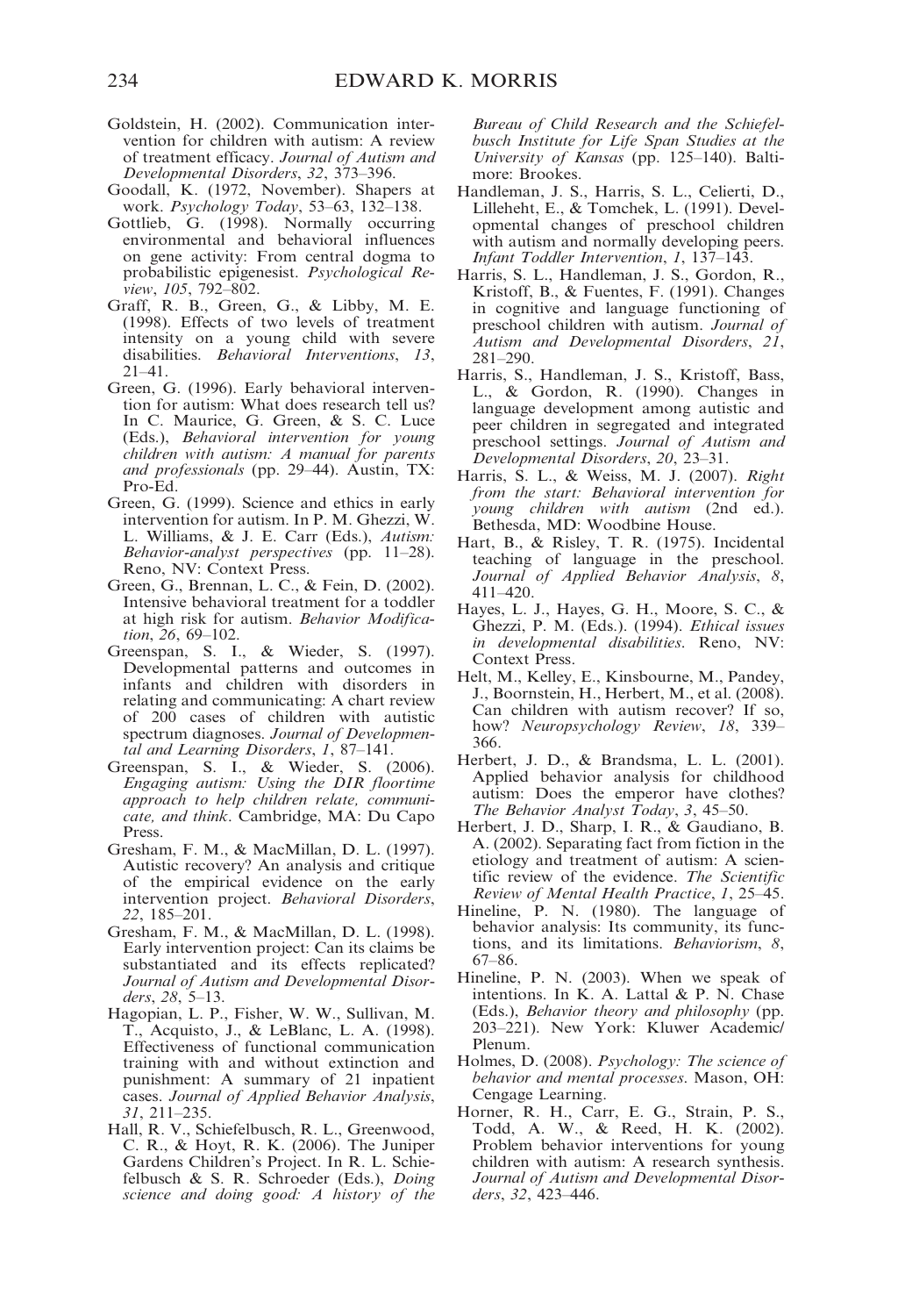- Howard, J. (1999). Data are not enough. In P. M. Ghezzi, W. L. Williams, & J. E. Carr (Eds.), Autism: Behavior-analyst perspectives (pp. 29–31). Reno, NV: Context Press.
- Howard, J. S., Sparkman, C. R., Cohen, H. G., Green, G., & Stanislaw, H. (2005). A comparison of intensive behavior analytic and eclectic treatments for young children with autism. Research in Developmental Disabilities, 26, 359–383.
- Howlin, P. (2005). Outcomes in autism spectrum disorders. In F. R. Volkmar, R. Psul, A. Klin, & D. Cohen (Eds.), Handbook of autism and pervasive developmental disorders (Vol. 2, pp. 201–220). Hoboken, NJ: Wiley.
- Howlin, P., Goode, S., Hutton, J., & Rutter, M. (2004). Adult outcome for children with autism. Journal of Child Psychology and Psychiatry, 45, 212–229.
- Hoyson, M., Jamieson, B., & Strain, P. S. (1984). Individualized group instruction of normally and autistic-like children: A description and evaluation of the LEAP curriculum model. Journal of the Division of Early Childhood, 8, 157–181.
- Iwata, B. A., Zarcone, J. B., Vollmer, T. R., & Smith, R. G. (1994). Assessment and treatment of self-injurious behavior. In E. Schopler & G. B. Mezibov (Eds.), Behavioral issues in autism (pp. 131-159). New York: Plenum.
- Jacobson, J. E. (2000). Early intensive behavioral intervention: Emergence of a consumer-driven service model. The Behavior Analyst, 23, 149–171.
- Jacobson, J. E., Foxx, R. M., & Mulick, J. A. (Eds.). (2004). Controversial therapies for developmental disabilities: Fad, fashion and science in professional practice. Mahwah, NJ: Erlbaum.
- Jacobson, J. W., & Mulick, J. A. (2000). System and cost research issues in treatment for people with autistic disorders. Journal of Autism and Developmental Disorders, 30, 585–594.
- Jacobson, J. W., Mulick, J. A., & Schwartz, A. A. (1995). A history of facilitated communication: Science, pseudo-science, and antiscience: Science working group on facilitated communication. American Psychologist, 50, 750–765.
- Johnson, C. P., Meyers, S. M., the Council on Children with Disabilities American Academy of Pediatrics. (2007). Identification and evaluation of children with autism spectrum disorders. Pediatrics, 120, 1183–1215.
- Johnston, J. M. (1991). What can behavior analysis learn from the aversives controversy? The Behavior Analyst, 14, 187–196.
- Johnston, J. M., & Pennypacker, H. S. (2009). Strategies and tactics of behavioral research (3rd ed.). Hillsdale, NJ: Erlbaum.
- Kazdin, A. E. (1978). History of behavior modification: Experimental foundations of

contemporary research. Baltimore: University Park Press.

- Kazdin, A. E. (1992). Research design in clinical psychology (2nd ed.). Needham Heights, MA: Allyn & Bacon.
- Kazdin, A. E. (1993). Replication and extension of behavioral treatment of autistic disorder. American Journal on Mental Retardation, 97, 377–400.
- Kazdin, A. E., & Nock, M. K. (2003). Delineating mechanisms of change in child and adolescent therapy: Methodological issues and research recommendations. Journal of Child Psychology and Psychiatry, 44, 1116–1129.
- Keith-Spiegel, P. (1994). Teaching psychologists and the new APA ethics code: Do we fit in? Professional Psychology: Research and Practice, 25, 362–368.
- Keith-Spiegel, P., Whitley, B. E., Balogh, D. W., Perkins, D. V., & Wittig, A. F. (2003). The ethics of teaching: A casebook (2nd ed.). Mahwah, NJ: Erlbaum.
- Kennedy, C. H. (2005). Single-subject designs for educational research. Boston: Allyn & Bacon.
- Kirby, D. (2005). Evidence of harm: Mercury in vaccines and the autism epidemic: A medical controversy. New York: St. Martin's Press.
- Koegel, R. L., Bimbela, A., & Schreibman, L. (1996). Collateral effects of parent training on family interactions. Journal of Autism and Developmental Disorders, 26, 347–359.
- Koegel, R. L., & Koegel, L. K. (2006). Pivotal response treatments for autism: Communication, social, and academic development. Baltimore: Brookes.
- Koenig, M., & Gerenser, J. (2006). ABA-SLP: Collaborating to support individuals with communications impairments. Journal of Speech and Language Pathology—Applied Behavior Analysis, 1, 2-10.
- Koestler, A. (1967). The ghost in the machine. New York: Macmillan.
- Krutch, J. W. (1954). The measure of man. New York: Grosset & Dunlap.
- Layton, T. L. (1988). Language training with autistic children using four different modes of presentation. Journal of Communication Disorders, 21, 333–350.
- Leaf, R., & McEachin, J. (1999). A work in progress: Behavior management strategies and a curriculum for intensive behavioral treatment for autism. New York: DRL Books.
- Leaf, R., McEachin, J., & Taubman, M. (2008). Sense and nonsense in the behavioral treatment of autism: It has to be said. New York: DRL Books.
- Lechago, S. A., & Carr, J. E. (in press). Recommendations for reporting independent variables in outcome studies of early and intensive behavioral intervention for autism. Behavior Modification.
- Lerman, D. C., Addison, L. A., & Kodak, T. (2006). A preliminary analysis of self-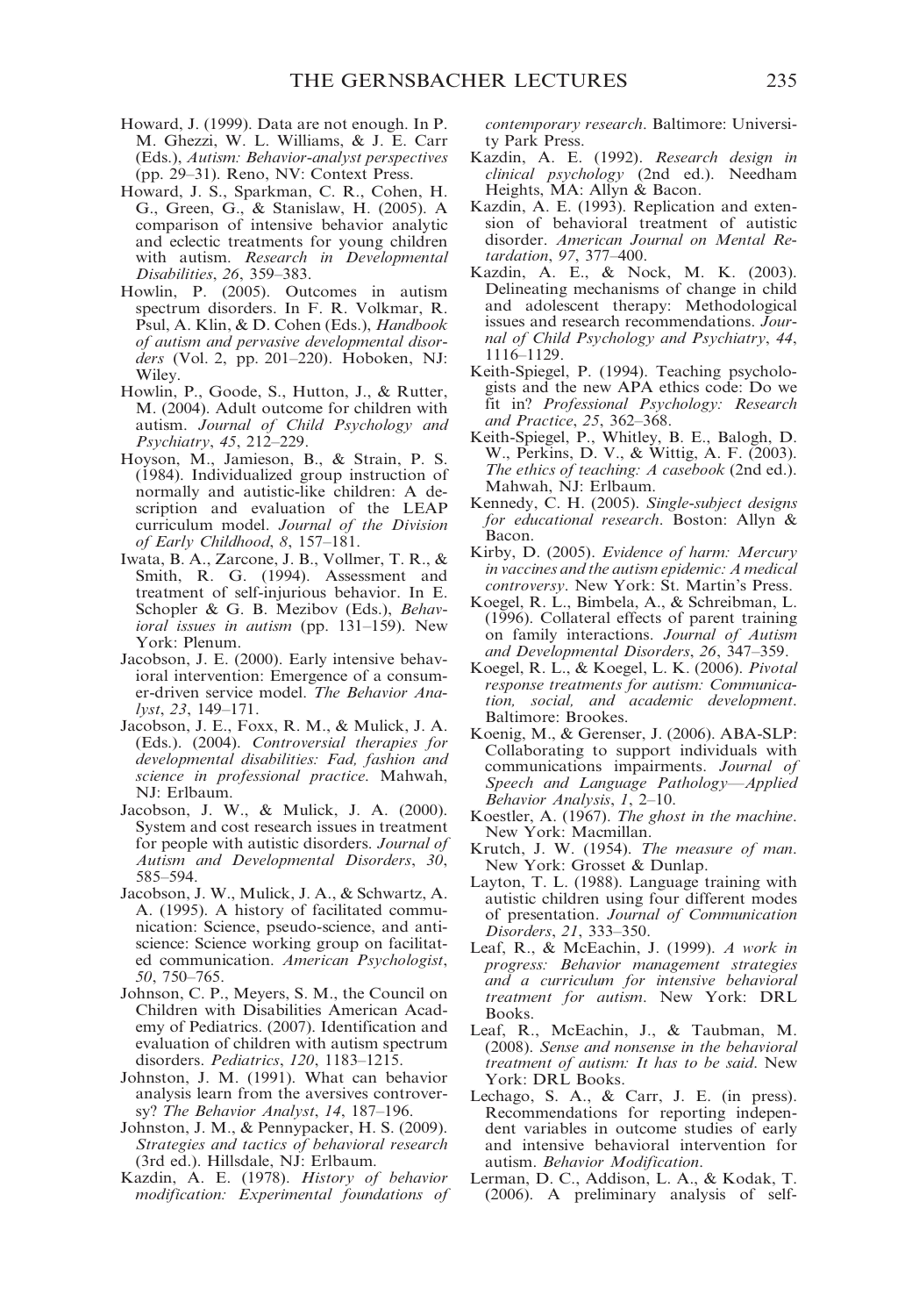control with aversive events: The effects of task magnitude and delay on the choices of children with autism. Journal of Applied Behavior Analysis, 39, 227–232.

- Lerman, D. C., Sansbury, T., Hovanetz, A., Wolever, E., Garcia, A., O'Brien, E., et al. (2008). Using behavior analysis to examine the outcomes of unproven therapies: An evaluation of hyperbaric oxygen therapy for children with autism. Behavior Analysis in Practice, 2, 1–9.
- Lilienfeld, S. O. (2007). Psychological treatments that cause harm. Perspectives on Psychological Science, 2, 53–70.
- Lloyd, J. W., Pullen, P. L., Tankersley, M., & Lloyd, P. A. (2006). Critical dimensions of experimental studies and research syntheses that help define effective practices. In B. G. Cook & B. R. Schirmer (Eds.), What is special about special education: Examining the role of evidence-based practices (pp. 136– 153). Austin, TX: Pro-Ed.
- Lord, C. G., Ross, L., & Lepper, M. R. (1979). Biased assimilation and attitude polarization: The effects of prior theories on subsequently considered evidence. Journal of Personality and Social Psychology, 37, 2098–2109.
- Lovaas, O. I. (1981). Teaching developmentally disabled children: The ME book. Austin, TX: Pro-Ed.
- Lovaas, O. I. (1987). Behavioral treatment and normal education and intellectual functioning in young children. Journal of Consulting and Clinical Psychology, 55, 3–9.
- Lovaas, I. O. (1993). The development of a treatment-research project for developmentally disabled and autistic children. Journal of Applied Behavior Analysis, 26, 617–630.
- Lovaas, I. O. (2002). Teaching individuals with developmental delays: Basic intervention techniques. Austin, TX: Pro-Ed.
- Lovaas, O. I., Koegel, R., Simmons, J. Q., & Long, J. S. (1973). Some generalization and follow-up measures on autistic children in behavior therapy. Journal of Applied Behavior Analysis, 6, 131–166.
- Lovaas, O. I., Smith, T., & McEachin, J. J. (1989). Clarifying comments on the young autism study. Journal of Consulting and Clinical Psychology, 57, 165–167.
- Luiselli, J. K., Cannon, B. O., Ellis, J. T., & Sisson, R. W. (2000). Home-based behavioral intervention for young children with autism: A prliminary evaluation of outcome in relation to child age and ''intensity'' of service delivery. Autism: The International Journal of Research and Practice, 4, 426–438.
- Luiselli, J. K., Russo, D. C., Christian, W. P., & Wilczynski, S. M. (Eds.). (2008). Effective practices for children with autism. New York: Oxford University Press.
- MacDuff, G. S., Krantz, P. J., & McClannahan, L. E. (1993). Teaching children with autism to use photographic activity sched-

ules: Maintenance and generalization of complex response chains. Journal of Applied Behavior Analysis, 26, 89–97.

- Magiati, I., Charman, T., & Howlin, P. (2007). A two-year prospective follow-up study of community-based early intensive behavioural intervention and specialist nursery provision for children with autism spectrum disorders. Journal of Child Psychiatry and Psychology, 48, 803–812.
- Mahoney, M. J. (1977). Publication prejudices: An experimental study of confirmatory bias in the peer review system. Cognitive Therapy and Research, 1, 161–175.
- Mahoney, M. J. (1989). Scientific psychology and radical behaviorism: Important distinctions based on scientisim and objectivism. American Psychologist, 45, 1177–1178.
- Maine's task force report for administrators of services for children with disabilities (rev. ed.). (1999). Manchester, ME: Author.
- Matson, J. L., Benavidez, D. A., Compton, L. S., Paclawskyj, T., & Baglio, C. (1996). Behavioral treatment of autistic persons: A review of research from 1980 to the present. Research in Developmental Disabilities, 17, 433–465.
- Matthews, J. R. (1991). The teaching of ethics and the ethics of teaching. Teaching of Psychology, 18, 80–85.
- Maugh, T. H. (1999, April 16). California and the west: State study finds sharp rise in autism rate. Los Angeles Times, p. 3.
- Maurice, C. (2001). Let me hear your voice: A family's triumph over autism. New York: Knopf.
- Maurice, C. (2005a). Political and philosophical reflections on the treatment of autism. In W. L. Heward, T. E. Heron, N. A. Neef, S. M. Peterson, D. M. Sainato, G. Y. Cartledge, et al. (Eds.), Focus on behavior analysis in education: Achievements, challenges, and opportunities (pp. 32–47). Columbus, OH: Pearson Education.
- Maurice, C. (2005b). Resources for behavioral intervention for autism. In W. L. Heward, T. E. Heron, N. A. Neef, S. M. Peterson, D. M. Sainato,G. Y. Cartledge, et al. (Eds.), Focus on behavior analysis in education: Achievements, challenges, and opportunities (pp. 48–52). Columbus, OH: Pearson Education.
- Maurice, C., Green, G., & Luce, S. C. (Eds.). (1996). Behavioral intervention for young children with autism: A manual for parents and professionals. Austin, TX: Pro-Ed.
- McClannahan, L. E., & Krantz, P. J. (1993). On systems analysis in autism intervention programs. Journal of Applied Behavior Analysis, 26, 589–596.
- McClannahan, L. E., & Krantz, P. J. (1994). The Princeton Child Development Institute. In S. L. Harris & J. S. Handleman (Eds.), Preschool education programs for children with autism (pp. 107-126). Austin, TX: Pro-Ed.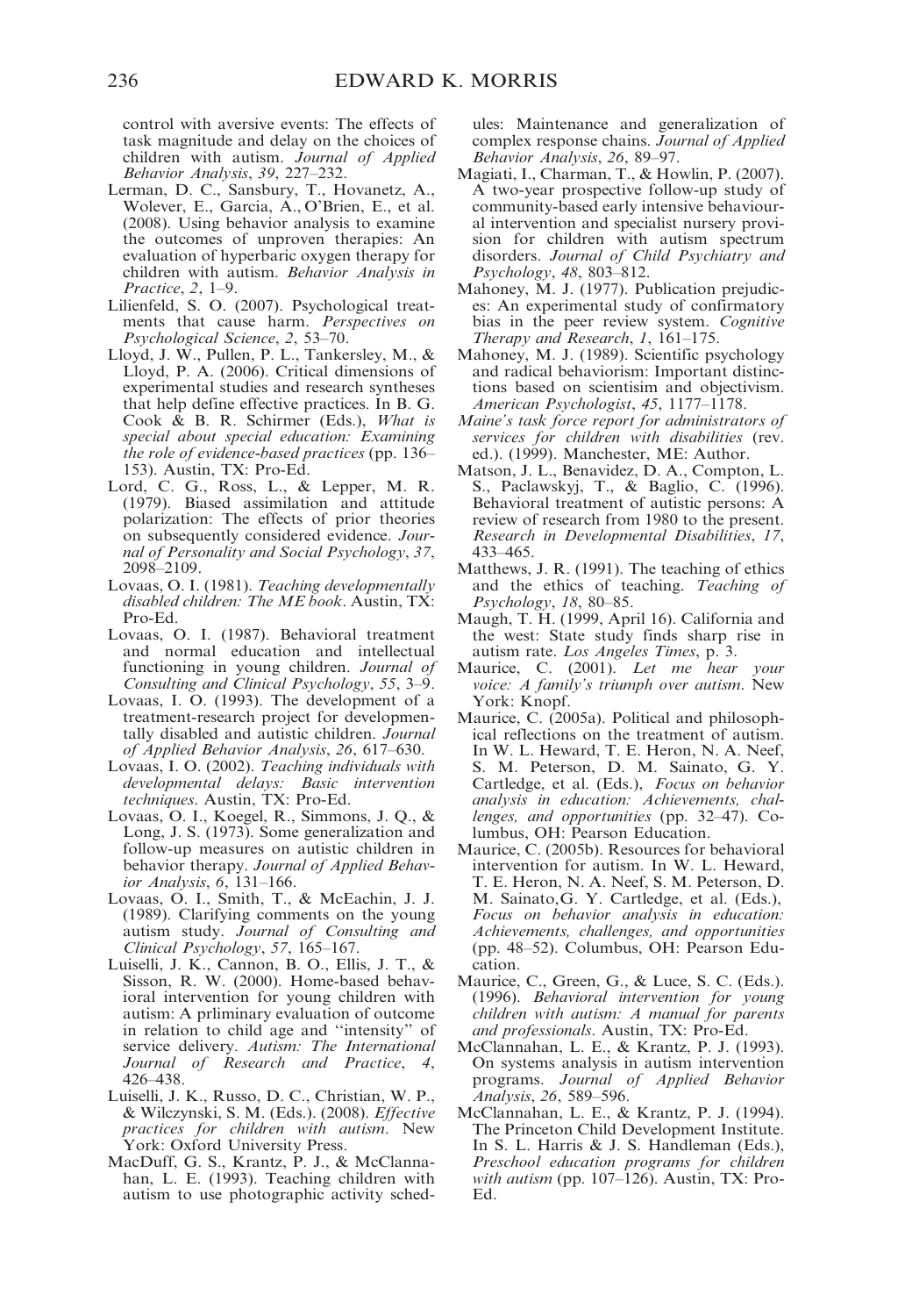- McConnell, S. (2002). Interventions to facilitate social interaction for young children with autism: Review of available research and recommendations for educational intervention and future research. Journal of Autism and Developmental Disorders, 32, 351–372.
- McEachin, J. J., Smith, T., & Lovaas, O. I. (1993). Long-term outcome for children with autism who received early intensive behavioral treatment. American Journal on Mental Retardation, 97, 359–372.
- McGee, G., Krantz, P. J., & McClannahan, L. E. (1985). The facilitative effects of incidental teaching on preposition use by autistic children. Journal of Applied Behavior Analysis, 18, 17–31.
- Meyer, L. H., & Evans, I. M. (1993). Science and practice in behavioral intervention: Meaningful outcomes, research validity, and usable knowledge. Journal for the Association of Persons with Severe Handicaps, 18, 224–234.
- Michael, J. (1985). Behavior analysis: A radical perspective. In B. L. Hammonds (Ed.), The master lecture series: Vol. 4. Psychology and learning (pp. 99-121). Washington, DC: American Psychological Association.
- Midgley, B. D., & Morris, E. K. (1992). Nature =  $f$ (nurture): A review of Oyama's The Ontogeny of Information: Developmental Systems and Evolution. Journal of the Experimental Analysis of Behavior, 58,  $229 - 240$ .
- Mill, J. S. (1843). A system of logic: Ratiocinative and inductive. London: Parker.
- Moher, D., Schultz, K. F., & Altman, D. G. (2001). The CONSORT statement: Revised recommendations for improving the quality of reports of parallel-group randomized trials. Lancet, 357, 1191–1194.
- Moore, D. S. (2001). The dependent gene: The fallacy of "nature vs. nurture." New York: Freeman.
- Moore, J. (2008). Conceptual foundations of radical behaviorism. Cornwall-on-Hudson, NY: Sloan.
- Moore, J., & Cooper, J. O. (2003). Some proposed relations among the domains of behavior analysis. The Behavior Analyst, 26, 69–84.
- Moore, J. W., & Fisher, W. W. (2007). The effects of videotape modeling on staff acquisition of functional analysis methodology. Journal of Applied Behavior Analysis, 40, 197–202.
- Morris, E. K. (1985). Public information, dissemination, and behavior analysis. The Behavior Analyst, 8, 95–115.
- Morris, E. K. (1992). The aim, progress, and evolution of behavior analysis. The Behavior Analyst, 15, 3–29.
- Morris, E. K. (1993). Revise and resubmit. Journal of the Association for Persons with Severe Handicaps, 18, 243–248.
- Morris, E. K. (2003). Behavior analysis and a modern psychology: Programs of direct action. In K. A. Lattal & P. N. Chase (Eds.), Behavior theory and philosophy (pp. 275–298). New York: Kluwer Academic/ Plenum.
- Morris, E. K., Altus, D. E., & Smith, N. G. (2005). B. F. Skinner's contributions to applied behavior analysis. The Behavior Analyst, 28, 99–131.
- Morris, E. K., & Braukmann, C. J. (Eds.). (1987). Behavioral approaches to crime and delinquency: Handbook of application, research, and concepts. New York: Plenum.
- Munday, P. (1993). Normal versus highfunctioning status in children with autism. American Journal on Mental Retardation, 97, 381–384.
- Myers, S. M., Johnson, C. P., & the Council on Children with Disabilities, American Academy of Pediatrics. (2007). Management of children with autism spectrum disorders. Pediatrics, 120, 1162–1182.
- Nagy, T. H. (2005). Ethics in plain English: An illustrative casebook for psychologists (2nd ed.). Washington, DC: American Psychological Association.
- National Institute of Mental Health. (2007). Autism spectrum disorders. Bethesda, MD: Author.
- National Research Council. (2001). Educating children with autism. Committee on Educational Interventions for Children with Autism. Division of Behavioral and Social Sciences and Education. Washington, DC: National Academies Press.
- New York. State Department of Health, Early Intervention Program. (1999a). Clinical practice guideline: The guideline technical report. Autism/pervasive developmental disorders, assessment and intervention for young children (age  $0-3$  years). Albany, NY: Author.
- New York. State Department of Health, Early Intervention Program. (1999b). Clinical practice guideline: Quick reference guide. Autism/pervasive developmental disorders, assessment and intervention for young children (age 0-3 years). Albany, NY: Author.
- New York. State Department of Health, Early Intervention Program. (1999c). Clinical practice guideline: Report of the recommendations. Autism/pervasive developmental disorders, assessment and intervention for young children (age  $0-3$  years). Albany, NY: Author.
- Nordquist, V. M., & Wahler, R. G. (1973). Naturalistic treatment of an autistic child. Journal of Applied Behavior Analysis, 6, 79–87.
- Noyes-Grosser, D. M., Holland, J. P., Lyons, D., Holland, C. L., Romanczyk, R. G., & Gillis, J. M. (2005). Rationale and methodology for developing guidelines for early intervention services for young children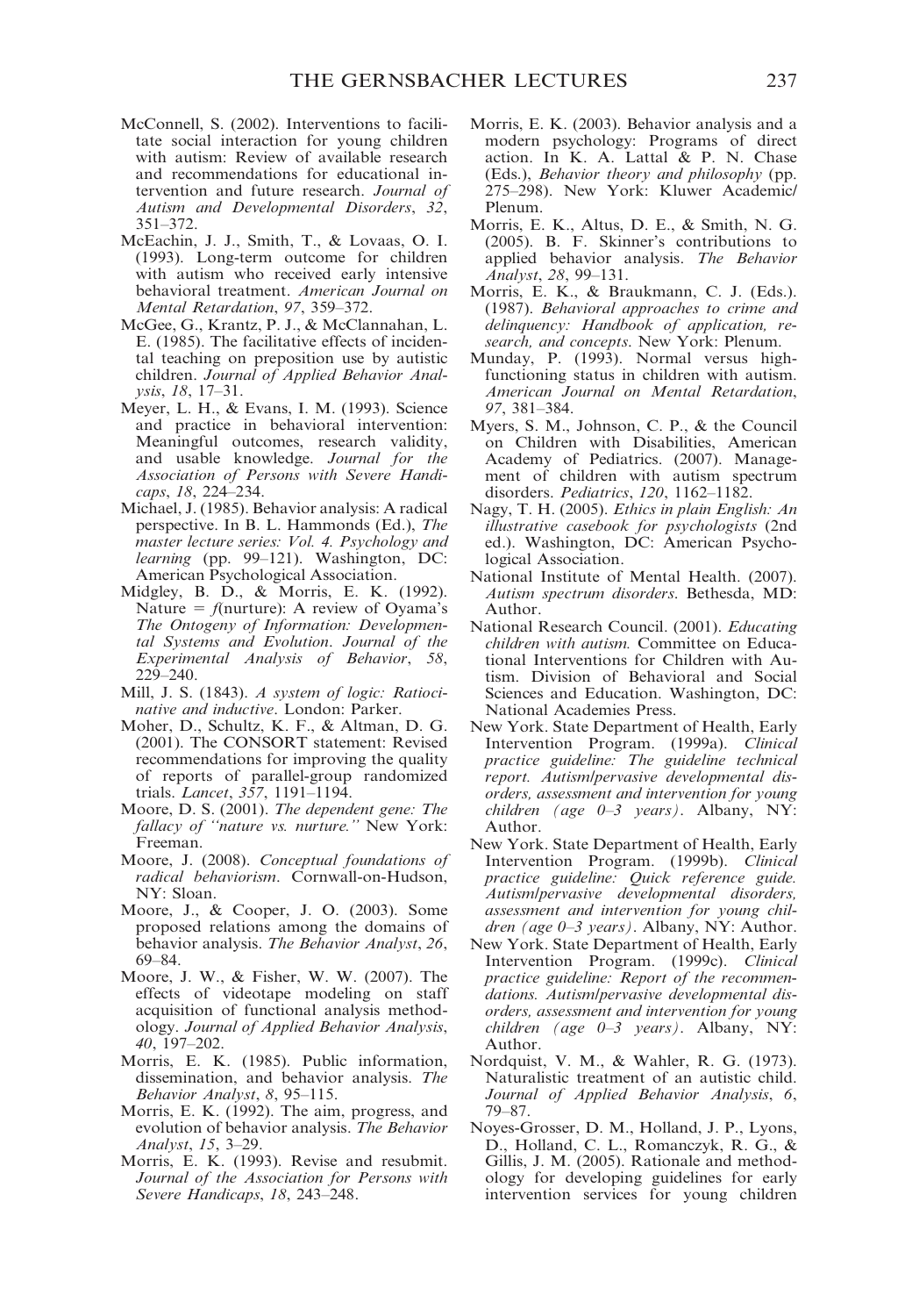with developmental disabilities. *Infants and* Young Children, 18, 119–135.

- Odom, S. L., Brown, W. H., Frey, T., Karasu, N., Smith-Canter, L. L., & Strain, P. S. (2003). Evidence-based practices for young children with autism: Contributions from single subject design research. Focus on Autism and Other Developmental Disabilities, 18, 166–175.
- Odom, S. L., & Strain, P. S. (2002). Evidencebased practice in early intervention/early childhood special education: Single subject design research. Journal of Early Intervention, 25, 151–160.
- Offit, P. A. (2008). Autism's false prophets: Bad science, risky medicine, and the search for a cure. New York: Columbia University Press.
- Oyama, S. (2000). The ontogeny of information: Developmental systems and evolution (2nd ed.). New York: Cambridge University Press.
- Ozonoff, S., & Cathcart, K. (1998). Effectiveness of a home program intervention for young children with autism. Journal of Autism and Developmental Disorders, 28, 25–32.
- Parker, R. (1996). Incorporating speech-language therapy into an applied behavior analysis program. In C. Maurice, S. C. Luce, & G. Green (Eds.), Behavioral intervention for young children with autism: A manual for parents and professionals (pp. 297–319). Austin, TX: Pro-Ed.
- Perry, R., Cohen, I., & DeCarlo, R. (1995). Case study: Deterioration, autism, and recovery in two siblings. Journal of the American Academy of Child and Adolescent Psychiatry, 34, 232-237.
- Proctor, R. W., & Weeks, D. J. (1990). The goal of B. F. Skinner and behavior analysis. New York: Springer-Verlag.
- Rand, A. (1982). Philosophy: Who needs it? Columbus, OH: Bobbs-Merrill.
- Reese, E. P. (1986). Learning about teaching from teaching about learning: Presenting behavior analysis in an introductory psychology course. In W. P. Makosky (Ed.), The G. Stanley Hall lecture series (Vol. 6, pp. 69–127). Washington, DC: American Psychological Association.
- Reeve, S. A., Reeve, K. F., Townsend, D. B., & Poulson, C. L. (2007). Establishing a generalized repertoire of helping behavior in children with autism. Journal of Applied Behavior Analysis, 40, 123–136.
- Reichle, J., York, J., & Sigafoos, J. (Eds.). (1991). Implementing augmentative and alternative communication: Strategies for learners with severe disabilities. Baltimore: Brookes.
- Reichow, B., & Wolery, M. (in press). Comprehensive synthesis of early intensive behavioral interventions for young children with autism based on the UCLA Young

Autism Project model. Journal of Autism and Developmental Disorders.

- Remington, B., Hastings, R. P., Kovshoff, H., Espinosa, F., Jahr, E., Brown, T., et al. (2007). Early intensive behavioral intervention: Outcomes for children with autism and their parents after two years. American Journal on Mental Retardation, 112, 418–438.
- Ricciardi, J. N., Luiselli, J. K., & Camare, M. (2006). Shaping approach responses as intervention for specific phobia in a child with autism. Journal of Applied Behavior Analysis, 39, 445–448.
- Rimland, B. (1993). Beware of advozealots: Mindless good intentions injure the handicapped. Autism Research Review International, 7, 3.
- Roane, H. S., Fisher, W. W., & McDonough, E. M. (2003). Progressing from programmatic to discovery research: A case example with the overjustification effect. Journal of Applied Behavior Analysis, 36, 35–46.
- Rogers, C. R., & Skinner, B. F. (1956). Some issues concerning the control of human behavior: A symposium. Science, 124, 1057–1066.
- Rogers, S. J. (1998). Empirically supported comprehensive treatments for young children with autism. Journal of Clinical Child Psychology, 27, 168–179.
- Rogers, S. J., & Vismara, L. A. (2008). Evidence-based comprehensive treatments for early autism. Journal of Clinical Child and Adolescent Psychology, 31, 8–38.
- Sallows, G. O., & Graupner, T. D. (2005). Intensive behavioral intervention for children with autism: Four-year outcome and predictors. American Journal on Mental Retardation, 110, 417–438.
- Samelson, F. (1974). History, origin myth, and ideology: ''Discovery'' of social psychology. Journal of the Theory of Social Behavior, 4, 217–231.
- Schiefelbusch, R. L., & Schroeder, S. R. (Eds.). (2006). Doing science and doing good: A history of the Bureau of Child Research and the Schiefelbusch Institute for Life Span Studies at the University of Kansas. Baltimore: Brookes.
- Schneider, S. M. (2003). Evolution, behavior principles, and developmental systems: A review of Gottlieb's Synthesizing Nature-Nurture: Prenatal Roots of Instinctive Behavior. Journal of the Experimental Analysis of Behavior, 79, 137–152.
- Schneider, S. M. (2007). The tangled tale of genes and environment: Moore's The Dependent Gene: The Fallacy of ''Nature vs. Nurture.'' The Behavior Analyst, 30, 91–105.
- Schopler, E., Short, A., & Mezibov, G. (1989). Relation of behavioral treatment to ''normal functioning'': Comments on Lovaas. Journal of Consulting and Clinical Psychology, 57, 162–164.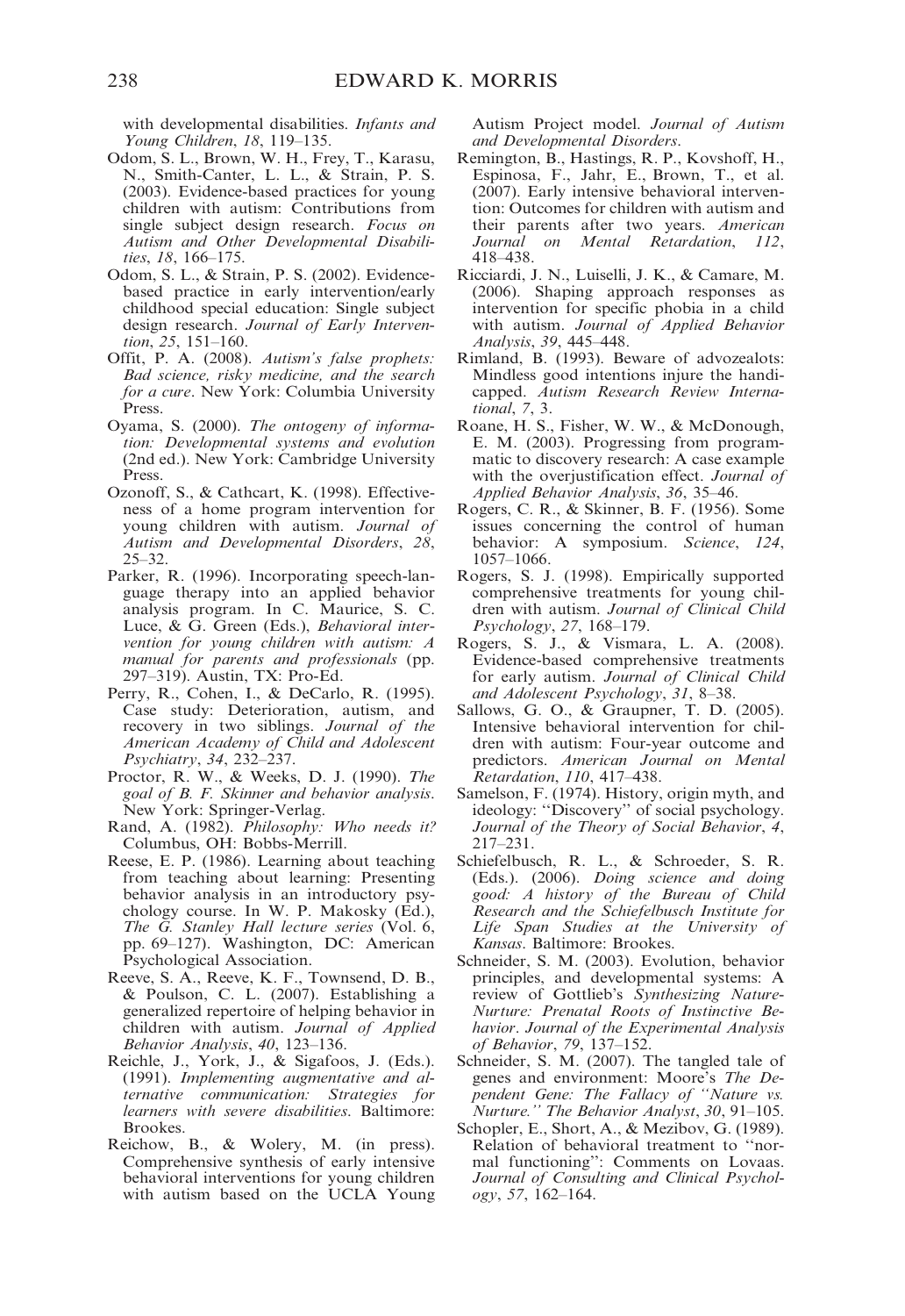- Schreibman, L. (2000). Intensive behavioral/ psychoeducational treatments for autism: Research needs and future directions. Journal of Autism and Developmental Disorders, 30, 373–378.
- Sheinkopf, S. J., & Siegel, B. (1998). Homebased behavioral treatment of young children with autism. Journal of Autism and Developmental Disorders, 28, 15–23.
- Sherman, R. A. (1991). Aversives, fundamental rights, and the courts. The Behavior Analyst, 14, 197–206.
- Shermer, M. (2002). Why smart people do weird things (2nd ed.). New York: Holt.
- Shook, G. L., & Favell, J. E. (1996). Identifying qualified professionals n behavior analysis. In C. Maurice, G. Green, & S. Luce (Eds.), Behavioral intervention for young children with autism: A manual for parents and professionals (pp. 221–229). Austin, TX: Pro-Ed.
- Sidman, M. (1960). Tactics of scientific research. New York: Basic Books.
- Skinner, B. F. (1972). Compassion and ethics in the care of the retardate. In B. F. Skinner (Ed.), Cumulative record (3rd ed., pp. 283– 291). New York: Appleton-Century-Crofts.
- Skinner, B. F. (1975). The ethics of helping people. Criminal Law Bulletin, 11, 623–636.
- Smith, L. D., Best, L. A., Stubbs, D. A., Archibald, A. B., & Roberson-Nay, R. (2002). Constructing knowledge: The role of graphs and tables in hard and soft psychology. American Psychologist, 57, 749–761.
- Smith, T. (1999). Outcome of early intervention for children with autism. Clinical Psychology: Science and Practice, 6, 33–49.
- Smith, T. (2001). Discrete trial training in the treatment of autism. Focus on Autism and Other Developmental Disabilities, 16, 86–92.
- Smith, T., Buch, G. A., & Gamby, T. E. (2000). Parent-directed, early intervention for children with pervasive developmental disorder. Research in Developmental Disabilities, 21, 297–309.
- Smith, T., Eikeseth, S., Klevstrand, M., & Lovaas, O. I. (1997). Intensive behavioral treatment for preschoolers with severe mental retardation and pervasive developmental disorder. American Journal on Mental Retardation, 102, 238–249.
- Smith, T., Groen, A. D., & Wynn, J. W. (2000). Randomized trial of intensive early intervention for children with pervasive developmental disorder. American Journal on Mental Retardation, 105, 269–285.
- Smith, T., & Lovaas, O. I. (1997). The UCLA Young Autism Project: A reply to Gresham and MacMillan. Behavioral Disorders, 22, 202–218.
- Smith, T., McEachin, J., & Lovaas, O. I. (1993). Comments on replication and evaluation outcome. American Journal on Mental Retardation, 97, 385–391.
- Smith, T., Scahill, L., Dawson, G., Guthrie, D., Lord, C., Odom, S., et al. (2006). Designing research studies on psychosocial interventions in autism. Journal of Autism and Developmental Disorders, 37, 354–366.
- Solomon, R., Necheles, J., Ferch, C., & Bruckman, D. (2007). Pilot study of a parent training program for young children with autism: The PLAY Project Home Consultation program. Autism, 11, 205–224.
- Stahmer, A. C., & Ingersoll, B. (2004). Inclusive programming for toddlers with autism spectrum disorders: Outcomes from the Children's Toddler School. Journal of Positive Behavioral Interventions, 6, 67–82.
- Stahmer, A. C., & Schreibman, L. (1992). Teaching children with autism appropriate play in unsupervised environments using a self-management treatment package. Journal of Applied Behavior Analysis, 25, 447–459.
- Stocking, G. W. (1965). On the limits of ''presentism'' and ''historicism'' in the historiography of the behavioral sciences. Journal of the History of the Behavioral Sciences, 1, 211–217.
- Strain, P. S., McGee, G. G., & Kohler, F. W. (2001). Inclusion of children with autism in early intervention environments: An examination of rationale, myths, and procedures. In M. J. Guralnick (Ed.), Early childhood inclusion: Focus on change (pp. 337–363). Baltimore: Brookes.
- Sturmey, P. (2008). Best practices in staff training. In J. K. Luiselli, D. C. Russo, W. P. Christian, & S. M. Wilczynski (Eds.), Effective practices for children with autism (pp. 159–178). New York: Oxford University Press.
- Tarbox, R. S. F., & Najdowski, A. C. (2008). Discrete trail training as a teaching paradigm. In J. K. Luiselli, D. C. Russo, W. P. Christian, & S. M. Wilczynski (Eds.), Effective practices for children with autism (pp. 181–194). New York: Oxford University Press.
- Thompson, R. H., & Iwata, B. A. (2007). A comparison of outcomes from descriptive and functional analyses of problem behavior. Journal of Applied Behavior Analysis, 40, 333–338.
- Thompson, T. (1984). The examining magistrate for nature [retrospective review of Claude Bernard's An introduction to the study of experimental medicine]. Journal of the Experimental Analysis of Behavior, 41, 211–216.
- Thompson, T. (2007a). Making sense of autism. Baltimore: Brookes.
- Thompson, T. (2007b). Relations among functional systems in behavior analysis. Journal of the Experimental Analysis of Behavior, 87, 423–440.
- Thompson, T. (2008). Straight talk on autism: The expert guide parents can trust. Baltimore: Brookes.